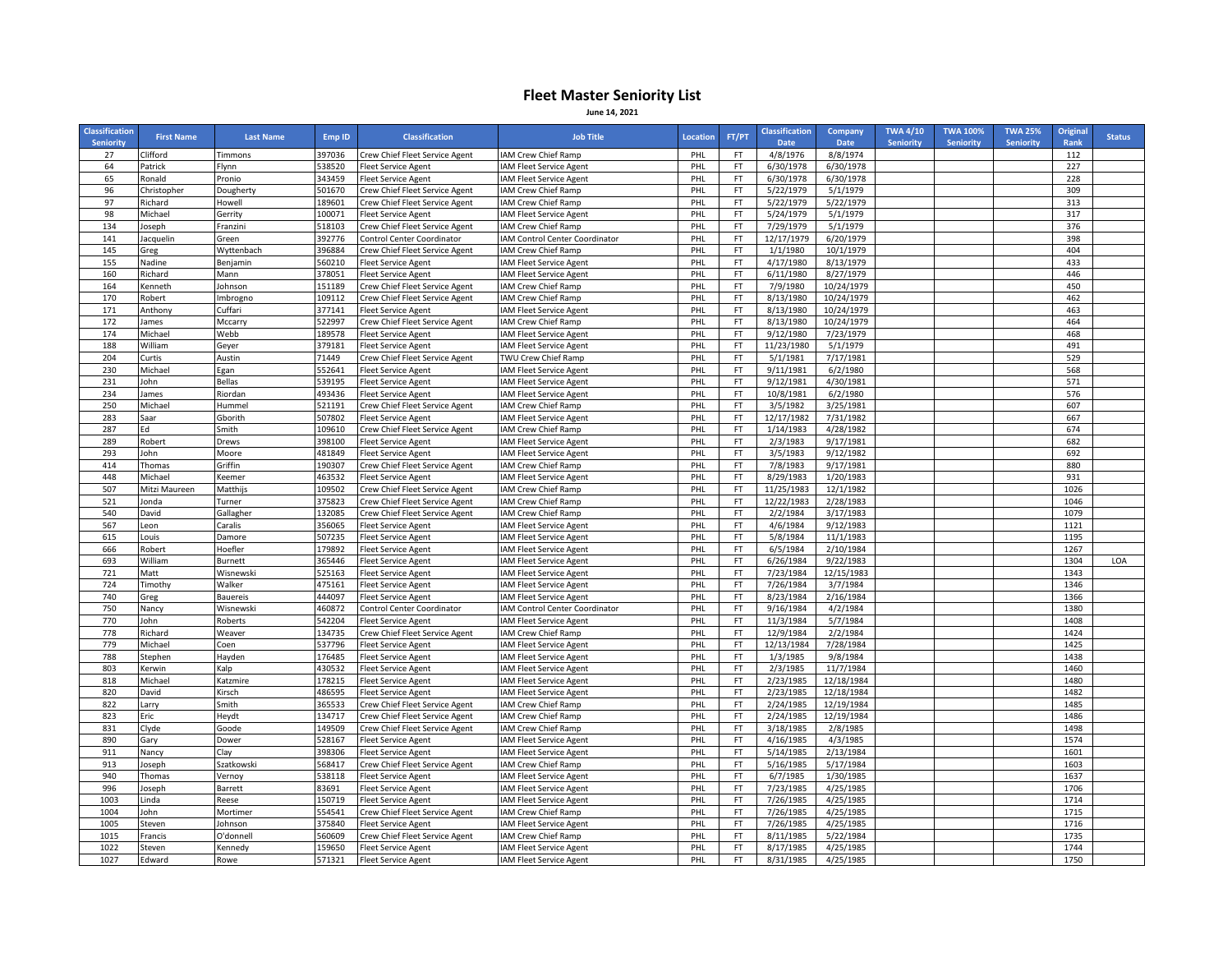| 1032 | Kevin     | Guenin               | 170139 | <b>Fleet Service Agent</b>        | <b>IAM Fleet Service Agent</b>        | PHL | FT              | 9/5/1985                 | 4/21/1985              |  | 1757   |     |
|------|-----------|----------------------|--------|-----------------------------------|---------------------------------------|-----|-----------------|--------------------------|------------------------|--|--------|-----|
| 1033 | David     | Lehive               | 168474 | <b>Fleet Service Agent</b>        | AM Fleet Service Agent                | PHI | FT              | 9/8/1985                 | 4/15/1985              |  | 1758   |     |
| 1048 | Gilbert   | Simmons              | 397184 | Crew Chief Fleet Service Agent    | AM Crew Chief Ramp                    | PHL | <b>FT</b>       | 9/21/1985                | 4/25/1985              |  | 1776   | LOA |
| 1049 | Carmen    | Christopher          | 372533 | <b>Fleet Service Agent</b>        | <b>IAM Fleet Service Agent</b>        | PHI | <b>FT</b>       | 9/21/1985                | 4/25/1985              |  | 1777   |     |
| 1050 | Charles   | Nevin                | 464087 | <b>Fleet Service Agent</b>        | <b>IAM Fleet Service Agent</b>        | PHI | <b>FT</b>       | 9/21/1985                | 4/25/1985              |  | 1778   |     |
| 1051 | Glenn     | Bender               | 439985 | <b>Fleet Service Agent</b>        | AM Fleet Service Agent                | PHL | <b>FT</b>       | 9/21/1985                | 4/25/1985              |  | 1779   |     |
| 1052 | Eugene    | Nicholson            | 307144 | <b>Fleet Service Agent</b>        | AM Fleet Service Agent                | PHL | <b>FT</b>       | 9/21/1985                | 4/25/1985              |  | 1780   |     |
|      |           | Park                 | 488013 |                                   |                                       | PHL | <b>FT</b>       | 9/21/1985                |                        |  | 1781   |     |
| 1053 | Gregory   |                      |        | <b>Fleet Service Agent</b>        | AM Fleet Service Agent                |     |                 |                          | 4/25/1985              |  |        |     |
| 1055 | Calogero  | Paraninfo            | 567990 | <b>Fleet Service Agent</b>        | <b>IAM Fleet Service Agent</b>        | PHI | <b>FT</b>       | 9/21/1985                | 4/25/1985              |  | 1784   |     |
| 1074 | Marshelle | Geyer                | 554533 | <b>Fleet Service Agent</b>        | AM Fleet Service Agent                | PHL | <b>FT</b>       | 10/30/1985               | 4/26/1985              |  | 1813   |     |
| 1084 | Bridget   | D'angella            | 345643 | <b>Fleet Service Agent</b>        | <b>IAM Fleet Service Agent</b>        | PHI | <b>FT</b>       | 11/8/1985                | 7/14/1985              |  | 1826   |     |
| 1085 | John      | Flynn                | 116428 | Fleet Service Agent               | <b>IAM Fleet Service Agent</b>        | PHI | FT              | 11/8/1985                | 7/14/1985              |  | 1828   |     |
| 1091 | David     | Bourne               | 532335 | Control Center Coordinator        | AM Control Center Coordinator         | PHL | <b>FT</b>       | 11/16/1985               | 11/11/1985             |  | 1835   |     |
| 1109 | Clemen    | Devaughn             | 433815 | Crew Chief Fleet Service Agent    | IAM Crew Chief Ramp                   | PHL | <b>FT</b>       | 11/29/1985               | 4/25/1985              |  | 1858   |     |
| 1125 | asaq      | Are                  | 108736 | <b>Fleet Service Agent</b>        | <b>IAM Fleet Service Agent</b>        | PHI | <b>FT</b>       | 12/3/1985                | 5/20/1985              |  | 1882   | LOA |
| 1140 | Timothy   | Graser               | 528031 | Crew Chief Fleet Service Agent    | <b>IAM Crew Chief Ramp</b>            | PHL | <b>FT</b>       | 12/17/1985               | 7/29/1985              |  | 1907   |     |
| 1162 | George    | Drummond             | 562421 | <b>Fleet Service Agent</b>        | <b>IAM Fleet Service Agent</b>        | PHL | <b>FT</b>       | 1/21/1986                | 10/7/1985              |  | 1938   |     |
| 1179 | Charles   | Vaccaro              | 523146 | <b>Fleet Service Agent</b>        | <b>IAM Fleet Service Agent</b>        | PHL | <b>FT</b>       | 2/3/1986                 | 11/1/1985              |  | 1959   |     |
| 1181 | Gregory   | Franz                | 543027 | <b>Fleet Service Agent</b>        | <b>IAM Fleet Service Agent</b>        | PHI | FT              | 2/3/1986                 | 11/1/1985              |  | 1962   |     |
| 1183 | Curt      | Simon                | 528049 | Fleet Service Agent               | AM Fleet Service Agent                | PHL | FT              | 2/3/1986                 | 11/1/1985              |  | 1964   |     |
| 1194 | Martin    | Devine               | 520014 | <b>Fleet Service Agent</b>        | <b>IAM Fleet Service Agent</b>        | PHI | FT              | 2/10/1986                | 11/15/1985             |  | 1975   |     |
| 1195 | Edward    | Hall                 | 570646 | Crew Chief Fleet Service Agent    | IAM Crew Chief Ramp                   | PHI | <b>FT</b>       | 2/13/1986                | 11/22/1985             |  | 1978   |     |
| 1222 | dward     | Cavacini             | 142253 | <b>Fleet Service Agent</b>        | AM Fleet Service Agent                | PHL | <b>FT</b>       | 3/7/1986                 | 1/10/1986              |  | 2011   |     |
| 1232 | John      | Barlow               | 511386 | <b>Fleet Service Agent</b>        | <b>IAM Fleet Service Agent</b>        | PHL | <b>FT</b>       | 3/12/1986                | 1/20/1986              |  | 2023   |     |
| 1241 |           | Randell              | 394990 |                                   |                                       | PHL | <b>FT</b>       | 3/22/1986                | 2/10/1986              |  | 2038   |     |
|      | Russell   |                      |        | Fleet Service Agent               | AM Fleet Service Agent                |     |                 |                          |                        |  |        |     |
| 1242 | Donald    | Dougherty            | 401208 | <b>Fleet Service Agent</b>        | <b>IAM Fleet Service Agent</b>        | PHL | <b>FT</b>       | 3/22/1986                | 2/10/1986              |  | 2039   |     |
| 1254 | Charles   | Colella              | 465452 | <b>Fleet Service Agent</b>        | <b>IAM Fleet Service Agent</b>        | PHL | FT              | 3/26/1986                | 2/18/1986              |  | 2054   |     |
| 1255 | Daniel    | Friel                | 570344 | Crew Chief Fleet Service Agent    | IAM Crew Chief Ramp                   | PHL | <b>FT</b>       | 3/26/1986                | 2/18/1986              |  | 2055   |     |
| 1256 | Karin     | Paraninfo            | 543261 | <b>Fleet Service Agent</b>        | AM Fleet Service Agent                | PHI | FT              | 3/26/1986                | 2/18/1986              |  | 2056   |     |
| 1285 | Dennis    | Holt                 | 188392 | Control Center Coordinator        | <b>IAM Control Center Coordinator</b> | PHL | <b>FT</b>       | 4/1/1986                 | 6/12/1985              |  | 2092   |     |
| 1289 | Charles   | Lewis                | 415347 | <b>Fleet Service Agent</b>        | <b>IAM Fleet Service Agent</b>        | PHI | <b>FT</b>       | 4/4/1986                 | 3/3/1986               |  | 2096   |     |
| 1304 | Mark      | Turro                | 538818 | Crew Chief Fleet Service Agent    | IAM Crew Chief Ramp                   | PHI | <b>FT</b>       | 4/9/1986                 | 8/10/1985              |  | 2114   | LOA |
| 1308 | Richard   | Lang                 | 377827 | <b>Fleet Service Agent</b>        | AM Fleet Service Agent                | PHL | <b>FT</b>       | 4/11/1986                | 3/3/1986               |  | 2118   |     |
| 1309 | ames      | Wright               | 134654 | <b>Fleet Service Agent</b>        | <b>IAM Fleet Service Agent</b>        | PHL | FT              | 4/11/1986                | 3/3/1986               |  | 2119   |     |
| 1366 | Michele   | Ozoroski             | 174902 | Crew Chief Fleet Service Agent    | IAM Crew Chief Ramp                   | PHL | <b>FT</b>       | 5/9/1986                 | 1/2/1986               |  | 2195   |     |
| 1437 | ouis.     | Deangelis            | 507170 | Crew Chief Fleet Service Agent    | <b>IAM Crew Chief Ramp</b>            | PHI | <b>FT</b>       | 6/23/1986                | 3/17/1986              |  | 2281   |     |
| 1438 | oseph     | Mcnamee              | 529159 | Fleet Service Agent               | AM Fleet Service Agent                | PHL | <b>FT</b>       | 6/23/1986                | 3/17/1986              |  | 2282   |     |
| 1499 | Carl      | Calabrese            | 198063 | <b>Fleet Service Agent</b>        | <b>IAM Fleet Service Agent</b>        | PHI | <b>FT</b>       | 8/4/1986                 | 3/24/1986              |  | 2353   |     |
| 1522 | Steven    | Hanson               | 563691 | Fleet Service Agent               | <b>IAM Fleet Service Agent</b>        | PHI | FT              | 8/29/1986                | 5/27/1986              |  | 2386   |     |
| 1530 | Michael   | Civile               | 440634 | Crew Chief Fleet Service Agent    | IAM Crew Chief Ramp                   | PHL | <b>FT</b>       | 9/1/1986                 | 8/17/1986              |  | 2395   |     |
| 1538 | Michael   | Karpiak              | 468708 | <b>Fleet Service Agent</b>        | <b>IAM Fleet Service Agent</b>        | PHL | FT              | 9/5/1986                 | 5/5/1986               |  | 2405   |     |
| 1595 | Randy     | Smith                | 194953 | Control Center Coordinator        | AM Control Center Coordinator         | PHI | <b>FT</b>       | 10/12/1986               | 3/12/1986              |  | 2476   |     |
| 1608 | susan     | Annunziata           | 569241 | <b>Control Center Coordinator</b> | AM Control Center Coordinator         | PHL | <b>FT</b>       | 10/23/1986               | 9/15/1986              |  | 2492   |     |
| 1614 | Joseph    | Doyle                | 328421 | <b>Fleet Service Agent</b>        | <b>IAM Fleet Service Agent</b>        | PHL | <b>FT</b>       | 10/25/1986               | 3/19/1986              |  | 2498.5 |     |
| 1638 | Dennis    | Caisse               | 529394 | Crew Chief Fleet Service Agent    | IAM Crew Chief Ramp                   | PHL | <b>FT</b>       | 11/10/1986               | 4/30/1986              |  | 2531   |     |
| 1640 | Clement   | Rost                 | 488601 | <b>Fleet Service Agent</b>        | <b>IAM Fleet Service Agent</b>        | PHI | <b>FT</b>       | 11/11/1986               | 6/9/1986               |  | 2534   |     |
| 1648 | ohn       | Covert               | 444411 | Fleet Service Agent               | <b>IAM Fleet Service Agent</b>        | PHL | <b>FT</b>       | 11/14/1986               | 4/28/1986              |  | 2543   |     |
|      |           |                      |        |                                   |                                       |     |                 |                          |                        |  |        |     |
| 1658 | Kirk      | Phang                | 57234  | Crew Chief Fleet Service Agent    | <b>TWU Crew Chief Ramp</b>            | PHI | FT<br><b>FT</b> | 11/19/1986<br>11/24/1986 | 11/19/1986<br>8/3/1985 |  | 2556   |     |
| 1662 | leffrey   | Mccarty              | 439185 | <b>Fleet Service Agent</b>        | IAM Fleet Service Agent               | PHI |                 |                          |                        |  | 2563   |     |
| 1665 | Anthony   | Conrad               | 463810 | <b>Fleet Service Agent</b>        | AM Fleet Service Agent                | PHL | <b>FT</b>       | 11/27/1986               | 10/24/1985             |  | 2566   |     |
| 1667 | Peter     | Mackelvey            | 507699 | Control Center Coordinator        | IAM Control Center Coordinator        | PHL | <b>FT</b>       | 11/29/1986               | 5/13/1986              |  | 2568   |     |
| 1682 | Arthur    | Mcfarlane            | 460748 | Crew Chief Fleet Service Agent    | AM Crew Chief Ramp                    | PHL | <b>FT</b>       | 12/4/1986                | 11/3/1986              |  | 2586   |     |
| 1702 | Robert    | Elliott              | 644    | Crew Chief Fleet Service Agent    | IAM Crew Chief Ramp                   | PHL | FT              | 12/10/1986               | 10/21/1988             |  | 2613   |     |
| 1710 | Carol     | Farr                 | 355240 | Crew Chief Fleet Service Agent    | IAM Crew Chief Ramp                   | PHL | <b>FT</b>       | 12/15/1986               | 8/26/1985              |  | 2622   |     |
| 1712 | Daniel    | Shaffer              | 130912 | <b>Fleet Service Agent</b>        | <b>IAM Fleet Service Agent</b>        | PHL | FT              | 12/15/1986               | 8/18/1986              |  | 2625   |     |
| 1713 | Michael   | Grace                | 192876 | <b>Fleet Service Agent</b>        | AM Fleet Service Agent                | PHI | <b>FT</b>       | 12/15/1986               | 8/18/1986              |  | 2626   |     |
| 1741 | Ernest    | Trasatti             | 328395 | <b>Fleet Service Agent</b>        | <b>IAM Fleet Service Agent</b>        | PHL | <b>FT</b>       | 1/2/1987                 | 9/22/1986              |  | 2662   |     |
| 1770 | lerome    | Allen                | 328314 | Crew Chief Fleet Service Agent    | <b>IAM Crew Chief Ramp</b>            | PHI | <b>FT</b>       | 1/20/1987                | 10/27/1986             |  | 2703   |     |
| 1773 | ames      | Lynch                | 537959 | Fleet Service Agent               | <b>IAM Fleet Service Agent</b>        | PHI | PT              | 1/26/1987                | 11/10/1986             |  | 2707   |     |
| 1788 | Timothy   | Dumont               | 398199 | <b>Fleet Service Agent</b>        | IAM Fleet Service Agent               | PHL | <b>FT</b>       | 2/10/1987                | 11/10/1986             |  | 2728   |     |
| 1797 | Renee     | Giannini-Buonpastore | 153841 | <b>Fleet Service Agent</b>        | <b>IAM Fleet Service Agent</b>        | PHL | FT              | 2/17/1987                | 1/20/1986              |  | 2740   |     |
| 1822 | Craig     | <b>Buck</b>          | 529452 | <b>Fleet Service Agent</b>        | IAM Fleet Service Agent               | PHL | <b>FT</b>       | 3/15/1987                | 1/19/1987              |  | 2769   |     |
| 1867 | rancis    | King                 | 157900 | Crew Chief Fleet Service Agent    | AM Crew Chief Ramp                    | PHI | <b>FT</b>       | 4/18/1987                | 5/21/1986              |  | 2824   | LOA |
| 1918 | Daniel    | Case                 | 526897 | <b>Fleet Service Agent</b>        | AM Fleet Service Agent                | PHI | FT.             | 5/5/1987                 | 11/24/1986             |  | 2883   |     |
| 1971 | John      | Beairsto             | 339412 | Crew Chief Fleet Service Agent    | IAM Crew Chief Ramp                   | PHL | <b>FT</b>       | 5/26/1987                | 5/19/1986              |  | 2947   |     |
|      |           |                      |        |                                   |                                       |     |                 |                          |                        |  |        |     |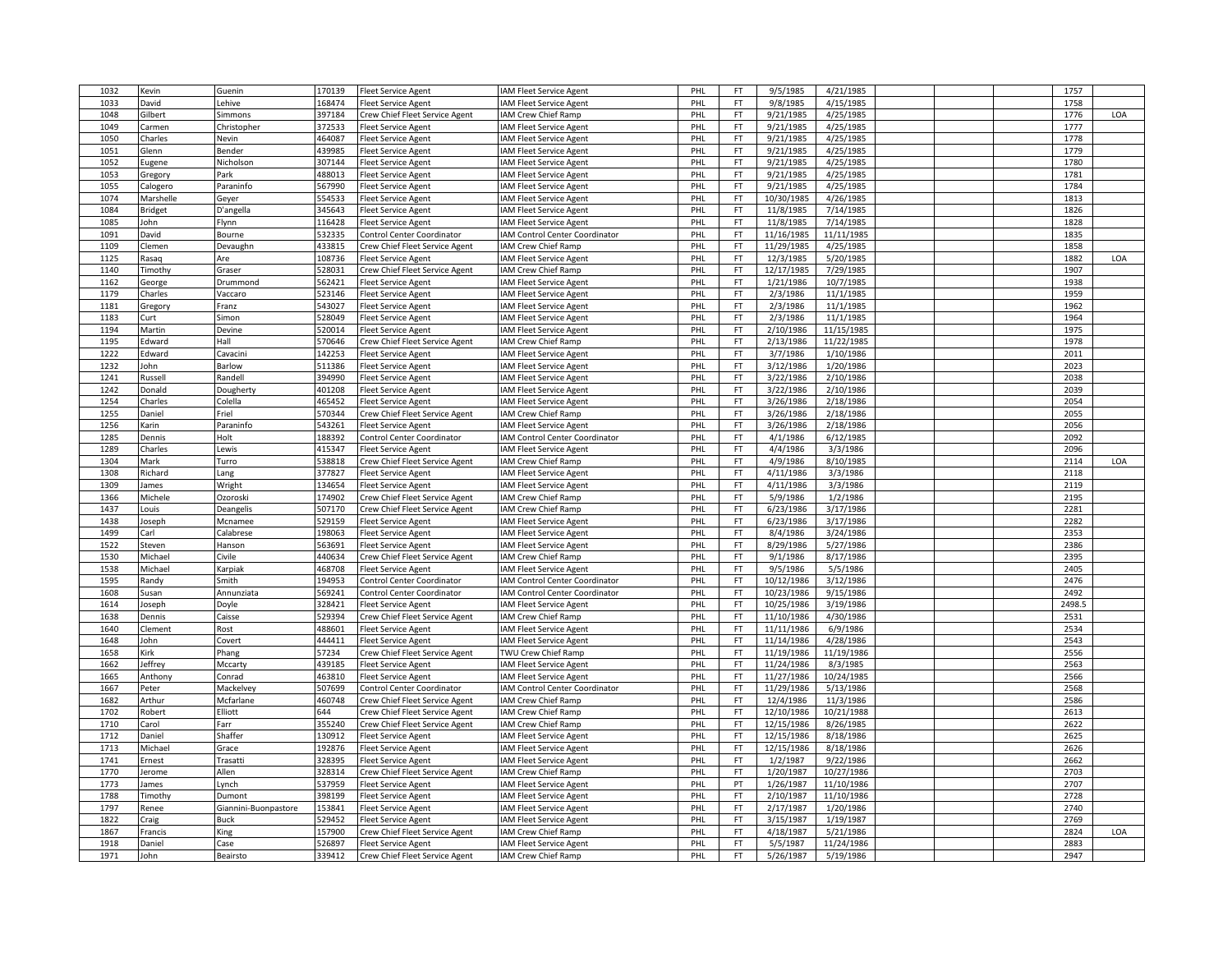| 1972 | Scott       | Grill          | 387898 | Fleet Service Agent            | IAM Fleet Service Agent        | PHL        | FT        | 5/26/1987  | 5/26/1987  |  | 2948   |     |
|------|-------------|----------------|--------|--------------------------------|--------------------------------|------------|-----------|------------|------------|--|--------|-----|
| 1990 | William     | Wilson         | 513347 | rew Chief Fleet Service Agent  | IAM Crew Chief Ramp            | PHI        | FT        | 6/5/1987   | 3/30/1987  |  | 2971   | LOA |
| 1991 | Joseph      | Long           | 343313 | Crew Chief Fleet Service Agent | IAM Crew Chief Ramp            | PHL        | FT.       | 6/5/1987   | 3/30/1987  |  | 2972   |     |
| 1995 | Lawrence    | O'dell         | 444421 | Fleet Service Agent            | IAM Fleet Service Agent        | PHL        | FT        | 6/7/1987   | 4/6/1987   |  | 2977   |     |
| 2023 | Thomas      | Robinson       | 441774 | leet Service Agent             | IAM Fleet Service Agent        | PHL        | <b>FT</b> | 6/15/1987  | 6/15/1987  |  | 3021   |     |
| 2118 | Mark        | Meier          | 543686 | leet Service Agent             | IAM Fleet Service Agent        | PHL        | FT.       | 7/22/1987  | 7/29/1985  |  | 3135   |     |
| 2122 | John        | Lee            | 573220 | leet Service Agent             | IAM Fleet Service Agent        | PHL        | FT        | 7/22/1987  | 4/6/1987   |  | 3140   |     |
| 2131 | Amy         | Grahe          | 420409 | Fleet Service Agent            | <b>AM Fleet Service Agent</b>  | PHI        | <b>FT</b> | 7/27/1987  | 4/13/1987  |  | 3153   |     |
| 2180 | Francis     | Delloso        | 474198 | leet Service Agent             | IAM Fleet Service Agent        | PHI        | FT        | 8/19/1987  | 4/11/1987  |  | 3211   |     |
| 2181 | Anthony     |                | 148385 |                                | IAM Fleet Service Agent        | PHL        | FT        | 8/19/1987  | 4/11/1987  |  | 3213   |     |
|      |             | Caponigro      |        | Fleet Service Agent            |                                |            |           |            |            |  |        |     |
| 2182 | Robert      | Powley         | 415626 | leet Service Agent             | IAM Fleet Service Agent        | PHI        | FT        | 8/19/1987  | 4/11/1987  |  | 3214   | LOA |
| 2184 | Stephen     | Kinsey         | 401417 | Control Center Coordinator     | IAM Control Center Coordinator | PHL        | FT        | 8/21/1987  | 4/11/1987  |  | 3216   |     |
| 2195 | Michael     | Buonpastore    | 537917 | Control Center Coordinator     | IAM Control Center Coordinator | PHL        | <b>FT</b> | 8/27/1987  | 6/19/1987  |  | 3230   |     |
| 2214 | Edward      | Longwell       | 419274 | Fleet Service Agent            | IAM Fleet Service Agent        | PHL        | FT        | 9/6/1987   | 9/6/1987   |  | 3255   |     |
| 2239 | Stephen     | Davis          | 420133 | Crew Chief Fleet Service Agent | IAM Crew Chief Ramp            | PHL        | <b>FT</b> | 9/15/1987  | 3/30/1987  |  | 3287   |     |
| 2242 | Perry       | Koziol         | 498963 | Fleet Service Agent            | IAM Fleet Service Agent        | PHL        | <b>FT</b> | 9/16/1987  | 12/15/1986 |  | 3290   |     |
| 2256 | Robert      | Adams          | 431777 | <b>Fleet Service Agent</b>     | IAM Fleet Service Agent        | PHL        | FT        | 9/29/1987  | 4/27/1987  |  | 3311   |     |
| 2275 | Joseph      | Lonker         | 181715 | leet Service Agent             | IAM Fleet Service Agent        | PHL        | FT        | 10/8/1987  | 6/15/1987  |  | 3338   |     |
| 2302 | Timothy     | Laird          | 384903 | leet Service Agent             | IAM Fleet Service Agent        | PHI        | FT        | 10/22/1987 | 1/20/1987  |  | 3369   |     |
| 2311 | Gregory     | uchniewicz     | 128624 | leet Service Agent             | TWU Fleet Service Agent        | PHL        | FT        | 10/28/1987 | 8/27/1994  |  | 3378.5 |     |
| 2322 | Brian       | Gordon         | 128648 | Control Center Coordinator     | IAM Control Center Coordinator | PHL        | FT.       | 11/6/1987  | 9/17/1989  |  | 3391   |     |
| 2331 | Gilberto    | Colon          | 359966 | Fleet Service Agent            | IAM Fleet Service Agent        | PHI        | <b>FT</b> | 11/14/1987 | 8/27/1987  |  | 3405   |     |
| 2377 | Stephen     | Malloy         | 415657 | leet Service Agent             | IAM Fleet Service Agent        | PHL        | <b>FT</b> | 12/12/1987 | 9/3/1987   |  | 3464   |     |
| 2379 | Raymond     | Hovanec        | 419372 | Fleet Service Agent            | IAM Fleet Service Agent        | PHL        | FT.       | 12/14/1987 | 4/6/1987   |  | 3469   |     |
| 2399 | ouis        | Pulvino        | 543126 | leet Service Agent             | <b>AM Fleet Service Agent</b>  | PHI        | <b>FT</b> | 12/23/1987 | 10/1/1986  |  | 3495   |     |
| 2406 | van         | Marcum         | 324978 | Crew Chief Fleet Service Agent | IAM Crew Chief Ramp            | PHL        | <b>FT</b> | 1/3/1988   | 4/6/1987   |  | 3503   |     |
| 2412 | Charles     | Pearsor        | 408012 | Fleet Service Agent            | IAM Fleet Service Agent        | PHL        | FT        | 1/11/1988  | 11/2/1987  |  | 3510   |     |
|      |             |                |        |                                |                                |            |           |            |            |  |        |     |
| 2417 | Thomas      | Willis         | 419214 | Fleet Service Agent            | IAM Fleet Service Agent        | <b>PHL</b> | FT.       | 1/15/1988  | 11/2/1987  |  | 3515   |     |
| 2438 | loseph      | Hilsey         | 457774 | leet Service Agent             | IAM Fleet Service Agent        | PHI        | FT.       | 2/5/1988   | 11/2/1987  |  | 3540   |     |
| 2439 | Michael     | Haynes         | 434001 | leet Service Agent             | IAM Fleet Service Agent        | PHL        | <b>FT</b> | 2/7/1988   | 8/4/1987   |  | 3541   |     |
| 2487 | Kevin       | Burnside       | 354154 | Fleet Service Agent            | IAM Fleet Service Agent        | PHL        | FT.       | 3/11/1988  | 1/20/1988  |  | 3604   |     |
| 2515 | Jeffrey     | Spurlock       | 165926 | Fleet Service Agent            | IAM Fleet Service Agent        | PHI        | FT        | 3/25/1988  | 10/26/1986 |  | 3646   |     |
| 2539 | Edward      | Cherry         | 526073 | Crew Chief Fleet Service Agent | IAM Crew Chief Ramp            | PHL        | FT        | 4/5/1988   | 8/6/1986   |  | 3678   |     |
| 2559 | Timothy     | Jones          | 497739 | Fleet Service Agent            | IAM Fleet Service Agent        | PHL        | FT        | 4/12/1988  | 5/1/1987   |  | 3701   |     |
| 2562 | Deborah     | Drummond       | 343357 | Fleet Service Agent            | IAM Fleet Service Agent        | <b>PHL</b> | <b>FT</b> | 4/14/1988  | 2/1/1988   |  | 3704   |     |
| 2567 | Christopher | <b>Stokes</b>  | 401243 | leet Service Agent             | IAM Fleet Service Agent        | PHI        | FT        | 4/18/1988  | 10/26/1987 |  | 3709   |     |
| 2579 | Pedro       | Arriaga        | 109429 | Fleet Service Agent            | IAM Fleet Service Agent        | PHL        | FT.       | 4/28/1988  | 2/16/1988  |  | 3724   |     |
| 2586 | Ralph       | Hummel         | 138281 | Crew Chief Fleet Service Agent | IAM Crew Chief Ramp            | PHI        | FT.       | 5/4/1988   | 3/16/1990  |  | 3731   |     |
| 2591 | Mark        | Watkinson      | 153842 | Fleet Service Agent            | IAM Fleet Service Agent        | PHI        | FT        | 5/5/1988   | 2/16/1988  |  | 3737   |     |
| 2602 | lames       | Polito         | 379519 | leet Service Agent             | IAM Fleet Service Agent        | PHL        | FT        | 5/12/1988  | 1/20/1988  |  | 3748   |     |
| 2709 | David       | Habich         | 449510 | leet Service Agent             | IAM Fleet Service Agent        | PHL        | FT        | 6/20/1988  | 3/14/1988  |  | 3877   | LOA |
| 2732 | Robert      | Padden         | 508703 | Fleet Service Agent            | <b>AM Fleet Service Agent</b>  | PHI        | <b>FT</b> | 6/27/1988  | 3/14/1988  |  | 3907   |     |
| 2743 | Richard     | Cellini        | 138527 | leet Service Agent             | <b>TWU Fleet Service Agent</b> | PHI        | FT        | 6/30/1988  | 4/29/1995  |  | 3918.5 |     |
| 2744 | Scott       | Sarles         | 138525 | Crew Chief Fleet Service Agent | IAM Crew Chief Ramp            | PHL        | <b>FT</b> | 6/30/1988  | 5/12/1990  |  | 3919   |     |
| 2770 | Samue       | Weikel         | 142176 | Crew Chief Fleet Service Agent | IAM Crew Chief Ramp            | PHI        | FT        | 7/11/1988  | 5/19/1986  |  | 3949   |     |
| 2895 |             |                |        |                                |                                |            | FT        | 9/28/1988  |            |  |        |     |
|      | Eric        | Crawley        | 388128 | leet Service Agent             | IAM Fleet Service Agent        | PHL        |           |            | 7/26/1988  |  | 4099   |     |
| 2896 | Ann         | Dougherty      | 415640 | leet Service Agent             | IAM Fleet Service Agent        | PHL        | FT.       | 9/28/1988  | 7/26/1988  |  | 4100   |     |
| 2929 | Warren      | Faulkner       | 182674 | Crew Chief Fleet Service Agent | IAM Crew Chief Ramp            | PHL        | FT        | 10/16/1988 | 10/1/1988  |  | 4144   |     |
| 3003 | Colleen     | Mclaughlin     | 444473 | Fleet Service Agent            | <b>IAM Fleet Service Agent</b> | PHI        | PT        | 11/19/1988 | 1/25/1987  |  | 4234   |     |
| 3070 | William     | Pullman        | 539564 | Crew Chief Fleet Service Agent | IAM Crew Chief Ramp            | PHL        | <b>FT</b> | 12/18/1988 | 4/8/1988   |  | 4317   |     |
| 3114 | Sean        | Walmsley       | 398495 | Fleet Service Agent            | IAM Fleet Service Agent        | PHL        | FT        | 1/12/1989  | 9/23/1988  |  | 4371   |     |
| 3115 | Marc        | Boncardo       | 326189 | leet Service Agent             | IAM Fleet Service Agent        | PHL        | FT        | 1/13/1989  | 10/24/1988 |  | 4372   |     |
| 3207 | Marianne    | Conner         | 563595 | rew Chief Fleet Service Agent  | IAM Crew Chief Ramp            | PHL        | FT        | 2/18/1989  | 5/31/1988  |  | 4482   |     |
| 3219 | John        | Nicholas       | 405804 | Fleet Service Agent            | IAM Fleet Service Agent        | PHL        | FT.       | 2/26/1989  | 9/19/1988  |  | 4496   |     |
| 3258 | Kyle        | <b>Barrett</b> | 188996 | Fleet Service Agent            | IAM Fleet Service Agent        | PHI        | FT        | 3/19/1989  | 12/27/1988 |  | 4546   |     |
| 3364 | Edward      | Quinn          | 167483 | leet Service Agent             | IAM Fleet Service Agent        | PHI        | FT        | 4/20/1989  | 12/13/1993 |  | 4675.5 |     |
| 3394 | William     | Zebley         | 351446 | Crew Chief Fleet Service Agent | IAM Crew Chief Ramp            | PHL        | FT        | 5/1/1989   | 4/10/1989  |  | 4715   |     |
| 3456 | Robert      | Searfoss       | 424521 | leet Service Agent             | IAM Fleet Service Agent        | PHL        | FT        | 5/26/1989  | 1/27/1989  |  | 4785   |     |
| 3472 | .ucas       | Forte          | 428158 | leet Service Agent             | IAM Fleet Service Agent        | PHI        | FT        | 6/2/1989   | 8/30/1988  |  | 4803   |     |
| 3528 | John        | Dawson         | 174145 | leet Service Agent             | IAM Fleet Service Agent        | PHI        | FT        | 6/24/1989  | 5/6/1991   |  | 4872   |     |
| 3566 | Kelly       | Padden         | 572994 | Fleet Service Agent            | IAM Fleet Service Agent        | PHL        | FT        | 7/8/1989   | 3/4/1989   |  | 4913   |     |
| 3580 | James       | Montgomery     | 150489 | Crew Chief Fleet Service Agent | IAM Crew Chief Ramp            | PHI        | FT        | 7/13/1989  | 5/8/1989   |  | 4932   |     |
| 3594 |             |                | 189087 |                                |                                | PHI        | <b>FT</b> | 7/20/1989  | 5/22/1989  |  | 4950   |     |
| 3667 | Dennis      | Spencer        | 171201 | Crew Chief Fleet Service Agent | IAM Crew Chief Ramp            |            | FT.       |            | 7/24/1989  |  | 5040   |     |
|      | George      | Austin         |        | leet Service Agent             | IAM Fleet Service Agent        | PHL        |           | 8/21/1989  |            |  |        |     |
| 3762 | Glen        | Blakely        | 410962 | <b>Fleet Service Agent</b>     | IAM Fleet Service Agent        | PHL        | FT        | 10/11/1989 | 8/18/1989  |  | 5161   |     |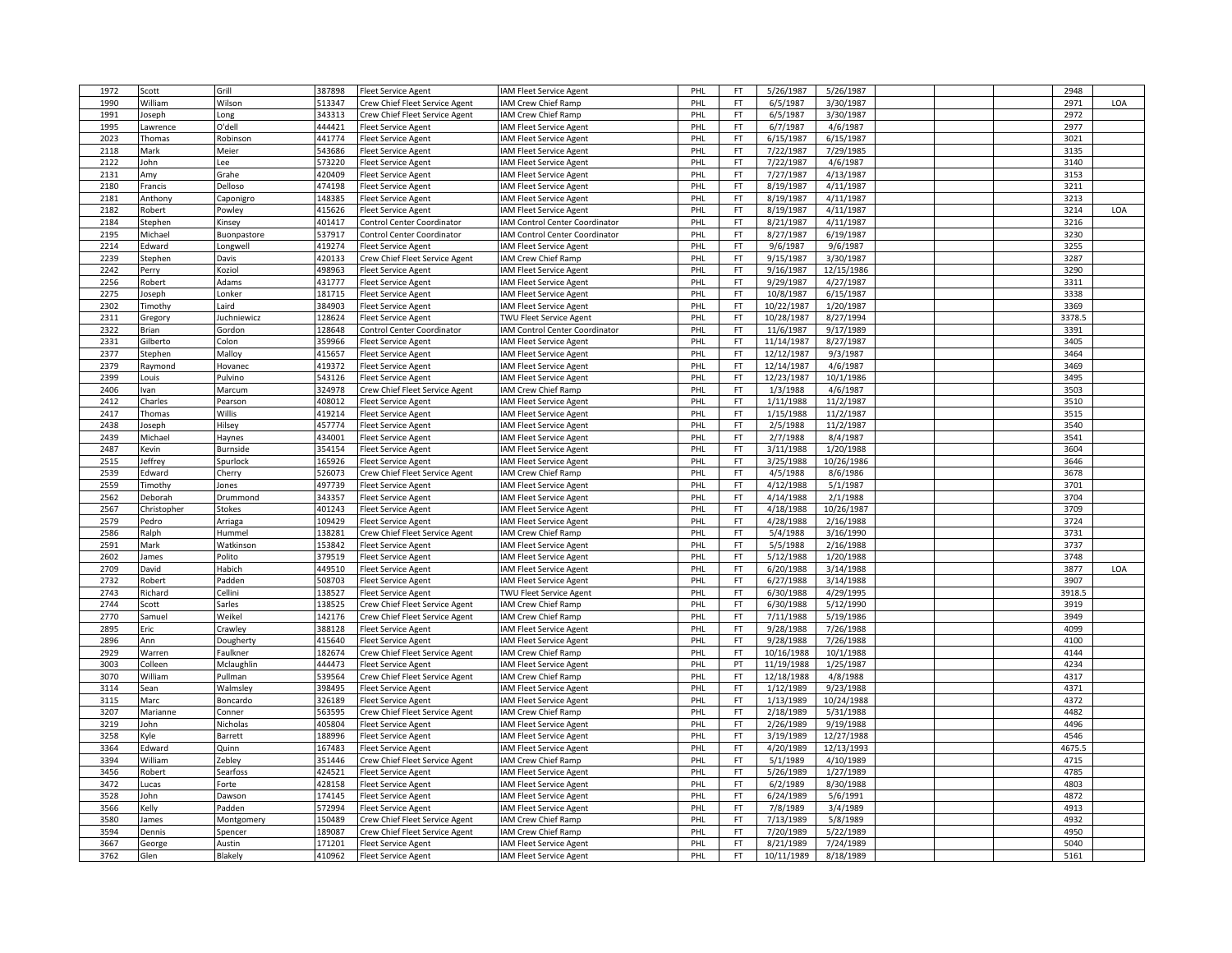| 3763 | Charles     | Andrews    | 398972 | <b>Fleet Service Agent</b>     | IAM Fleet Service Agent        | PHL | FT.       | 10/12/1989 | 5/8/1989   |  | 5162   |     |
|------|-------------|------------|--------|--------------------------------|--------------------------------|-----|-----------|------------|------------|--|--------|-----|
| 3807 | Randall     | Finn       | 365414 | leet Service Agent             | IAM Fleet Service Agent        | PHI | FT        | 10/30/1989 | 9/13/1989  |  | 5218   |     |
| 3818 | Phillip     | Hulsey     | 425744 | Crew Chief Fleet Service Agent | IAM Crew Chief Ramp            | PHL | FT.       | 11/7/1989  | 10/11/1989 |  | 5230   |     |
| 3819 | Marguerite  | Reeves     | 532928 | Fleet Service Agent            | IAM Fleet Service Agent        | PHL | FT        | 11/7/1989  | 10/11/1989 |  | 5231   |     |
| 3846 | Robert      | Fitzgerald | 455451 | Crew Chief Fleet Service Agent | IAM Crew Chief Ramp            | PHL | <b>FT</b> | 11/25/1989 | 11/17/1989 |  | 5264   |     |
| 3941 | ouis        | Nelson     | 424114 | Crew Chief Fleet Service Agent | IAM Crew Chief Ramp            | PHL | FT.       | 1/6/1990   | 10/24/1989 |  | 5367   |     |
| 4002 | Anthony     | Trignani   | 339105 | Fleet Service Agent            | IAM Fleet Service Agent        | PHL | FT.       | 2/14/1990  | 10/11/1989 |  | 5446   |     |
| 4003 | Ronald      | Powell     | 354390 | <b>Fleet Service Agent</b>     | IAM Fleet Service Agent        | PHL | <b>FT</b> | 2/15/1990  | 4/21/1989  |  | 5448   |     |
| 4079 | Steven      | Thorne     | 133807 | Crew Chief Fleet Service Agent | IAM Crew Chief Ramp            | PHI | <b>FT</b> | 4/7/1990   | 3/7/1990   |  | 5537   |     |
| 4088 | Daniel      | Smith      | 401248 | Crew Chief Fleet Service Agent | IAM Crew Chief Ramp            | PHL | FT        | 4/17/1990  | 2/17/1990  |  | 5549   |     |
|      |             |            |        |                                |                                |     |           |            |            |  |        |     |
| 4121 | Adrienne    | Bennett    | 540182 | leet Service Agent             | IAM Fleet Service Agent        | PHL | FT        | 5/8/1990   | 3/28/1990  |  | 5586   |     |
| 4134 | Levern      | Johnson    | 377077 | leet Service Agent             | IAM Fleet Service Agent        | PHL | FT        | 5/27/1990  | 11/17/1989 |  | 5601   |     |
| 4225 | Thomas      | Malloy     | 365159 | leet Service Agent             | IAM Fleet Service Agent        | PHL | FT.       | 6/29/1990  | 4/26/1990  |  | 5715   |     |
| 4261 | John        | Koget      | 526322 | leet Service Agent             | IAM Fleet Service Agent        | PHL | FT        | 7/23/1990  | 6/13/1990  |  | 5765   |     |
| 4262 | Felix       | Gordon     | 444536 | Fleet Service Agent            | IAM Fleet Service Agent        | PHI | <b>FT</b> | 7/23/1990  | 6/13/1990  |  | 5767   |     |
| 4288 | Joseph      | Hoffman    | 309485 | Fleet Service Agent            | TWU Fleet Service Agent        | PHL | <b>FT</b> | 8/29/1990  | 6/27/1997  |  | 5797.5 |     |
| 4290 | Lawrence    | Burns      | 430369 | Crew Chief Fleet Service Agent | IAM Crew Chief Ramp            | PHL | <b>FT</b> | 9/6/1990   | 8/15/1988  |  | 5800   |     |
| 4292 | Jeff        | Hawkes     | 151613 | leet Service Agent             | TWU Fleet Service Agent        | PHL | PT        | 9/8/1990   | 1/15/1988  |  | 5802   |     |
| 4306 | Christopher | Shaw       | 309536 | rew Chief Fleet Service Agent  | TWU Crew Chief Ramp            | PHI | FT        | 9/13/1990  | 9/13/1990  |  | 5818   |     |
| 4343 | Robert      | Wallauer   | 309665 | leet Service Agent             | IAM Fleet Service Agent        | PHL | FT        | 11/8/1990  | 11/11/1992 |  | 5860   |     |
| 4352 | Craig       | Dumont     | 322102 | Fleet Service Agent            | IAM Fleet Service Agent        | PHL | FT        | 11/17/1990 | 9/29/1992  |  | 5871   |     |
| 4388 | Patrice     | Malone     | 543664 | Fleet Service Agent            | IAM Fleet Service Agent        | PHI | FT        | 12/26/1990 | 1/9/1989   |  | 5911   |     |
| 4493 | Marc        | Stull      | 433517 | Crew Chief Fleet Service Agent | IAM Crew Chief Ramp            | PHL | <b>FT</b> | 4/20/1991  | 9/25/1989  |  | 6047   |     |
| 4527 | Glenn       | Nask       | 322621 | Crew Chief Fleet Service Agent | IAM Crew Chief Ramp            | PHL | FT        | 5/2/1991   | 6/14/1993  |  | 6086   |     |
| 4579 | Peter       | Digiovanni | 804030 | Fleet Service Agent            | IAM Fleet Service Agent        | PHI | <b>FT</b> | 5/26/1991  | 4/11/1987  |  | 6143   |     |
| 4634 | Howard      | Kirk       | 343722 | Fleet Service Agent            | IAM Fleet Service Agent        | PHL | <b>FT</b> | 7/7/1991   | 8/30/1986  |  | 6216   |     |
| 4653 | Michael     |            | 138528 |                                |                                |     | PT        | 7/26/1991  | 6/6/1993   |  | 6240   |     |
|      |             | Cipolloni  |        | leet Service Agent             | IAM Fleet Service Agent        | PHL |           |            |            |  |        |     |
| 4806 | Hugh        | Boyle      | 563820 | leet Service Agent             | IAM Fleet Service Agent        | PHL | PT        | 11/30/1991 | 6/15/1987  |  | 6419   |     |
| 4860 | Harold      | Bratcher   | 531712 | leet Service Agent             | <b>IAM Fleet Service Agent</b> | PHI | PT        | 2/8/1992   | 11/2/1987  |  | 6478   | LOA |
| 4878 | Bryan       | Burger     | 538571 | Fleet Service Agent            | IAM Fleet Service Agent        | PHL | <b>FT</b> | 4/28/1992  | 4/11/1988  |  | 6499   |     |
| 4879 | Donna       | Chromiak   | 419579 | Crew Chief Fleet Service Agent | IAM Crew Chief Ramp            | PHI | FT        | 4/30/1992  | 4/15/1988  |  | 6500   |     |
| 4886 | John        | Scanlan    | 515143 | Fleet Service Agent            | IAM Fleet Service Agent        | PHI | <b>FT</b> | 5/8/1992   | 5/2/1988   |  | 6510   |     |
| 4963 | Daniel      | Mcintyre   | 302635 | leet Service Agent             | IAM Fleet Service Agent        | PHL | FT.       | 7/10/1992  | 6/18/1995  |  | 6609   |     |
| 4970 | Thomas      | Di Camillo | 542651 | Fleet Service Agent            | <b>IAM Fleet Service Agent</b> | PHL | FT.       | 7/20/1992  | 9/26/1988  |  | 6619   |     |
| 4990 | Debra       | Schotting  | 554345 | Fleet Service Agent            | IAM Fleet Service Agent        | PHL | FT.       | 8/22/1992  | 6/1/1989   |  | 6641   |     |
| 5034 | David       | Schneider  | 164354 | rew Chief Fleet Service Agent  | IAM Crew Chief Ramp            | PHI | FT        | 11/18/1992 | 5/22/1989  |  | 6695   | LOA |
| 5053 | Edward      | Giovengo   | 550572 | Fleet Service Agent            | IAM Fleet Service Agent        | PHL | FT        | 12/6/1992  | 6/28/1989  |  | 6721   |     |
| 5066 | Rodney      | Mclaughlin | 442849 | leet Service Agent             | <b>IAM Fleet Service Agent</b> | PHL | FT        | 12/24/1992 | 8/4/1989   |  | 6738   |     |
| 5073 | Catherine   | Rochdi     | 395952 | Crew Chief Fleet Service Agent | IAM Crew Chief Ramp            | PHL | FT        | 1/20/1993  | 9/25/1989  |  | 6749   |     |
| 5080 | James       | Marchesano | 544235 | leet Service Agent             | IAM Fleet Service Agent        | PHL | <b>FT</b> | 2/6/1993   | 10/27/1989 |  | 6758   |     |
| 5083 | Bruce       | Raneo      | 452467 | leet Service Agent             | IAM Fleet Service Agent        | PHL | FT        | 2/15/1993  | 11/15/1989 |  | 6761   |     |
| 5089 | Theodore    | Allen      | 347838 | <b>Fleet Service Agent</b>     | IAM Fleet Service Agent        | PHI | <b>FT</b> | 2/22/1993  | 11/30/1989 |  | 6766   |     |
| 5137 | Carl        | Way        | 540273 | leet Service Agent             | IAM Fleet Service Agent        | PHL | <b>FT</b> | 5/19/1993  | 5/23/1990  |  | 6832   |     |
| 5138 |             |            | 513151 |                                |                                |     | FT.       | 5/19/1993  | 5/23/1990  |  | 6833   |     |
|      | Cheryl      | Trout      | 346898 | Fleet Service Agent            | IAM Fleet Service Agent        | PHL |           |            |            |  | 6841   |     |
| 5145 | Thomas      | Simpson    |        | leet Service Agent             | IAM Fleet Service Agent        | PHL | FT        | 5/27/1993  | 4/7/1991   |  |        |     |
| 5210 | Donald      | Rector     | 538345 | leet Service Agent             | IAM Fleet Service Agent        | PHI | FT        | 3/21/1994  | 1/27/1992  |  | 6917   |     |
| 5215 | Edward      | Raikowski  | 154544 | leet Service Agent             | IAM Fleet Service Agent        | PHL | PT        | 4/19/1994  | 3/23/1992  |  | 6923   |     |
| 5217 | Robin       | Mcguire    | 539868 | Crew Chief Fleet Service Agent | IAM Crew Chief Ramp            | PHI | FT        | 4/25/1994  | 4/6/1992   |  | 6925   |     |
| 5226 | Kim         | Kellam     | 511374 | Fleet Service Agent            | IAM Fleet Service Agent        | PHI | <b>FT</b> | 5/6/1994   | 4/27/1992  |  | 6934   |     |
| 5242 | Jerome      | Guaracino  | 118133 | leet Service Agent             | IAM Fleet Service Agent        | PHL | PT        | 6/17/1994  | 7/20/1992  |  | 6953   |     |
| 5243 | Kevin       | Jaumot     | 335362 | leet Service Agent             | IAM Fleet Service Agent        | PHL | PT        | 6/17/1994  | 7/20/1992  |  | 6954   | LOA |
| 5251 | William     | Hood       | 349726 | Control Center Coordinator     | IAM Control Center Coordinator | PHI | FT.       | 7/4/1994   | 8/24/1992  |  | 6966   |     |
| 5260 | Kenneth     | Cohen      | 520591 | Crew Chief Fleet Service Agent | IAM Crew Chief Ramp            | PHL | FT        | 8/26/1994  | 12/11/1992 |  | 6977   |     |
| 5274 | David       | Lazeration | 568656 | Fleet Service Agent            | IAM Fleet Service Agent        | PHL | FT        | 10/11/1994 | 3/8/1993   |  | 6995   |     |
| 5276 | Vicki       | Petruzzo   | 177022 | Fleet Service Agent            | IAM Fleet Service Agent        | PHL | FT        | 10/15/1994 | 9/11/1992  |  | 6997   |     |
| 5304 | Thomas      | Clark      | 524260 | leet Service Agent             | IAM Fleet Service Agent        | PHI | PT        | 2/19/1995  | 11/23/1993 |  | 7032   |     |
| 5441 | Christopher | Reynolds   | 554444 | Crew Chief Fleet Service Agent | IAM Crew Chief Ramp            | PHL | <b>FT</b> | 11/30/1995 | 6/16/1995  |  | 7201   |     |
| 5450 | Kevin       | Nock       | 359637 | Fleet Service Agent            | IAM Fleet Service Agent        | PHI | FT.       | 12/8/1995  | 7/1/1995   |  | 7211   |     |
| 5457 | Gerald      | Werndl     | 416482 | Fleet Service Agent            | IAM Fleet Service Agent        | PHI | <b>FT</b> | 12/18/1995 | 7/21/1995  |  | 7218   |     |
| 5464 | Andre       | Fields     | 396973 | leet Service Agent             | IAM Fleet Service Agent        | PHL | FT        | 1/8/1996   | 9/1/1995   |  | 7228   |     |
| 5471 | Henry       | Jablonski  | 564577 | Fleet Service Agent            | <b>IAM Fleet Service Agent</b> | PHL | PT        | 1/18/1996  | 9/22/1995  |  | 7235   |     |
| 5472 | Eddie       |            | 553317 |                                |                                |     |           | 1/18/1996  | 9/22/1995  |  | 7236   |     |
|      |             | Reyes      |        | leet Service Agent             | IAM Fleet Service Agent        | PHL | FT.       |            |            |  |        |     |
| 5473 | Peter       | Colyvas    | 562516 | rew Chief Fleet Service Agent  | <b>AM Crew Chief Ramp</b>      | PHI | FT        | 1/18/1996  | 9/22/1995  |  | 7237   |     |
| 5476 | Charles     | Johnson    | 507263 | Fleet Service Agent            | IAM Fleet Service Agent        | PHL | FT.       | 1/20/1996  | 9/25/1995  |  | 7240   |     |
| 5493 | Darius      | Munson     | 143336 | Fleet Service Agent            | IAM Fleet Service Agent        | PHL | FT        | 2/19/1996  | 11/24/1995 |  | 7263   |     |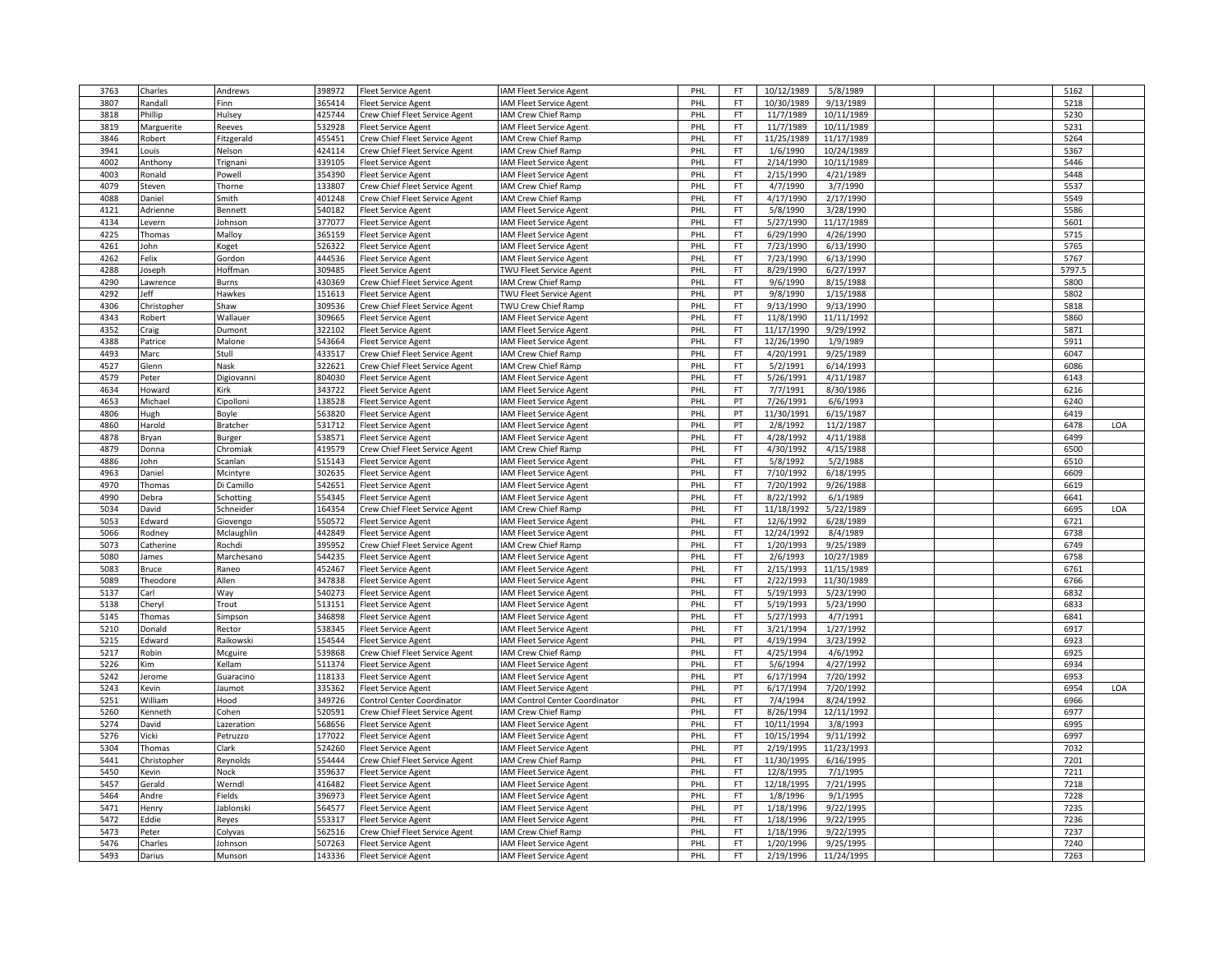| 5494 | Adam        | Hoffman         | 432606 | Fleet Service Agent               | IAM Fleet Service Agent                        | PHL | FT        | 2/19/1996  | 11/24/1995 |  | 7264         |     |
|------|-------------|-----------------|--------|-----------------------------------|------------------------------------------------|-----|-----------|------------|------------|--|--------------|-----|
| 5495 | Edward      | Rivera          | 436407 | leet Service Agent                | IAM Fleet Service Agent                        | PHI | FT        | 2/19/1996  | 11/24/1995 |  | 7265         |     |
| 5547 | Robert      | Howard          | 431990 | Crew Chief Fleet Service Agent    | IAM Crew Chief Ramp                            | PHL | FT.       | 5/13/1996  | 5/12/1996  |  | 7327         |     |
| 5550 | John        | Nelling         | 450466 | Crew Chief Fleet Service Agent    | IAM Crew Chief Ramp                            | PHL | FT        | 5/18/1996  | 5/18/1996  |  | 7330         |     |
| 5551 | Joel        | Alfaro          | 188795 | Fleet Service Agent               | IAM Fleet Service Agent                        | PHI | <b>FT</b> | 5/18/1996  | 5/18/1996  |  | 7331         |     |
| 5567 | Christopher | King            | 420418 | leet Service Agent                | IAM Fleet Service Agent                        | PHL | FT.       | 6/8/1996   | 6/8/1996   |  | 7350         |     |
| 5568 | Juan        | Sanchez         | 387514 | leet Service Agent                | IAM Fleet Service Agent                        | PHL | FT        | 6/12/1996  | 6/12/1996  |  | 7352         |     |
| 5573 | Robert      | Thomas          | 128636 | Fleet Service Agent               | IAM Fleet Service Agent                        | PHL | <b>FT</b> | 6/20/1996  | 6/20/1996  |  | 7357         |     |
| 5574 | Rodney      | Singletary      | 433683 | leet Service Agent                | IAM Fleet Service Agent                        | PHI | <b>FT</b> | 6/20/1996  | 6/20/1996  |  | 7358         |     |
| 5577 | Milford     | Moore           | 425808 | Fleet Service Agent               | IAM Fleet Service Agent                        | PHL | FT        | 6/24/1996  | 6/24/1996  |  | 7362         |     |
| 5578 | Markey      | Woods           | 328541 | leet Service Agent                | IAM Fleet Service Agent                        | PHL | FT        | 6/24/1996  | 6/24/1996  |  | 7363         |     |
| 5585 | Timothy     | Mitchell        | 560957 | leet Service Agent                | IAM Fleet Service Agent                        | PHL | FT        | 7/8/1996   | 7/8/1996   |  | 7372         |     |
| 5592 | Richard     | Ball            | 452588 | leet Service Agent                | IAM Fleet Service Agent                        | PHL | FT.       | 7/24/1996  | 7/24/1996  |  | 7380         |     |
| 5593 | Andrew      | Cline           | 137811 | leet Service Agent                | IAM Fleet Service Agent                        | PHL | FT        | 7/24/1996  | 7/24/1996  |  | 7382         |     |
| 5597 | Gale        | Lang            | 402438 | Fleet Service Agent               | IAM Fleet Service Agent                        | PHI | PT        | 7/29/1996  | 7/29/1996  |  | 7387         |     |
| 5598 | Richard     | Dentzer         | 432720 | Fleet Service Agent               | IAM Fleet Service Agent                        | PHL | <b>FT</b> | 7/31/1996  | 7/31/1996  |  | 7388         |     |
| 5600 | John        | Oswald          | 528428 | Fleet Service Agent               | IAM Fleet Service Agent                        | PHL | FT.       | 8/5/1996   | 8/5/1996   |  | 7390         |     |
| 5601 | Bennie      | Phillips        | 324877 | Crew Chief Fleet Service Agent    | IAM Crew Chief Ramp                            | PHL | FT.       | 8/5/1996   | 8/5/1996   |  | 7391         |     |
| 5602 | Martin      |                 | 197825 |                                   |                                                | PHI | FT        | 8/5/1996   | 8/5/1996   |  | 7392         |     |
| 5608 | Kendall     | Sterling        | 468159 | rew Chief Fleet Service Agent     | IAM Crew Chief Ramp<br>IAM Fleet Service Agent | PHL | PT        | 8/12/1996  | 8/12/1996  |  | 7400         |     |
|      |             | Green           |        | Fleet Service Agent               |                                                |     |           |            |            |  |              |     |
| 5610 | Reginald    | Maddox          | 101393 | Fleet Service Agent               | IAM Fleet Service Agent                        | PHI | FT<br>PT  | 8/12/1996  | 8/12/1996  |  | 7402<br>7406 |     |
| 5614 | Terrance    | Fosque          | 376309 | leet Service Agent                | IAM Fleet Service Agent                        | PHI |           | 8/19/1996  | 8/19/1996  |  |              |     |
| 5620 | Eric        | Niedermair      | 339872 | leet Service Agent                | IAM Fleet Service Agent                        | PHL | <b>FT</b> | 9/2/1996   | 9/2/1996   |  | 7412         | LOA |
| 5621 | Bernard     | Baiden          | 148474 | Fleet Service Agent               | IAM Fleet Service Agent                        | PHL | FT        | 9/2/1996   | 9/2/1996   |  | 7413         |     |
| 5627 | Scott       | Sanders         | 542131 | Crew Chief Fleet Service Agent    | IAM Crew Chief Ramp                            | PHI | <b>FT</b> | 9/5/1996   | 9/5/1996   |  | 7419         | LOA |
| 5632 | eon         | Huckoby         | 150575 | leet Service Agent                | IAM Fleet Service Agent                        | PHL | <b>FT</b> | 9/9/1996   | 9/9/1996   |  | 7425         |     |
| 5637 | Milo        | Dabney          | 189122 | Fleet Service Agent               | IAM Fleet Service Agent                        | PHL | FT        | 9/23/1996  | 9/23/1996  |  | 7431         |     |
| 5646 | Abubaka     | Rajab           | 507108 | leet Service Agent                | IAM Fleet Service Agent                        | PHL | FT        | 9/30/1996  | 9/30/1996  |  | 7442         |     |
| 5660 | Ronald      | Smalls          | 440571 | leet Service Agent                | <b>IAM Fleet Service Agent</b>                 | PHI | FT        | 10/21/1996 | 10/21/1996 |  | 7457         |     |
| 5661 | Joseph      | Mcbride         | 464032 | leet Service Agent                | IAM Fleet Service Agent                        | PHL | PT        | 10/21/1996 | 10/21/1996 |  | 7458         |     |
| 5662 | Jonathar    | Bradley         | 465324 | Fleet Service Agent               | IAM Fleet Service Agent                        | PHI | FT        | 10/21/1996 | 10/21/1996 |  | 7459         |     |
| 5732 | Charmaine   | Johnson         | 370836 | Crew Chief Fleet Service Agent    | IAM Crew Chief Ramp                            | PHI | <b>FT</b> | 1/11/1997  | 1/11/1997  |  | 7541         |     |
| 5744 | John        | Needham         | 419135 | leet Service Agent                | IAM Fleet Service Agent                        | PHL | FT.       | 2/3/1997   | 2/3/1997   |  | 7556         |     |
| 5750 | David       | Paul            | 150666 | Fleet Service Agent               | IAM Fleet Service Agent                        | PHL | PT        | 2/17/1997  | 2/17/1997  |  | 7563         |     |
| 5775 | Aneudis     | Nunez           | 481309 | Crew Chief Fleet Service Agent    | TWU Crew Chief Ramp                            | PHL | <b>FT</b> | 4/12/1997  | 4/12/1997  |  | 7594         |     |
| 5786 | Jack        | Drummond        | 189165 | leet Service Agent                | IAM Fleet Service Agent                        | PHI | FT        | 4/28/1997  | 4/28/1997  |  | 7608         |     |
| 5843 | Stephanie   | Finley          | 561630 | Fleet Service Agent               | IAM Fleet Service Agent                        | PHL | FT        | 6/2/1997   | 6/2/1997   |  | 7681         |     |
| 5856 | Kenneth     | Bromley         | 315871 | leet Service Agent                | IAM Fleet Service Agent                        | PHI | FT        | 6/8/1997   | 6/8/1997   |  | 7696         |     |
| 5871 | Harding     | Harris-Carr     | 543840 | leet Service Agent                | IAM Fleet Service Agent                        | PHI | FT        | 6/22/1997  | 6/22/1997  |  | 7712         |     |
| 5872 | Stephanie   | Mathis          | 198508 | leet Service Agent                | IAM Fleet Service Agent                        | PHL | FT.       | 6/22/1997  | 6/22/1997  |  | 7713         |     |
| 5874 | George      | Izzi            | 312161 | leet Service Agent                | IAM Fleet Service Agent                        | PHL | FT        | 6/22/1997  | 6/22/1997  |  | 7715         |     |
| 5875 | Roberto     | Chireno         | 425034 | Fleet Service Agent               | IAM Fleet Service Agent                        | PHI | <b>FT</b> | 6/22/1997  | 6/22/1997  |  | 7716         |     |
| 5886 | Rodney      | Carroll         | 493431 | leet Service Agent                | IAM Fleet Service Agent                        | PHL | PT        | 7/7/1997   | 7/7/1997   |  | 7730         |     |
| 5919 | Chandler    | Gray            | 784988 | Fleet Service Agent               | IAM Fleet Service Agent                        | PHL | <b>FT</b> | 8/9/1997   | 8/9/1997   |  | 7767         |     |
| 5966 | Jermaine    | Thorne          | 568406 | leet Service Agent                | IAM Fleet Service Agent                        | PHL | FT        | 10/12/1997 | 10/12/1997 |  | 7820         |     |
| 5975 | Mark        | Cooper          | 502168 | rew Chief Fleet Service Agent     | IAM Crew Chief Ramp                            | PHI | FT        | 11/9/1997  | 11/9/1997  |  | 7833         |     |
| 6010 | Stephen     | Caldwell        | 526730 | leet Service Agent                | IAM Fleet Service Agent                        | PHL | FT        | 1/18/1998  | 1/18/1998  |  | 7873         |     |
| 6011 | David       | West            | 101699 | Fleet Service Agent               | IAM Fleet Service Agent                        | PHI | FT        | 1/18/1998  | 1/18/1998  |  | 7875         |     |
| 6025 | Michael     | Stevens         | 569593 | leet Service Agent                | IAM Fleet Service Agent                        | PHI | PT        | 2/1/1998   | 2/1/1998   |  | 7892         |     |
| 6034 | Adam        | Kramer          | 372319 | Control Center Coordinator        | IAM Control Center Coordinator                 | PHL | <b>FT</b> | 2/9/1998   | 10/7/1996  |  | 7902         |     |
| 6041 | Caventroy   | Boswell         | 470975 | leet Service Agent                | IAM Fleet Service Agent                        | PHL | FT        | 3/1/1998   | 3/1/1998   |  | 7908         |     |
| 6042 | Michael     | Betson          | 365070 | leet Service Agent                | IAM Fleet Service Agent                        | PHL | <b>FT</b> | 3/1/1998   | 3/1/1998   |  | 7909         |     |
| 6056 | Charles     | Street          | 375932 | leet Service Agent                | IAM Fleet Service Agent                        | PHL | PT        | 3/15/1998  | 3/15/1998  |  | 7925         |     |
| 6126 | Carl        | Suppa           | 517350 | leet Service Agent                | IAM Fleet Service Agent                        | PHL | PT        | 5/18/1998  | 5/18/1998  |  | 8008         |     |
| 6127 | Lennox      | Smith           | 184578 | leet Service Agent                | IAM Fleet Service Agent                        | PHL | PT        | 5/18/1998  | 5/18/1998  |  | 8009         | LOA |
| 6132 | Roberto     | Rosario         | 100803 | leet Service Agent                | <b>IAM Fleet Service Agent</b>                 | PHI | FT        | 5/31/1998  | 5/31/1998  |  | 8016         |     |
| 6140 | Idas        | Snell           | 457897 | leet Service Agent                | IAM Fleet Service Agent                        | PHL | <b>FT</b> | 6/7/1998   | 6/7/1998   |  | 8026         |     |
| 6141 | Bennie      | Fields          | 538948 | Fleet Service Agent               | IAM Fleet Service Agent                        | PHI | PT        | 6/7/1998   | 6/7/1998   |  | 8027         |     |
| 6142 | Crystal     | <b>Browning</b> | 457235 | leet Service Agent                | IAM Fleet Service Agent                        | PHI | FT        | 6/7/1998   | 6/7/1998   |  | 8028         |     |
| 6143 | Jerrid      | Page            | 405879 | leet Service Agent                | IAM Fleet Service Agent                        | PHL | PT        | 6/7/1998   | 6/7/1998   |  | 8029         |     |
| 6154 | Tyrone      | Bendolph        | 498557 | leet Service Agent                | IAM Fleet Service Agent                        | PHL | FT        | 6/21/1998  | 6/21/1998  |  | 8041         |     |
| 6155 | James       | Weekley         | 416163 | leet Service Agent                | IAM Fleet Service Agent                        | PHL | FT        | 6/21/1998  | 6/21/1998  |  | 8042         |     |
| 6161 | Anthony     | Connor          | 494064 | <b>Control Center Coordinator</b> | AM Control Center Coordinator                  | PHI | FT        | 6/28/1998  | 6/28/1998  |  | 8049         |     |
| 6190 | Richard     | Kershaw         | 306425 | Fleet Service Agent               | <b>AM Fleet Service Agent</b>                  | PHL | FT.       | 7/19/1998  | 7/19/1998  |  | 8081         |     |
| 6196 | James       | Cobb            | 554569 | Fleet Service Agent               | IAM Fleet Service Agent                        | PHL | FT        | 7/26/1998  | 7/26/1998  |  | 8088         |     |
|      |             |                 |        |                                   |                                                |     |           |            |            |  |              |     |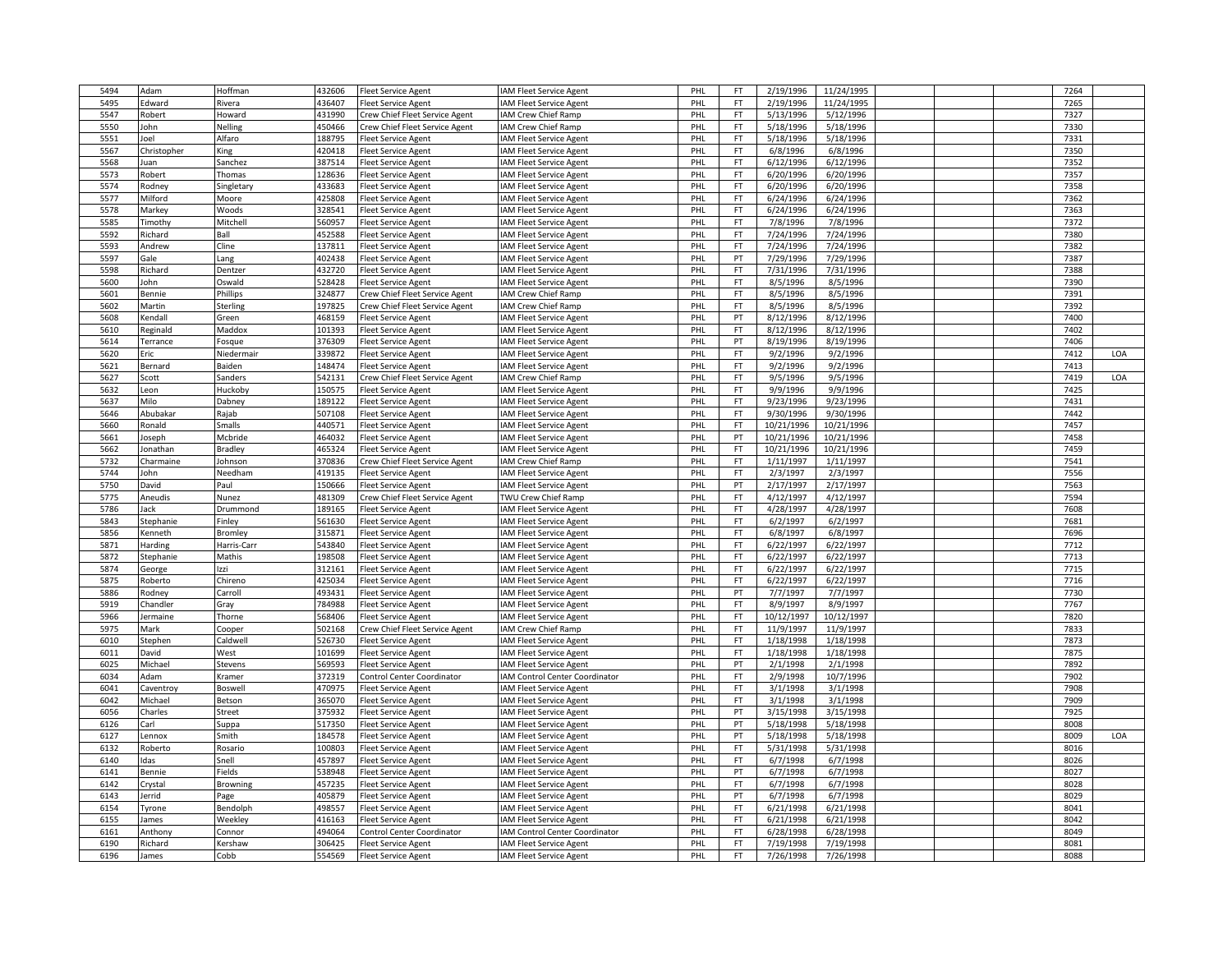| 6197 | Tyrell    | Bowie                | 411130 | <b>Fleet Service Agent</b>        | IAM Fleet Service Agent        | PHL        | FT        | 7/26/1998  | 7/26/1998  |           |           |           | 8089  |     |
|------|-----------|----------------------|--------|-----------------------------------|--------------------------------|------------|-----------|------------|------------|-----------|-----------|-----------|-------|-----|
| 6209 | Robert    | Thompson             | 160560 | Crew Chief Fleet Service Agent    | IAM Crew Chief Ramp            | PHL        | <b>FT</b> | 8/9/1998   | 3/1/1998   |           |           |           | 8102  |     |
| 6220 | Theresa   | Nichols              | 397757 | Crew Chief Fleet Service Agent    | IAM Crew Chief Ramp            | PHL        | FT        | 8/16/1998  | 8/16/1998  |           |           |           | 8118  |     |
| 6249 | Edward    | Fitzpatrick          | 188478 | leet Service Agent                | IAM Fleet Service Agent        | PHL        | FT.       | 9/20/1998  | 9/20/1998  |           |           |           | 8154  |     |
| 6265 | Robert    | Campbell             | 519315 | rew Chief Fleet Service Agent     | IAM Crew Chief Ramp            | PHI        | FT        | 10/17/1998 | 10/17/1998 |           |           |           | 8175  |     |
| 6266 | Maryjo    | Mcgowan              | 519766 | Fleet Service Agent               | IAM Fleet Service Agent        | PHL        | FT.       | 10/17/1998 | 10/17/1998 |           |           |           | 8176  |     |
| 6267 | Richard   | Cannistrac           | 150866 | Fleet Service Agent               | IAM Fleet Service Agent        | PHL        | FT        | 10/17/1998 | 10/17/1998 |           |           |           | 8177  |     |
| 6284 |           |                      | 471106 |                                   | IAM Fleet Service Agent        | PHI        | FT        | 11/23/1998 | 11/23/1998 |           |           |           | 8199  |     |
| 6323 | Jason     | Finlon               | 525989 | leet Service Agent                |                                |            | <b>FT</b> | 12/7/1998  | 12/7/1998  |           |           |           | 8245  |     |
|      | Michael   | Coryell              |        | leet Service Agent                | IAM Fleet Service Agent        | <b>PHL</b> |           |            |            |           |           |           |       |     |
| 6324 | Rodger    | Cole                 | 148901 | Crew Chief Fleet Service Agent    | IAM Crew Chief Ramp            | PHL        | FT        | 12/7/1998  | 12/7/1998  |           |           |           | 8247  |     |
| 6326 | Eric      | Lewis                | 186377 | leet Service Agent                | IAM Fleet Service Agent        | PHL        | PT        | 12/7/1998  | 12/7/1998  |           |           |           | 8249  |     |
| 6347 | Kobia     | Edney                | 538054 | leet Service Agent                | IAM Fleet Service Agent        | PHL        | FT        | 1/10/1999  | 1/10/1999  |           |           |           | 8274  |     |
| 6348 | La'roy    | Knight               | 402887 | Fleet Service Agent               | IAM Fleet Service Agent        | PHL        | FT.       | 1/10/1999  | 1/10/1999  |           |           |           | 8275  |     |
| 6357 | John      | Miles                | 315634 | Fleet Service Agent               | IAM Fleet Service Agent        | PHL        | FT.       | 1/31/1999  | 1/31/1999  |           |           |           | 8285  |     |
| 6394 | George    | Weber                | 551453 | Crew Chief Fleet Service Agent    | IAM Crew Chief Ramp            | PHI        | FT        | 2/25/1999  | 7/30/2001  |           |           |           | 8324  |     |
| 6420 | Taylor    | Mcneil               | 460710 | leet Service Agent                | IAM Fleet Service Agent        | PHL        | PT        | 3/21/1999  | 3/21/1999  |           |           |           | 8361  |     |
| 6422 | Angel     | Arroyo               | 463593 | Fleet Service Agent               | IAM Fleet Service Agent        | PHL        | PT        | 3/21/1999  | 3/21/1999  |           |           |           | 8363  |     |
| 6423 | Ducarmel  | Pierre               | 175464 | Crew Chief Fleet Service Agent    | IAM Crew Chief Ramp            | PHL        | FT        | 3/21/1999  | 3/21/1999  |           |           |           | 8365  |     |
| 6424 | Devaughn  | Boyd                 | 542889 | leet Service Agent                | IAM Fleet Service Agent        | PHL        | FT        | 3/21/1999  | 3/21/1999  |           |           |           | 8366  |     |
| 6433 | Miguel    | Quintana             | 544354 | Fleet Service Agent               | IAM Fleet Service Agent        | PHL        | FT.       | 3/29/1999  | 3/29/1999  |           |           |           | 8377  |     |
| 6458 | indsay    | Weeks                | 425780 | Fleet Service Agent               | IAM Fleet Service Agent        | PHI        | FT.       | 4/12/1999  | 4/12/1999  |           |           |           | 8407  |     |
| 6459 | Slywowski | Shearlds             | 571955 | leet Service Agent                | IAM Fleet Service Agent        | PHI        | PT        | 4/12/1999  | 4/12/1999  |           |           |           | 8408  |     |
| 6481 | awrence   | Reeves               | 502347 | Crew Chief Fleet Service Agent    | IAM Crew Chief Ramp            | PHL        | <b>FT</b> | 4/26/1999  | 4/26/1999  |           |           |           | 8433  |     |
| 6485 | Sharif    | Abdullah             | 400657 | Fleet Service Agent               | IAM Fleet Service Agent        | PHL        | FT        | 4/26/1999  | 4/26/1999  |           |           |           | 8440  |     |
| 6486 | Wade      | Deshazor             | 336247 | Fleet Service Agent               | IAM Fleet Service Agent        | PHI        | FT        | 4/26/1999  | 4/26/1999  |           |           |           | 8441  |     |
| 6487 | loseph    | Cephas               | 400473 | leet Service Agent                | IAM Fleet Service Agent        | PHL        | <b>FT</b> | 4/26/1999  | 4/26/1999  |           |           |           | 8442  |     |
| 6521 |           |                      | 356425 |                                   |                                | PHL        | FT        | 5/10/1999  | 5/10/1999  |           |           |           | 8480  |     |
|      | Lawrence  | Burton               | 475092 | Fleet Service Agent               | IAM Fleet Service Agent        |            | PT        |            |            |           |           |           |       | LOA |
| 6523 | Andre     | Morris               |        | Fleet Service Agent               | IAM Fleet Service Agent        | PHL        |           | 5/10/1999  | 5/10/1999  |           |           |           | 8482  |     |
| 6556 | Danna     | lacobs               | 189452 | Crew Chief Fleet Service Agent    | IAM Crew Chief Ramp            | PHI        | FT        | 5/23/1999  | 5/23/1999  |           |           |           | 8524  |     |
| 6593 | Kenrick   | Belgrave             | 142607 | Crew Chief Fleet Service Agent    | IAM Crew Chief Ramp            | PHL        | FT.       | 6/6/1999   | 6/6/1999   |           |           |           | 8573  |     |
| 6720 | Esdene    | Handsome             | 443429 | Crew Chief Fleet Service Agent    | IAM Crew Chief Ramp            | PHL        | FT        | 7/18/1999  | 7/18/1999  |           |           |           | 8721  |     |
| 6721 | Victor    | D'alessandro         | 166884 | Fleet Service Agent               | IAM Fleet Service Agent        | PHL        | FT        | 7/18/1999  | 7/18/1999  |           |           |           | 8722  |     |
| 6722 | Ukenda    | lennings             | 442560 | leet Service Agent                | IAM Fleet Service Agent        | PHL        | FT.       | 7/18/1999  | 7/18/1999  |           |           |           | 8723  |     |
| 6844 | Paul      | Getty                | 514448 | leet Service Agent                | <b>IAM Fleet Service Agent</b> | PHL        | FT        | 9/12/1999  | 9/12/1999  |           |           |           | 8871  |     |
| 6891 | Paul      | Altenpohl            | 330796 | leet Service Agent                | IAM Fleet Service Agent        | PHL        | PT        | 10/24/1999 | 10/24/1999 |           |           |           | 8924  |     |
| 6918 | Nicky     | Storti               | 554527 | leet Service Agent                | <b>AM Fleet Service Agent</b>  | PHI        | FT        | 11/9/1999  | 11/9/1999  |           |           |           | 8957  | LOA |
| 6920 | Marvin    | Hodges               | 338922 | Crew Chief Fleet Service Agent    | IAM Crew Chief Ramp            | PHL        | <b>FT</b> | 11/9/1999  | 11/9/1999  |           |           |           | 8959  |     |
| 6921 | Shadek    | Lacy                 | 143937 | Crew Chief Fleet Service Agent    | IAM Crew Chief Ramp            | PHI        | FT        | 11/9/1999  | 11/9/1999  |           |           |           | 8960  |     |
| 6922 | Anthony   | Elberson             | 419607 | <b>Control Center Coordinator</b> | IAM Control Center Coordinator | PHI        | FT        | 11/9/1999  | 11/9/1999  |           |           |           | 8961  |     |
| 6923 | Emanuel   | Hall                 | 187103 | Crew Chief Fleet Service Agent    | IAM Crew Chief Ramp            | PHL        | FT.       | 11/9/1999  | 11/9/1999  |           |           |           | 8962  |     |
| 6981 | Jason     | Stauffer             | 534516 | Fleet Service Agent               | IAM Fleet Service Agent        | PHL        | FT        | 1/3/2000   | 1/3/2000   |           |           |           | 9024  |     |
| 7023 | Sakchai   | Bunyuen              | 354322 | Crew Chief Fleet Service Agent    | <b>AM Crew Chief Ramp</b>      | PHL        | FT.       | 2/2/2000   | 2/2/2000   |           |           |           | 9074  |     |
| 7051 | Robert    | Steveline            | 454840 | Fleet Service Agent               | <b>AM Fleet Service Agent</b>  | PHL        | FT        | 2/29/2000  | 2/29/2000  |           |           |           | 9109  |     |
| 7052 | Dolores   | Fahy                 | 539127 | Crew Chief Fleet Service Agent    | IAM Crew Chief Ramp            | PHL        | FT        | 2/29/2000  | 2/29/2000  |           |           |           | 9110  |     |
| 7095 | Thomas    | Gorman               | 585148 | Crew Chief Fleet Service Agent    | IAM Crew Chief Ramp            | PHL        | FT        | 4/13/2000  | 11/5/2002  |           |           |           | 9162  |     |
| 7220 | Jerzy     | Waryn                | 399238 | leet Service Agent                | IAM Fleet Service Agent        | PHI        | FT        | 7/11/2000  | 7/11/2000  |           |           |           | 9310  |     |
| 7282 | Maria     | Giordano             | 158106 | leet Service Agent                | IAM Fleet Service Agent        | PHL        | FT.       | 9/12/2000  | 2/28/2000  |           |           |           | 9391  |     |
| 7284 |           |                      | 410977 |                                   |                                | PHL        | FT.       | 9/12/2000  |            |           |           |           | 9393  |     |
|      | Robert    | Mccabe               |        | Fleet Service Agent               | IAM Fleet Service Agent        |            | PT        |            | 9/12/2000  |           |           |           |       |     |
| 7300 | Richard   | Jernegan             | 366644 | Fleet Service Agent               | IAM Fleet Service Agent        | PHI        |           | 10/10/2000 | 10/10/2000 |           |           |           | 9415  |     |
| 7301 | Sultan    | Muhammad             | 190145 | leet Service Agent                | IAM Fleet Service Agent        | PHL        | FT        | 10/10/2000 | 10/10/2000 |           |           |           | 9416  |     |
| 7307 | Chris     | Brown                | 474357 | leet Service Agent                | IAM Fleet Service Agent        | PHL        | FT        | 10/16/2000 | 10/16/2000 |           |           |           | 9423  |     |
| 7326 | Andrew    | Freeborn             | 474988 | leet Service Agent                | IAM Fleet Service Agent        | PHI        | PT        | 11/7/2000  | 11/7/2000  |           |           |           | 9443  |     |
| 7375 | Shaquan   | <b>Stokes Turner</b> | 537622 | leet Service Agent                | IAM Fleet Service Agent        | PHL        | FT        | 12/11/2000 | 12/11/2000 |           |           |           | 9498  |     |
| 7401 | Freddy    | Rodriguez            | 611215 | Fleet Service Agent               | IAM Fleet Service Agent        | PHL        | FT.       | 1/11/2001  | 1/31/2004  |           |           |           | 9525  |     |
| 7414 | Ayub      | Quraishi             | 323111 | Fleet Service Agent               | IAM Fleet Service Agent        | PHI        | FT        | 1/25/2001  | 1/25/2001  |           |           |           | 9540  |     |
| 7459 | lonathan  | Ortiz                | 606271 | Crew Chief Fleet Service Agent    | IAM Crew Chief Ramp            | PHI        | <b>FT</b> | 3/10/2001  | 11/1/2001  |           |           |           | 9597  |     |
| 7496 | Anthony   | Campbell             | 553832 | leet Service Agent                | IAM Fleet Service Agent        | PHL        | PT        | 4/9/2001   | 4/9/2001   |           |           |           | 9644  |     |
| 7504 | Dennis    | Magro                | 650582 | Fleet Service Agent               | TWU Fleet Service Agent        | PHI        | PT        | 4/10/2001  | 2/18/1970  | 4/10/2001 | 4/23/1968 | 1/12/1993 | 9658  |     |
| 7583 | Charles   | Hardison             | 673645 | Crew Chief Fleet Service Agent    | TWU Crew Chief Ramp            | PHL        | FT        | 4/10/2001  | 10/27/1986 | 4/10/2001 | 5/21/1985 | 4/20/1997 | 9826  |     |
| 7658 | Eric      | Bryan                | 683050 | leet Service Agent                | <b>TWU Fleet Service Agent</b> | PHI        | FT        | 4/10/2001  | 7/11/1994  | 4/10/2001 | 6/4/1990  | 7/24/1998 | 9928  |     |
| 7687 | Joseph    | Tiberi               | 683502 | <b>Fleet Service Agent</b>        | TWU Fleet Service Agent        | PHL        | PT        | 4/10/2001  | 8/26/1989  | 4/10/2001 | 3/5/1993  | 4/10/2001 | 9964  | LOA |
| 7844 | George    | Tucker               | 409997 | Fleet Service Agent               | IAM Fleet Service Agent        | PHI        | PT        | 5/14/2001  | 5/14/2001  |           |           |           | 10154 |     |
| 7853 | Mamadou   | Barry                | 101050 | leet Service Agent                | IAM Fleet Service Agent        | PHI        | <b>FT</b> | 5/28/2001  | 5/28/2001  |           |           |           | 10165 |     |
| 7872 | Markieth  | Payne                | 107317 | leet Service Agent                | IAM Fleet Service Agent        | PHL        | FT.       | 6/25/2001  | 6/25/2001  |           |           |           | 10190 |     |
| 7873 | Rosaura   | Santiago             | 539917 | Crew Chief Fleet Service Agent    | IAM Crew Chief Ramp            | PHL        | FT        | 6/25/2001  | 6/25/2001  |           |           |           | 10191 |     |
|      |           |                      |        |                                   |                                |            |           |            |            |           |           |           |       |     |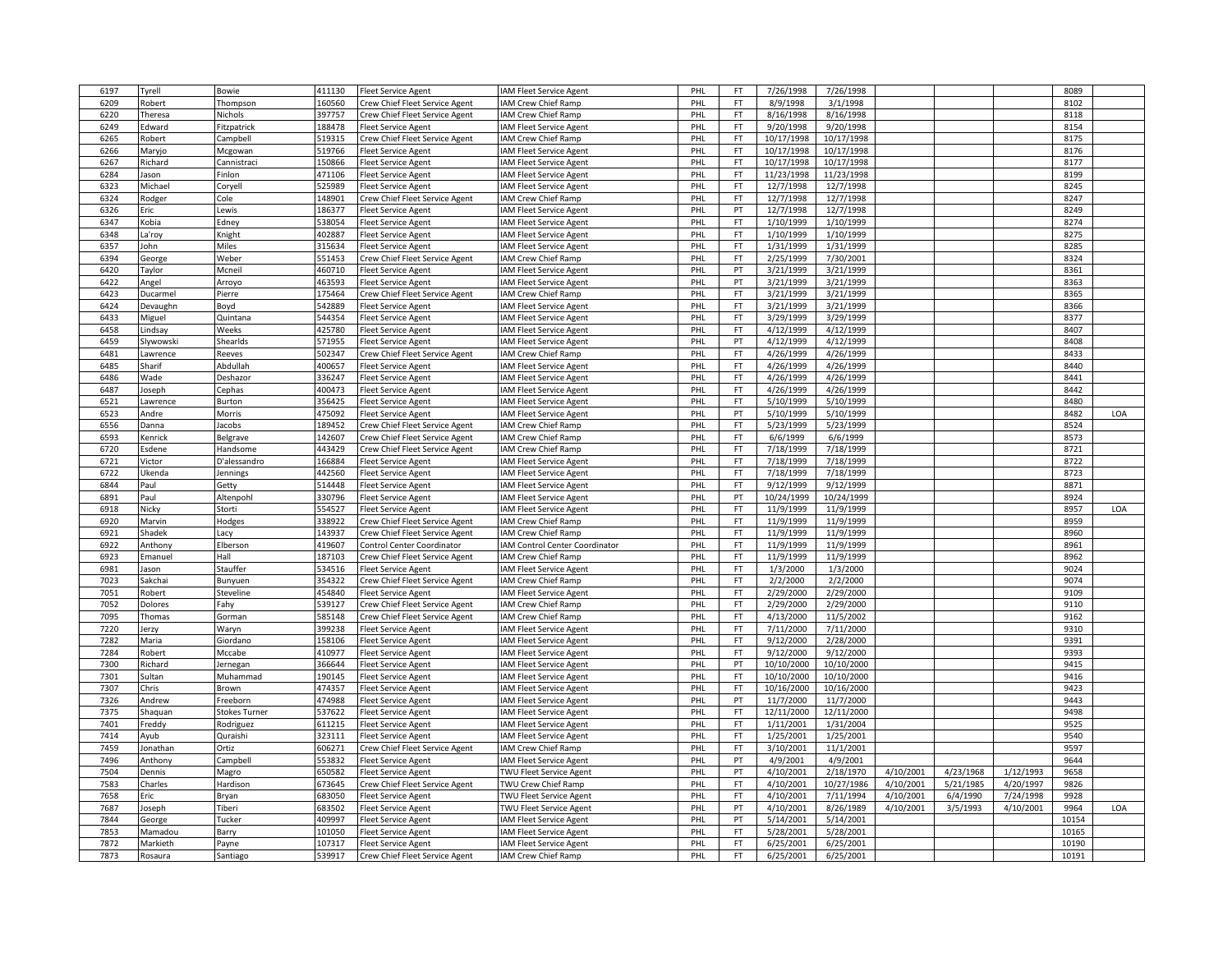| 8028         | Lorenzo             | Watkins Iii            | 610540           | Crew Chief Fleet Service Agent                               | TWU Crew Chief Ramp            | PHL        | FT.       | 6/24/2003                | 7/17/2004            |  | 10378          |     |
|--------------|---------------------|------------------------|------------------|--------------------------------------------------------------|--------------------------------|------------|-----------|--------------------------|----------------------|--|----------------|-----|
| 8103         | Bryan               | Reeves                 | 497132           | Crew Chief Fleet Service Agent                               | <b>AM Crew Chief Ramp</b>      | PHL        | FT        | 2/25/2004                | 2/25/2004            |  | 10477          |     |
| 8107         | <b>Jesus Manuel</b> | Lopez Robles           | 401775           | leet Service Agent                                           | <b>AM Fleet Service Agent</b>  | PHL        | FT        | 3/15/2004                | 3/15/2004            |  | 10483          |     |
| 8108         | David               | Smith                  | 167208           | <b>Fleet Service Agent</b>                                   | <b>AM Fleet Service Agent</b>  | PHL        | PT        | 3/15/2004                | 3/15/2004            |  | 10484          |     |
| 8109         | Melissa             | Clancy                 | 409901           | Crew Chief Fleet Service Agent                               | <b>AM Crew Chief Ramp</b>      | PHL        | FT        | 3/15/2004                | 3/15/2004            |  | 10486          |     |
| 8112         | Mark                | Carabba                | 494890           | Fleet Service Agent                                          | TWU Fleet Service Agent        | PHL        | PT        | 3/22/2004                | 3/29/2003            |  | 10491          |     |
| 8113         | Sean                | Hawkins                | 499077           | Crew Chief Fleet Service Agent                               | <b>AM Crew Chief Ramp</b>      | PHL        | FT        | 3/29/2004                | 3/29/2004            |  | 10493          |     |
| 8114         | Maria               | Davis                  | 419137           | Crew Chief Fleet Service Agent                               | <b>AM Crew Chief Ramp</b>      | PHL        | FT        | 3/29/2004                | 3/29/2004            |  | 10494          |     |
| 8115         | Richard             | Lee                    | 495171           | <b>Fleet Service Agent</b>                                   | <b>AM Fleet Service Agent</b>  | PHL        | <b>FT</b> | 3/29/2004                | 3/29/2004            |  | 10495          |     |
| 8116         | lason               | Dempster               | 400976           | <b>Fleet Service Agent</b>                                   | AM Fleet Service Agent         | PHL        | PT        | 4/19/2004                | 4/19/2004            |  | 10500          |     |
| 8118         | Tremayne            | Mcknight               | 420544           | Crew Chief Fleet Service Agent                               | <b>AM Crew Chief Ramp</b>      | PHL        | FT        | 4/26/2004                | 4/26/2004            |  | 10502          |     |
| 8123         | James               | Everett                | 397097           | Crew Chief Fleet Service Agent                               | <b>AM Crew Chief Ramp</b>      | PHL        | FT        | 5/17/2004                | 5/17/2004            |  | 10509          |     |
| 8127         | Wayne               | Husbands               | 442284           | Fleet Service Agent                                          | <b>AM Fleet Service Agent</b>  | PHL        | <b>FT</b> | 5/24/2004                | 5/24/2004            |  | 10513          |     |
| 8131         | Anthony             | Carter                 | 424027           | Fleet Service Agent                                          | <b>IAM Fleet Service Agent</b> | PHL        | FT        | 6/2/2004                 | 6/2/2004             |  | 10516          |     |
| 8132         | Derwin              | Dottin                 | 538960           | <b>Fleet Service Agent</b>                                   | AM Fleet Service Agent         | PHL        | FT.       | 6/2/2004                 | 6/2/2004             |  | 10518          |     |
| 8137         | Khalid              | Rajab                  | 425811           | Crew Chief Fleet Service Agent                               | <b>AM Crew Chief Ramp</b>      | PHL        | <b>FT</b> | 6/7/2004                 | 6/7/2004             |  | 10523.5        |     |
| 8138         | O'neil              | Roach                  | 529400           | Crew Chief Fleet Service Agent                               | <b>AM Crew Chief Ramp</b>      | PHL        | <b>FT</b> | 6/14/2004                | 6/14/2004            |  | 10524          |     |
| 8139         | Paul                | Foster                 | 139482           | <b>Fleet Service Agent</b>                                   | <b>AM Fleet Service Agent</b>  | PHL        | FT        | 6/14/2004                | 6/14/2004            |  | 10525          |     |
| 8140         | Keith               | Truesdale              | 188775           | leet Service Agent                                           | <b>AM Fleet Service Agent</b>  | PHL        | FT        | 6/14/2004                | 6/14/2004            |  | 10526          |     |
| 8155         | <b>Terrell</b>      | Speach                 | 415661           | leet Service Agent                                           | AM Fleet Service Agent         | PHL        | PT        | 7/12/2004                | 7/12/2004            |  | 10541          |     |
| 8158         | Donovan             | Williamson             | 364998           | <b>Fleet Service Agent</b>                                   | <b>AM Fleet Service Agent</b>  | PHL        | FT.       | 7/12/2004                | 7/12/2004            |  | 10544          |     |
| 8159         | Robin               | Downs                  | 460908           | leet Service Agent                                           | <b>AM Fleet Service Agent</b>  | PHL        | PT        | 7/12/2004                | 7/12/2004            |  | 10545          | LOA |
| 8163         | Derry               | Mcmillan               | 479095           | Crew Chief Fleet Service Agent                               | <b>AM Crew Chief Ramp</b>      | PHL        | <b>FT</b> | 7/12/2004                | 7/12/2004            |  | 10549          |     |
| 8164         | Hector              | Caraballo              | 571940           | Crew Chief Fleet Service Agent                               | <b>AM Crew Chief Ramp</b>      | PHL        | FT        | 7/12/2004                | 7/12/2004            |  | 10551          |     |
|              | Kevin               |                        |                  |                                                              | AM Crew Chief Ramp             | PHL        | FT        |                          | 7/19/2004            |  | 10555          |     |
| 8166<br>8167 | Maurice             | German<br>Brightman    | 403251<br>190325 | Crew Chief Fleet Service Agent<br><b>Fleet Service Agent</b> | <b>AM Fleet Service Agent</b>  | PHL        | FT.       | 7/19/2004<br>7/26/2004   | 7/26/2004            |  | 10556          |     |
|              |                     |                        |                  |                                                              |                                |            |           |                          |                      |  |                |     |
| 8168         | Paul                | Holder                 | 372231           | <b>Fleet Service Agent</b>                                   | <b>AM Fleet Service Agent</b>  | PHL        | FT        | 8/2/2004                 | 8/2/2004             |  | 10557          |     |
| 8169         | Andre               | Robinson               | 570707           | Crew Chief Fleet Service Agent                               | <b>IAM Crew Chief Ramp</b>     | PHL        | FT.       | 8/2/2004                 | 8/2/2004             |  | 10559          |     |
| 8171         | William             | Smith                  | 118041           | Crew Chief Fleet Service Agent                               | <b>AM Crew Chief Ramp</b>      | PHL        | FT        | 8/2/2004                 | 8/2/2004             |  | 10561          |     |
| 8174         | Joseph              | Murray                 | 372303           | leet Service Agent                                           | <b>AM Fleet Service Agent</b>  | PHL        | FT        | 8/16/2004                | 8/16/2004            |  | 10564          |     |
| 8177         | Michael             | Taylor                 | 419936           | <b>Fleet Service Agent</b>                                   | <b>AM Fleet Service Agent</b>  | PHL        | <b>FT</b> | 8/30/2004                | 8/30/2004            |  | 10567          |     |
| 8178         | Rickey              | Hanks                  | 554319           | Crew Chief Fleet Service Agent                               | <b>AM Crew Chief Ramp</b>      | PHL        | FT        | 8/30/2004                | 8/30/2004            |  | 10569          |     |
| 8181<br>8182 | ames                | Henry                  | 181445<br>137128 | Fleet Service Agent                                          | <b>AM Fleet Service Agent</b>  | PHL<br>PHL | FT.<br>FT | 9/8/2004<br>9/8/2004     | 9/8/2004<br>9/8/2004 |  | 10574<br>10575 |     |
| 8188         | Raymond<br>Slavek   | Bradwell<br>Grochowski | 560460           | Fleet Service Agent<br><b>Fleet Service Agent</b>            | <b>AM Fleet Service Agent</b>  | PHL        | FT.       | 9/20/2004                | 9/20/2004            |  | 10582          |     |
|              |                     |                        |                  |                                                              | <b>AM Fleet Service Agent</b>  |            |           |                          |                      |  |                |     |
| 8190<br>8193 | John                | Spruill                | 444424           | Fleet Service Agent                                          | AM Fleet Service Agent         | PHL<br>PHL | FT<br>FT. | 10/4/2004                | 10/4/2004            |  | 10584<br>10587 |     |
|              | <b>Tracey</b>       | Snead                  | 339909           | Fleet Service Agent                                          | AM Fleet Service Agent         |            |           | 10/11/2004               | 8/2/2004             |  |                |     |
| 8204         | Lawrence            | Russell                | 544098<br>782805 | Fleet Service Agent                                          | <b>AM Fleet Service Agent</b>  | PHL        | FT<br>FT  | 11/15/2004<br>11/29/2004 | 11/15/2004           |  | 10602<br>10605 |     |
| 8207         | Alfred              | Bedell                 |                  | Crew Chief Fleet Service Agent                               | <b>AM Crew Chief Ramp</b>      | PHL        | PT        |                          | 11/29/2004           |  |                |     |
| 8208         | Hasheem             | Basil                  | 540387           | Fleet Service Agent                                          | <b>AM Fleet Service Agent</b>  | PHL        |           | 11/29/2004               | 11/29/2004           |  | 10606          |     |
| 8212         | Ricardo             | Estrada                | 551076           | Fleet Service Agent                                          | <b>IAM Fleet Service Agent</b> | PHL        | FT.       | 12/6/2004                | 12/6/2004            |  | 10611          |     |
| 8221         | Borron              | Owen                   | 516140           | Crew Chief Fleet Service Agent                               | AM Crew Chief Ramp             | PHL        | FT.       | 1/10/2005                | 1/10/2005            |  | 10622          | LOA |
| 8235         | Rita                | Bonetti                | 419768           | Crew Chief Fleet Service Agent                               | <b>AM Crew Chief Ramp</b>      | PHL        | FT        | 1/31/2005                | 1/31/2005            |  | 10640          |     |
| 8236         | Dontay              | Minor                  | 199295           | Fleet Service Agent                                          | <b>AM Fleet Service Agent</b>  | PHL        | <b>FT</b> | 1/31/2005                | 1/31/2005            |  | 10642          |     |
| 8241         | Darryl              | Sadler                 | 196424           | <b>Fleet Service Agent</b>                                   | <b>AM Fleet Service Agent</b>  | PHL        | FT        | 2/7/2005                 | 2/7/2005             |  | 10647          |     |
| 8242         | Peter               | <b>Bates</b>           | 400735           | leet Service Agent                                           | <b>AM Fleet Service Agent</b>  | PHL        | FT        | 2/7/2005                 | 2/7/2005             |  | 10648          |     |
| 8243         | Daniel              | Reavey                 | 134657           | leet Service Agent                                           | AM Fleet Service Agent         | PHL        | FT        | 2/7/2005                 | 2/7/2005             |  | 10649          |     |
| 8248         | Seth                | Buabin                 | 400970           | <b>Fleet Service Agent</b>                                   | <b>AM Fleet Service Agent</b>  | PHL        | FT        | 2/7/2005                 | 2/7/2005             |  | 10655          |     |
| 8249         | Nyoka               | Clarke                 | 485053           | leet Service Agent                                           | AM Fleet Service Agent         | PHL        | FT        | 2/7/2005                 | 2/7/2005             |  | 10656          |     |
| 8251         | Jacqueline          | Thomas                 | 369978           | Fleet Service Agent                                          | <b>AM Fleet Service Agent</b>  | PHL        | <b>FT</b> | 2/7/2005                 | 2/7/2005             |  | 10658          | LOA |
| 8256         | Rashika             | Thomas                 | 494288           | Fleet Service Agent                                          | <b>AM Fleet Service Agent</b>  | PHL        | FT        | 2/7/2005                 | 2/7/2005             |  | 10664          |     |
| 8257         | (yle                | Torrance               | 420270           | Crew Chief Fleet Service Agent                               | AM Crew Chief Ramp             | PHL        | FT        | 2/7/2005                 | 2/7/2005             |  | 10666          |     |
| 8259         | Adrian              | Mercado                | 141978           | Fleet Service Agent                                          | <b>AM Fleet Service Agent</b>  | PHL        | FT        | 2/7/2005                 | 2/7/2005             |  | 10668          |     |
| 8261         | Anthony             | Yoodo                  | 184354           | Fleet Service Agent                                          | <b>AM Fleet Service Agent</b>  | PHL        | PT        | 2/14/2005                | 2/14/2005            |  | 10670          |     |
| 8263         | Michelle            | Berthau                | 390595           | <b>Fleet Service Agent</b>                                   | <b>AM Fleet Service Agent</b>  | PHL        | FT        | 2/14/2005                | 2/14/2005            |  | 10672          |     |
| 8265         | Hadi                | Yanto                  | 439674           | Crew Chief Fleet Service Agent                               | <b>AM Crew Chief Ramp</b>      | PHL        | FT        | 2/14/2005                | 2/14/2005            |  | 10675          |     |
| 8266         | John                | Zardus                 | 347074           | leet Service Agent                                           | AM Fleet Service Agent         | PHL        | PT        | 2/14/2005                | 2/14/2005            |  | 10676          |     |
| 8267         | Enoch               | Gbor                   | 132306           | <b>Fleet Service Agent</b>                                   | <b>AM Fleet Service Agent</b>  | PHL        | <b>FT</b> | 2/14/2005                | 2/14/2005            |  | 10677          |     |
| 8275         | Calvin              | Jordan                 | 511616           | leet Service Agent                                           | <b>AM Fleet Service Agent</b>  | PHL        | FT        | 2/21/2005                | 2/21/2005            |  | 10686          |     |
| 8278         | Julio               | Ramirez                | 113680           | Fleet Service Agent                                          | <b>AM Fleet Service Agent</b>  | PHL        | FT        | 2/21/2005                | 2/21/2005            |  | 10691          | LOA |
| 8280         | Shanaya             | Abney                  | 420580           | Fleet Service Agent                                          | <b>AM Fleet Service Agent</b>  | PHL        | FT        | 2/21/2005                | 2/21/2005            |  | 10694          |     |
| 8282         | Michael             | Logue                  | 493417           | Fleet Service Agent                                          | <b>AM Fleet Service Agent</b>  | PHL        | FT.       | 2/21/2005                | 2/21/2005            |  | 10697          |     |
| 8283         | Anthony             | Lechette               | 23950            | leet Service Agent                                           | AM Fleet Service Agent         | PHL        | FT        | 2/21/2005                | 2/21/2005            |  | 10698          |     |
| 8284         | Shawn               | Woolridge              | 531133           | <b>Fleet Service Agent</b>                                   | AM Fleet Service Agent         | PHL        | FT.       | 2/21/2005                | 2/21/2005            |  | 10699          |     |
| 8285         | Rashaan             | Smith                  | 101916           | <b>Fleet Service Agent</b>                                   | <b>IAM Fleet Service Agent</b> | PHL        | FT        | 2/21/2005                | 2/21/2005            |  | 10701          |     |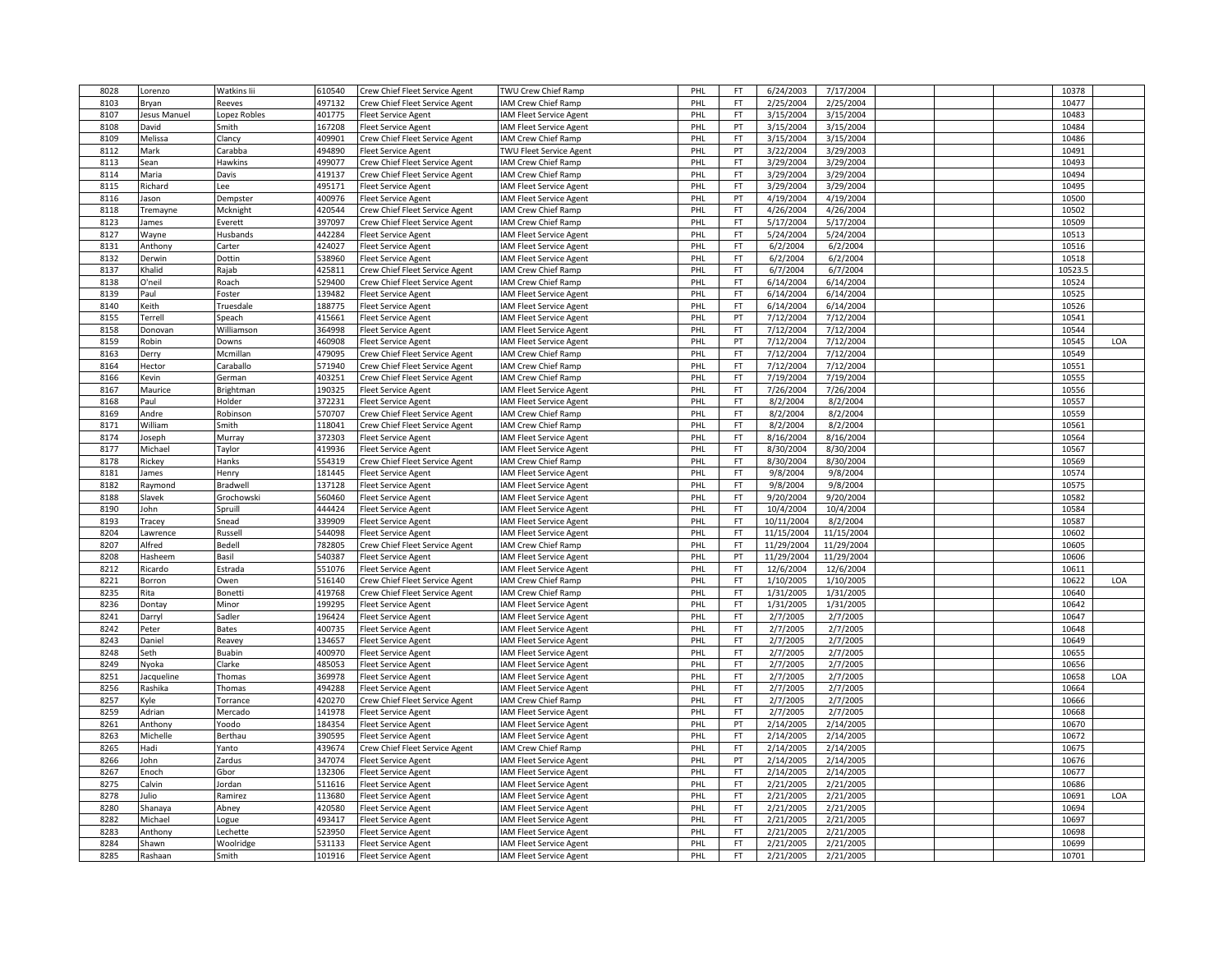| 8287 | Danford       | Browne            | 568674 | <b>Fleet Service Agent</b>     | IAM Fleet Service Agent        | PHL        | <b>FT</b> | 2/21/2005 | 2/21/2005 |  | 10703   |     |
|------|---------------|-------------------|--------|--------------------------------|--------------------------------|------------|-----------|-----------|-----------|--|---------|-----|
| 8288 | .amita        | Robinson          | 502532 | leet Service Agent             | IAM Fleet Service Agent        | PHL        | <b>FT</b> | 2/21/2005 | 2/21/2005 |  | 10704   | LOA |
| 8289 | Charles       | Cooper            | 103457 | <b>Fleet Service Agent</b>     | IAM Fleet Service Agent        | PHL        | FT        | 2/28/2005 | 2/28/2005 |  | 10708   |     |
| 8293 | Jeneen        | Benton            | 537769 | Control Center Coordinator     | IAM Control Center Coordinator | PHL        | FT.       | 2/28/2005 | 2/28/2005 |  | 10712   |     |
| 8294 | Crystal       | Ocasio            | 397748 | leet Service Agent             | IAM Fleet Service Agent        | PHL        | FT        | 2/28/2005 | 2/28/2005 |  | 10713   |     |
| 8296 | Marvin        | Lindsay           | 180830 | leet Service Agent             | IAM Fleet Service Agent        | PHL        | FT.       | 2/28/2005 | 2/28/2005 |  | 10715   |     |
| 8297 | Abraham       | Dahn              | 583128 | Fleet Service Agent            | IAM Fleet Service Agent        | PHI        | FT        | 2/28/2005 | 2/28/2005 |  | 10715.5 |     |
|      |               |                   |        |                                |                                |            | PT        |           |           |  | 10717   |     |
| 8298 | Dewitt        | Graves            | 139051 | leet Service Agent             | IAM Fleet Service Agent        | PHI        |           | 2/28/2005 | 2/28/2005 |  |         |     |
| 8302 | Seth          | Sarpong           | 428307 | leet Service Agent             | IAM Fleet Service Agent        | PHL        | FT        | 2/28/2005 | 2/28/2005 |  | 10722   |     |
| 8304 | vencleef      | Destina           | 101115 | leet Service Agent             | IAM Fleet Service Agent        | PHL        | FT        | 2/28/2005 | 2/28/2005 |  | 10725   |     |
| 8306 | Ray           | Williams          | 413015 | leet Service Agent             | <b>AM Fleet Service Agent</b>  | PHL        | FT        | 2/28/2005 | 2/28/2005 |  | 10727   |     |
| 8316 | Kimberly      | Williams          | 394931 | leet Service Agent             | IAM Fleet Service Agent        | PHI        | FT        | 3/7/2005  | 3/7/2005  |  | 10738   |     |
| 8318 | Randy         | Reynolds          | 321432 | <b>Fleet Service Agent</b>     | IAM Fleet Service Agent        | PHL        | FT        | 3/7/2005  | 3/7/2005  |  | 10740   |     |
| 8319 | Kenneth       | Studivant         | 404366 | Fleet Service Agent            | IAM Fleet Service Agent        | PHI        | PT        | 3/7/2005  | 3/7/2005  |  | 10743   |     |
| 8320 | Willie        | Mccutcheon        | 199944 | leet Service Agent             | IAM Fleet Service Agent        | PHI        | <b>FT</b> | 3/7/2005  | 3/7/2005  |  | 10745   |     |
| 8324 | Cassie        | Prichard          | 138180 | leet Service Agent             | IAM Fleet Service Agent        | PHL        | PT        | 3/14/2005 | 3/14/2005 |  | 10749   |     |
| 8327 | Stewart       | Price             | 443326 | Fleet Service Agent            | IAM Fleet Service Agent        | PHI        | FT.       | 3/14/2005 | 3/14/2005 |  | 10753   |     |
| 8331 | Mark          | Sewell            | 560162 | Crew Chief Fleet Service Agent | IAM Crew Chief Ramp            | PHI        | FT        | 3/14/2005 | 3/14/2005 |  | 10759   |     |
| 8335 | Eugene        | Scott             | 455391 | leet Service Agent             | IAM Fleet Service Agent        | PHL        | FT        | 3/21/2005 | 3/21/2005 |  | 10765   |     |
| 8336 | Jennifer      | Harmer-Shaw       | 152243 | Crew Chief Fleet Service Agent | IAM Crew Chief Ramp            | PHL        | FT        | 3/21/2005 | 3/21/2005 |  | 10766   |     |
| 8338 | Herlin        | Pierre            | 537578 | Fleet Service Agent            | IAM Fleet Service Agent        | PHL        | FT.       | 3/21/2005 | 3/21/2005 |  | 10768   |     |
| 8341 | Joan          | <b>Broadfield</b> | 416207 | Crew Chief Fleet Service Agent | IAM Crew Chief Ramp            | PHI        | FT        | 3/21/2005 | 3/21/2005 |  | 10771   |     |
| 8356 |               |                   | 162059 |                                | IAM Crew Chief Ramp            | PHL        | <b>FT</b> | 3/28/2005 | 3/28/2005 |  | 10791   |     |
|      | Wallace       | Harper            |        | Crew Chief Fleet Service Agent |                                |            |           |           |           |  |         |     |
| 8361 | Edward        | Cannon            | 488510 | Fleet Service Agent            | IAM Fleet Service Agent        | PHI        | FT        | 3/28/2005 | 3/28/2005 |  | 10797   |     |
| 8362 | Joseph Junior | Susuico           | 411040 | leet Service Agent             | IAM Fleet Service Agent        | PHL        | FT.       | 3/28/2005 | 3/28/2005 |  | 10798   |     |
| 8363 | Gamalia       | Frierson          | 188649 | leet Service Agent             | IAM Fleet Service Agent        | PHL        | FT.       | 3/28/2005 | 3/28/2005 |  | 10799   |     |
| 8364 | Ruel          | Hewitt Jr         | 567281 | Fleet Service Agent            | IAM Fleet Service Agent        | PHL        | FT        | 3/28/2005 | 3/28/2005 |  | 10800   |     |
| 8365 | Ikeia         | Glasgow           | 433427 | Fleet Service Agent            | IAM Fleet Service Agent        | PHI        | <b>FT</b> | 3/28/2005 | 3/28/2005 |  | 10801   |     |
| 8369 | Ronald        | Banks             | 467943 | leet Service Agent             | IAM Fleet Service Agent        | PHL        | <b>FT</b> | 4/4/2005  | 4/4/2005  |  | 10805   |     |
| 8373 | Mike          | Horne             | 526858 | Fleet Service Agent            | IAM Fleet Service Agent        | PHL        | FT        | 4/4/2005  | 4/4/2005  |  | 10809   |     |
| 8379 | Shadeed       | Holmes            | 540441 | leet Service Agent             | IAM Fleet Service Agent        | PHL        | FT.       | 4/11/2005 | 4/11/2005 |  | 10816   |     |
| 8382 | Jamal         | Cannon            | 474385 | leet Service Agent             | IAM Fleet Service Agent        | PHL        | FT        | 4/11/2005 | 4/11/2005 |  | 10819   |     |
| 8383 | leffrey       | Vinson            | 101296 | leet Service Agent             | <b>AM Fleet Service Agent</b>  | PHL        | FT.       | 4/11/2005 | 4/11/2005 |  | 10820   |     |
| 8385 | Jennifer      | Benton            | 561434 | Fleet Service Agent            | IAM Fleet Service Agent        | PHL        | FT.       | 4/11/2005 | 4/11/2005 |  | 10821.5 |     |
| 8387 | eon           | Faulk             | 328223 | Fleet Service Agent            | IAM Fleet Service Agent        | PHI        | PT        | 4/18/2005 | 4/18/2005 |  | 10823   |     |
| 8390 | Francisco     | Torres            | 524355 | leet Service Agent             | IAM Fleet Service Agent        | PHL        | FT        | 4/18/2005 | 4/18/2005 |  | 10826   |     |
| 8392 | Eboni         | Turner            | 468183 | Fleet Service Agent            | IAM Fleet Service Agent        | PHL        | FT        | 4/18/2005 | 4/18/2005 |  | 10829   |     |
| 8393 | Robert        | Stafford          | 333228 | leet Service Agent             | IAM Fleet Service Agent        | PHI        | FT.       | 4/18/2005 | 4/18/2005 |  | 10830   |     |
| 8394 | John          | Santoro           | 328159 | leet Service Agent             | IAM Fleet Service Agent        | PHI        | FT        | 4/18/2005 | 4/18/2005 |  | 10831   |     |
| 8397 |               |                   | 420478 |                                |                                | PHL        | FT.       | 4/25/2005 | 4/25/2005 |  | 10834   |     |
| 8399 | Durrell       | Davis<br>White    | 179596 | Crew Chief Fleet Service Agent | IAM Crew Chief Ramp            |            | FT.       | 4/25/2005 | 4/25/2005 |  | 10837   |     |
|      | Darryl        |                   |        | Fleet Service Agent            | IAM Fleet Service Agent        | <b>PHL</b> |           |           |           |  |         |     |
| 8400 | Shawneace     | Parsons           | 159671 | Crew Chief Fleet Service Agent | IAM Crew Chief Ramp            | PHI        | <b>FT</b> | 4/25/2005 | 4/25/2005 |  | 10838   |     |
| 8401 | Khalief       | <b>Miles</b>      | 442075 | leet Service Agent             | IAM Fleet Service Agent        | PHL        | FT.       | 4/25/2005 | 4/25/2005 |  | 10839   |     |
| 8403 | Ali           | Raza              | 526624 | Fleet Service Agent            | IAM Fleet Service Agent        | PHL        | FT        | 4/25/2005 | 4/25/2005 |  | 10841   |     |
| 8406 | Kazim         | Raza              | 394917 | Fleet Service Agent            | IAM Fleet Service Agent        | PHI        | FT        | 4/25/2005 | 4/25/2005 |  | 10844   |     |
| 8411 | David         | King              | 404348 | leet Service Agent             | IAM Fleet Service Agent        | PHL        | PT        | 5/2/2005  | 5/2/2005  |  | 10850   |     |
| 8412 | Quanzel       | Fullman           | 540384 | leet Service Agent             | IAM Fleet Service Agent        | PHL        | FT        | 5/2/2005  | 5/2/2005  |  | 10852   |     |
| 8413 | Maurice       | Ryan              | 544130 | Fleet Service Agent            | IAM Fleet Service Agent        | PHL        | FT.       | 5/2/2005  | 5/2/2005  |  | 10853   |     |
| 8415 | Donald        | Hatton            | 326312 | leet Service Agent             | IAM Fleet Service Agent        | PHI        | PT        | 5/9/2005  | 5/9/2005  |  | 10855   |     |
| 8418 | Monica        | Branche           | 463311 | Crew Chief Fleet Service Agent | IAM Crew Chief Ramp            | PHL        | FT.       | 5/9/2005  | 5/9/2005  |  | 10858   |     |
| 8420 | Sharima       | Allen             | 515828 | Crew Chief Fleet Service Agent | IAM Crew Chief Ramp            | PHI        | FT        | 5/9/2005  | 5/9/2005  |  | 10861   |     |
| 8422 | Jules         | Moore             | 400964 | Fleet Service Agent            | IAM Fleet Service Agent        | PHI        | FT        | 5/9/2005  | 5/9/2005  |  | 10865   |     |
| 8425 | Travelle      | Rivera            | 151095 | leet Service Agent             | IAM Fleet Service Agent        | PHL        | FT        | 5/16/2005 | 5/16/2005 |  | 10869   |     |
| 8427 | Mustapha      | Karneh            | 354292 | Crew Chief Fleet Service Agent | IAM Crew Chief Ramp            | PHL        | FT.       | 5/16/2005 | 5/16/2005 |  | 10873   |     |
| 8428 | Mark          | Merschen          | 108941 | <b>Fleet Service Agent</b>     | IAM Fleet Service Agent        | PHI        | <b>FT</b> | 5/16/2005 | 5/16/2005 |  | 10875   |     |
| 8430 | Angelo        | Pettiford         | 197659 | leet Service Agent             | IAM Fleet Service Agent        | PHL        | <b>FT</b> | 5/16/2005 | 5/16/2005 |  | 10878   |     |
| 8433 | Carnell       | Bennett           | 449989 | Fleet Service Agent            | IAM Fleet Service Agent        | PHL        | FT        | 5/23/2005 | 5/23/2005 |  | 10882   |     |
| 8434 | Andre         | Roundtree         | 407308 | Crew Chief Fleet Service Agent | IAM Crew Chief Ramp            | PHL        | <b>FT</b> | 5/23/2005 | 5/23/2005 |  | 10883   |     |
| 8436 | Jeffrey       | Rockemore         | 149583 | Control Center Coordinator     | IAM Control Center Coordinator | PHI        | FT        | 5/23/2005 | 5/23/2005 |  | 10885   |     |
| 8437 | awrence       | Wallace           | 338952 | leet Service Agent             | IAM Fleet Service Agent        | PHL        | FT.       | 5/23/2005 | 5/23/2005 |  | 10886   |     |
| 8440 |               |                   | 395220 |                                |                                | PHL        | FT.       | 5/30/2005 |           |  | 10890   |     |
| 8441 | Kevin         | Daughtry          |        | Fleet Service Agent            | IAM Fleet Service Agent        | PHL        | FT.       |           | 5/30/2005 |  |         | LOA |
|      | Stephon       | Holden            | 480711 | <b>Fleet Service Agent</b>     | IAM Fleet Service Agent        |            |           | 5/30/2005 | 5/30/2005 |  | 10891   |     |
| 8446 | Derick        | Clark             | 123759 | Crew Chief Fleet Service Agent | IAM Crew Chief Ramp            | PHL        | FT        | 6/6/2005  | 6/6/2005  |  | 10897   |     |
| 8447 | Clifton       | Campbell          | 345639 | Fleet Service Agent            | IAM Fleet Service Agent        | PHL        | FT        | 6/6/2005  | 6/6/2005  |  | 10899   |     |
| 8448 | Tiana         | Walcott           | 500898 | Crew Chief Fleet Service Agent | IAM Crew Chief Ramp            | PHL        | FT.       | 6/6/2005  | 6/6/2005  |  | 10900   |     |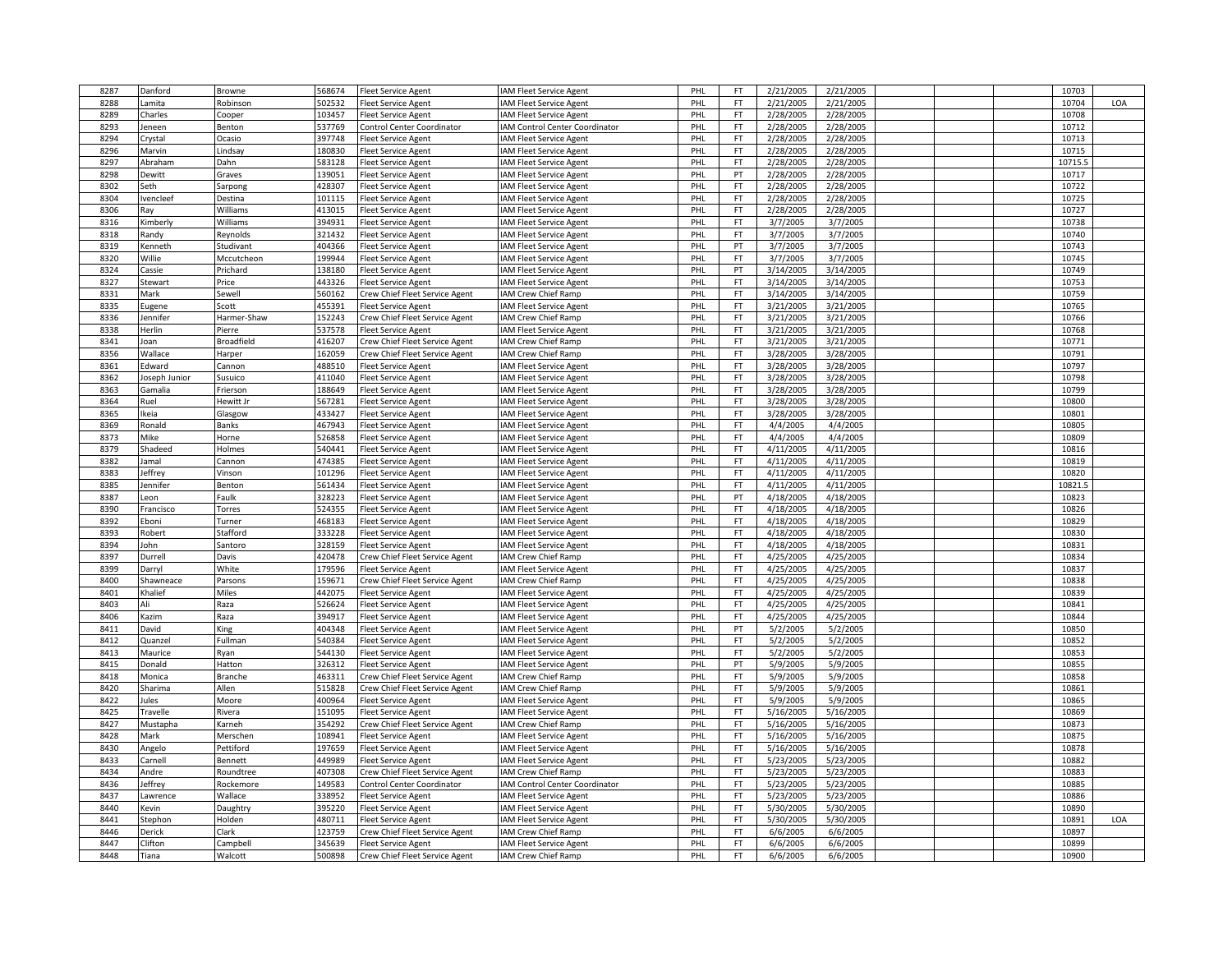| 8455         | awrence           | Copeland                    | 518984           | Crew Chief Fleet Service Agent | IAM Crew Chief Ramp                                        | PHL        | FT.             | 6/13/2005                | 6/13/2005                |  | 10908          |     |
|--------------|-------------------|-----------------------------|------------------|--------------------------------|------------------------------------------------------------|------------|-----------------|--------------------------|--------------------------|--|----------------|-----|
| 8456         | Shakon            | Lawrence                    | 425527           | leet Service Agent             | AM Fleet Service Agent                                     | PHL        | PT              | 6/13/2005                | 6/13/2005                |  | 10909          |     |
| 8462         | Rowland           | Johnson                     | 188661           | Fleet Service Agent            | <b>AM Fleet Service Agent</b>                              | PHL        | <b>FT</b>       | 6/20/2005                | 6/20/2005                |  | 10917          |     |
| 8463         | Senoy             | Jones                       | 105977           | <b>Fleet Service Agent</b>     | <b>AM Fleet Service Agent</b>                              | PHL        | <b>FT</b>       | 6/20/2005                | 6/20/2005                |  | 10918          |     |
| 8465         | Lemuel            | Dicks lii                   | 507826           | Fleet Service Agent            | <b>AM Fleet Service Agent</b>                              | PHL        | PT              | 6/20/2005                | 6/20/2005                |  | 10920          |     |
| 8467         | Andre             | Loney                       | 542888           | leet Service Agent             | <b>AM Fleet Service Agent</b>                              | PHL        | PT              | 6/20/2005                | 6/20/2005                |  | 10922          |     |
| 8470         | William           | Wynn                        | 108424           | Crew Chief Fleet Service Agent | <b>AM Crew Chief Ramp</b>                                  | PHL        | FT              | 6/20/2005                | 6/20/2005                |  | 10925          |     |
| 8473         | Thomas            | Bennetta                    | 104570           | <b>Fleet Service Agent</b>     | <b>AM Fleet Service Agent</b>                              | PHL        | PT              | 6/27/2005                | 1/22/1997                |  | 10928          |     |
| 8477         | Erik              | Del Valle                   | 401821           | Fleet Service Agent            | <b>AM Fleet Service Agent</b>                              | PHL        | FT              | 6/27/2005                | 6/27/2005                |  | 10932          |     |
| 8479         | Leonardo          | Valcarcel                   | 553882           | Fleet Service Agent            | AM Fleet Service Agent                                     | PHL        | <b>FT</b>       | 6/27/2005                | 6/27/2005                |  | 10934          |     |
| 8480         | Derrick           | Green                       | 398236           | Crew Chief Fleet Service Agent | <b>AM Crew Chief Ramp</b>                                  | PHL        | <b>FT</b>       | 7/4/2005                 | 7/4/2005                 |  | 10936          |     |
| 8496         | Kershaw           | Patton                      | 416096           | leet Service Agent             | <b>IAM Fleet Service Agent</b>                             | PHL        | FT              | 7/25/2005                | 7/25/2005                |  | 10958          |     |
| 8499         | Winston           | Taylor                      | 537481           | Crew Chief Fleet Service Agent | <b>AM Crew Chief Ramp</b>                                  | PHL        | <b>FT</b>       | 7/25/2005                | 7/25/2005                |  | 10961          |     |
| 8512         | Daud              | Al-Farug                    | 397431           | Crew Chief Fleet Service Agent | <b>IAM Crew Chief Ramp</b>                                 | PHL        | FT              | 8/15/2005                | 8/15/2005                |  | 10977          |     |
| 8513         | Danyelle          | Markward                    | 159730           | <b>Fleet Service Agent</b>     | AM Fleet Service Agent                                     | PHL        | FT.             | 8/22/2005                | 8/22/2005                |  | 10979          |     |
| 8514         | Ronald            | Coleman                     | 357947           | <b>Fleet Service Agent</b>     | AM Fleet Service Agent                                     | PHL        | <b>FT</b>       | 8/22/2005                | 8/22/2005                |  | 10981          |     |
| 8515         | Wilbert           | Thompson                    | 432752           | <b>Fleet Service Agent</b>     | <b>AM Fleet Service Agent</b>                              | PHL        | FT              | 8/22/2005                | 8/22/2005                |  | 10983          |     |
| 8516         | Desi              | Scruggs                     | 112934           | <b>Fleet Service Agent</b>     | <b>AM Fleet Service Agent</b>                              | PHL        | PT              | 8/22/2005                | 8/22/2005                |  | 10984          |     |
| 8518         | David             | Kochenberger                | 168579           | leet Service Agent             | <b>AM Fleet Service Agent</b>                              | PHL        | FT              | 8/22/2005                | 8/22/2005                |  | 10986          |     |
| 8523         | Tamika            | Lewis                       | 474390           | leet Service Agent             | <b>AM Fleet Service Agent</b>                              | PHL        | PT              | 8/29/2005                | 8/29/2005                |  | 10993          |     |
| 8529         | Tiffany           | Rogers                      | 108970           | Crew Chief Fleet Service Agent | C19 IAM CC Ramp/Control Center                             | PHL        | FT.             | 9/5/2005                 | 9/5/2005                 |  | 11001          |     |
| 8537         | Brian             | Barringer                   | 100939           | <b>Fleet Service Agent</b>     | <b>AM Fleet Service Agent</b>                              | PHL        | FT              | 9/19/2005                | 9/19/2005                |  | 11009          |     |
| 8538         | Thomas            | Marshall                    | 518412           | leet Service Agent             | <b>AM Fleet Service Agent</b>                              | PHL        | <b>FT</b>       | 9/19/2005                | 9/19/2005                |  | 11010          |     |
| 8540         | Eric              | Wilson                      | 540455           | Fleet Service Agent            | <b>AM Fleet Service Agent</b>                              | PHL        | FT.             | 9/26/2005                | 9/26/2005                |  | 11014          |     |
| 8542         | Samuel            | Nesmith                     | 534564           | leet Service Agent             | AM Fleet Service Agent                                     | PHL        | FT              | 9/26/2005                | 9/26/2005                |  | 11017          | LOA |
| 8545         | Shareef           | Lewis                       | 400569           | leet Service Agent             | <b>AM Fleet Service Agent</b>                              | PHL        | FT              | 9/26/2005                | 9/26/2005                |  | 11021          |     |
|              |                   |                             |                  |                                |                                                            |            | FT.             | 10/3/2005                |                          |  | 11026          |     |
| 8548         | errance           | Murray                      | 440236           | Fleet Service Agent            | <b>IAM Fleet Service Agent</b>                             | PHL        |                 |                          | 10/3/2005                |  |                |     |
| 8555         | Alex              | Thomas                      | 540558           | Control Center Coordinator     | <b>IAM Control Center Coordinator</b>                      | PHL        | FT.             | 10/10/2005               | 10/10/2005               |  | 11037          |     |
| 8564<br>8565 | Theresa           | Coston                      | 515087<br>364547 | Crew Chief Fleet Service Agent | <b>AM Crew Chief Ramp</b>                                  | PHL        | FT<br><b>FT</b> | 10/17/2005<br>10/17/2005 | 10/17/2005<br>10/17/2005 |  | 11047<br>11048 |     |
|              | Victor            | Almonte-Casilla             |                  | leet Service Agent             | <b>AM Fleet Service Agent</b>                              | PHL        |                 |                          |                          |  |                |     |
| 8571         | Thomas            | Wilkerson                   | 100660           | <b>Fleet Service Agent</b>     | <b>AM Fleet Service Agent</b>                              | PHL        | FT.             | 10/24/2005               | 10/24/2005               |  | 11056<br>11058 |     |
| 8573         | Terris            | Cole                        | 365587           | Fleet Service Agent            | AM Fleet Service Agent                                     | PHL        | FT              | 10/24/2005               | 10/24/2005               |  |                |     |
| 8582<br>8591 | Kevin             | Clark                       | 401169<br>412561 | Control Center Coordinator     | <b>IAM Control Center Coordinator</b>                      | PHL<br>PHL | FT.<br>FT       | 10/31/2005<br>11/7/2005  | 10/31/2005               |  | 11069<br>11078 |     |
| 8596         | Gary<br>Tiaira    | Washington<br><b>Brooks</b> | 432179           | Fleet Service Agent            | <b>IAM Fleet Service Agent</b>                             | PHL        | FT.             | 11/7/2005                | 11/7/2005<br>11/7/2005   |  | 11083          | LOA |
| 8599         |                   |                             | 413118           | <b>Fleet Service Agent</b>     | <b>IAM Fleet Service Agent</b>                             | PHL        | FT              | 11/14/2005               | 11/14/2005               |  | 11087          |     |
| 8606         | Aliyah<br>Marcus  | Wali-Stevenson<br>Burns     | 422019           | Crew Chief Fleet Service Agent | <b>AM Crew Chief Ramp</b>                                  | PHL        | <b>FT</b>       | 11/14/2005               | 11/14/2005               |  | 11095          |     |
|              |                   |                             | 192886           | leet Service Agent             | AM Fleet Service Agent                                     | PHL        | FT.             | 11/14/2005               |                          |  | 11099          |     |
| 8610         | Anthony<br>Buntha | Lawson                      |                  | <b>Fleet Service Agent</b>     | <b>AM Fleet Service Agent</b><br><b>AM Crew Chief Ramp</b> | PHL        | FT              |                          | 11/14/2005               |  | 11100          |     |
| 8611         |                   | Chan                        | 498926<br>385147 | Crew Chief Fleet Service Agent | <b>AM Crew Chief Ramp</b>                                  | PHL        | FT              | 11/14/2005               | 11/14/2005               |  | 11101          |     |
| 8612         | Charles           | Baker                       | 324684           | Crew Chief Fleet Service Agent |                                                            |            | FT              | 11/14/2005               | 11/14/2005               |  | 11127          |     |
| 8634         | Moori             | Coppage                     |                  | Fleet Service Agent            | <b>AM Fleet Service Agent</b>                              | PHL        |                 | 11/28/2005<br>11/28/2005 | 11/28/2005               |  | 11128          |     |
| 8635         | avier             | Crespo                      | 401414           | <b>Fleet Service Agent</b>     | AM Fleet Service Agent                                     | PHL        | FT.             |                          | 11/28/2005               |  |                |     |
| 8636         | Devan             | Lewis                       | 365632           | leet Service Agent             | AM Fleet Service Agent                                     | PHL        | FT              | 11/28/2005               | 11/28/2005               |  | 11130          |     |
| 8660         | Juan              | Rivera                      | 516927           | Fleet Service Agent            | <b>AM Fleet Service Agent</b>                              | PHL        | PT              | 12/5/2005                | 12/5/2005                |  | 11157          |     |
| 8664         | Christopher       | Himmelwright                | 130174           | Fleet Service Agent            | <b>AM Fleet Service Agent</b>                              | PHL        | FT              | 12/5/2005                | 12/5/2005                |  | 11164          |     |
| 8666         | Carlton           | Chandler                    | 538360           | leet Service Agent             | <b>AM Fleet Service Agent</b>                              | PHL        | FT<br>FT.       | 12/5/2005                | 12/5/2005                |  | 11166<br>11177 |     |
| 8673         | Rodney            | Fuller                      | 336235           | leet Service Agent             | <b>AM Fleet Service Agent</b>                              | PHL        |                 | 12/12/2005               | 12/12/2005               |  |                |     |
| 8674         | Karen             | Ports                       | 481442           | Fleet Service Agent            | <b>AM Fleet Service Agent</b>                              | PHL        | FT              | 12/12/2005               | 12/12/2005               |  | 11178          |     |
| 8675         | Tamika            | Henry                       | 370800           | <b>Fleet Service Agent</b>     | AM Fleet Service Agent                                     | PHL        | FT              | 12/12/2005               | 12/12/2005               |  | 11179          |     |
| 8676         | Donald            | Simmons                     | 171024           | Fleet Service Agent            | <b>AM Fleet Service Agent</b>                              | PHL        | <b>FT</b>       | 12/12/2005               | 12/12/2005               |  | 11180          |     |
| 8677         | Troy              | Callender                   | 517010           | Fleet Service Agent            | <b>IAM Fleet Service Agent</b>                             | PHL        | FT              | 12/12/2005               | 12/12/2005               |  | 11181          |     |
| 8678         | Kim               | Fields                      | 365400           | Fleet Service Agent            | <b>AM Fleet Service Agent</b>                              | PHL        | FT              | 12/19/2005               | 12/19/2005               |  | 11182          |     |
| 8681         | Robert            | Carter                      | 568540           | leet Service Agent             | AM Fleet Service Agent                                     | PHL        | FT              | 12/19/2005               | 12/19/2005               |  | 11185          |     |
| 8685         | Samiro            | Burrell                     | 193409           | leet Service Agent             | AM Fleet Service Agent                                     | PHL        | FT.             | 1/2/2006                 | 1/2/2006                 |  | 11189          |     |
| 8695         | Marteus           | Rosario                     | 189045           | Fleet Service Agent            | <b>AM Fleet Service Agent</b>                              | PHL        | FT              | 1/9/2006                 | 1/9/2006                 |  | 11202          |     |
| 8699         | David             | Jones                       | 360755           | leet Service Agent             | AM Fleet Service Agent                                     | PHL        | FT              | 1/16/2006                | 1/16/2006                |  | 11207          |     |
| 8701         | Brian             | Franklin                    | 502262           | leet Service Agent             | AM Fleet Service Agent                                     | PHL        | FT              | 1/16/2006                | 1/16/2006                |  | 11209          |     |
| 8715         | Henry             | Koffa                       | 783199           | Fleet Service Agent            | <b>IAM Fleet Service Agent</b>                             | PHL        | FT              | 1/30/2006                | 1/30/2006                |  | 11226          |     |
| 8718         | Duane             | Williams                    | 560932           | <b>Fleet Service Agent</b>     | AM Fleet Service Agent                                     | PHL        | PT              | 2/6/2006                 | 2/6/2006                 |  | 11229          |     |
| 8721         | Roland            | Jenkins                     | 502104           | Crew Chief Fleet Service Agent | <b>AM Crew Chief Ramp</b>                                  | PHL        | FT              | 2/6/2006                 | 2/6/2006                 |  | 11232          | LOA |
| 8730         | Harvey            | Bellamy                     | 380440           | Crew Chief Fleet Service Agent | <b>AM Crew Chief Ramp</b>                                  | PHL        | <b>FT</b>       | 2/13/2006                | 10/31/2005               |  | 11241          |     |
| 8739         | Stephen           | Peters                      | 540148           | <b>Fleet Service Agent</b>     | <b>IAM Fleet Service Agent</b>                             | PHL        | PT              | 2/27/2006                | 2/27/2006                |  | 11250          |     |
| 8740         | Tyrell            | Quann                       | 500458           | leet Service Agent             | AM Fleet Service Agent                                     | PHL        | PT              | 2/27/2006                | 2/27/2006                |  | 11252          |     |
| 8741         | Shawn<br>Ronald   | Lockhart                    | 111607           | leet Service Agent             | AM Fleet Service Agent                                     | PHL        | <b>FT</b>       | 2/27/2006                | 2/27/2006                |  | 11253          |     |
| 8743         |                   | Nickle                      | 529284           | <b>Fleet Service Agent</b>     | <b>IAM Fleet Service Agent</b>                             | PHL        | FT.             | 2/27/2006                | 2/27/2006                |  | 11255          |     |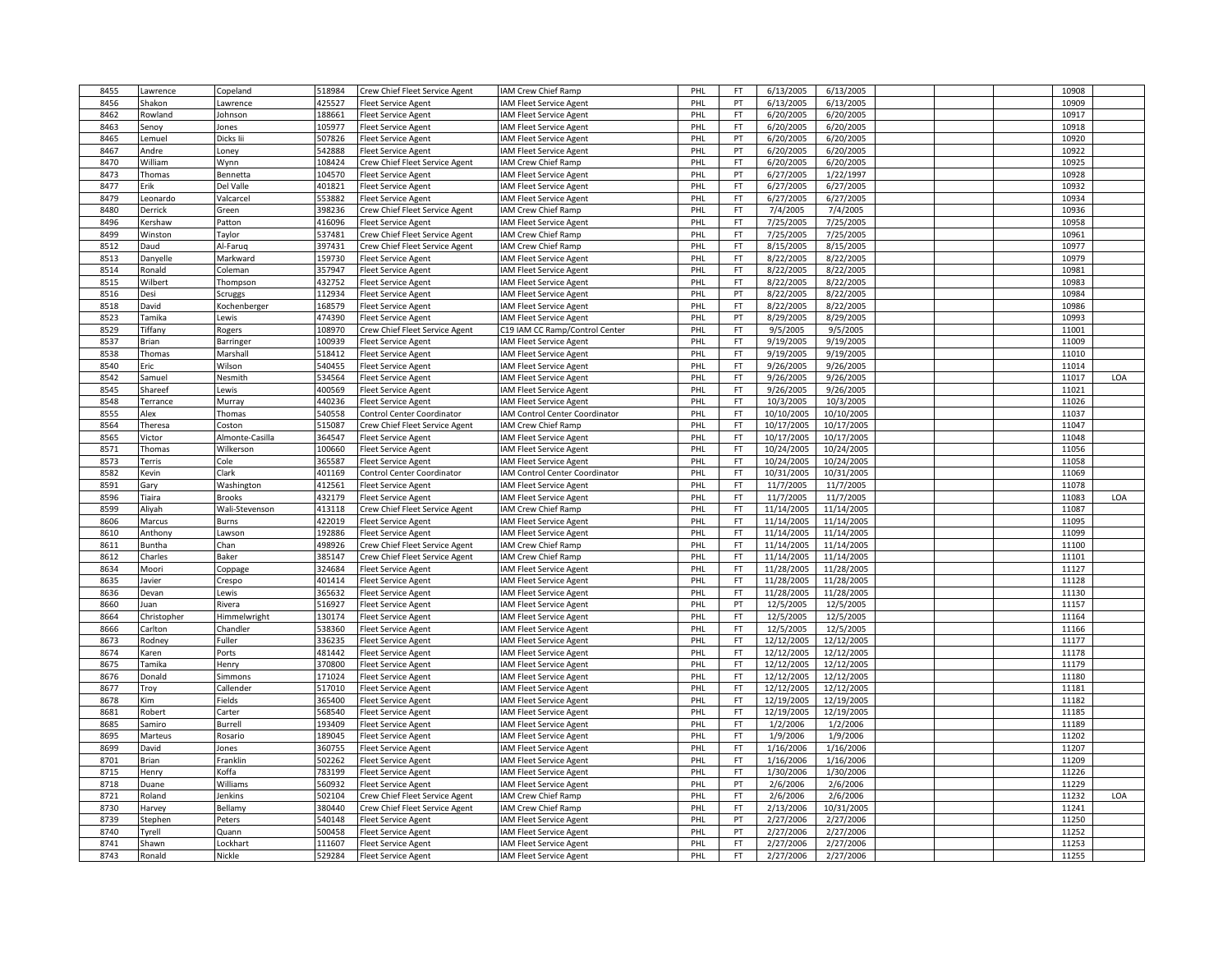| 8744 | Daniel     | Macminn         | 392689 | Crew Chief Fleet Service Agent | IAM Crew Chief Ramp            | PHL | FT        | 2/27/2006  | 2/27/2006  |  | 11257   |     |
|------|------------|-----------------|--------|--------------------------------|--------------------------------|-----|-----------|------------|------------|--|---------|-----|
| 8748 | William    | Alexander       | 537994 | leet Service Agent             | AM Fleet Service Agent         | PHL | PT        | 3/6/2006   | 3/6/2006   |  | 11261   |     |
| 8751 | Gerald     | Rogers          | 495098 | Fleet Service Agent            | <b>AM Fleet Service Agent</b>  | PHL | PT        | 3/6/2006   | 3/6/2006   |  | 11264   |     |
| 8752 | Darren     | Hart            | 388260 | Fleet Service Agent            | <b>AM Fleet Service Agent</b>  | PHL | PT        | 3/6/2006   | 3/6/2006   |  | 11265   |     |
| 8770 | Neil       | Carr            | 150753 | leet Service Agent             | <b>IAM Fleet Service Agent</b> | PHL | FT        | 3/20/2006  | 3/20/2006  |  | 11285   |     |
| 8772 | Rasheen    | Mitchell        | 367090 | leet Service Agent             | AM Fleet Service Agent         | PHL | FT.       | 3/20/2006  | 3/20/2006  |  | 11287   |     |
| 8773 | Lance      | Boykin          | 370110 | Fleet Service Agent            | <b>IAM Fleet Service Agent</b> | PHL | FT        | 3/20/2006  | 3/20/2006  |  | 11288   |     |
| 8822 | Robert     | White           | 483803 | Fleet Service Agent            | AM Fleet Service Agent         | PHL | FT.       | 5/15/2006  | 5/15/2006  |  | 11345   |     |
| 8825 | Nigel      | Peters          | 189434 | Fleet Service Agent            | <b>AM Fleet Service Agent</b>  | PHL | <b>FT</b> | 5/15/2006  | 5/15/2006  |  | 11350   |     |
| 8837 | Mike       | Hicks           | 119811 | Fleet Service Agent            | <b>AM Fleet Service Agent</b>  | PHL | FT.       | 6/5/2006   | 6/5/2006   |  | 11363   |     |
| 8880 | Pakaye     | Bebessiki       | 188680 | Fleet Service Agent            | <b>AM Fleet Service Agent</b>  | PHL | FT        | 6/19/2006  | 6/19/2006  |  | 11419   |     |
| 8888 | Cheryl     | Wellman         | 453161 | leet Service Agent             | <b>AM Fleet Service Agent</b>  | PHL | FT        | 6/26/2006  | 6/26/2006  |  | 11428   |     |
| 8889 | Siobhan    | Hunter          | 323163 | leet Service Agent             | AM Fleet Service Agent         | PHL | <b>FT</b> | 6/26/2006  | 6/26/2006  |  | 11429   |     |
| 8906 |            |                 | 161752 |                                |                                |     | FT        | 7/10/2006  |            |  | 11446   |     |
|      | Curtis     | James           |        | Fleet Service Agent            | <b>IAM Fleet Service Agent</b> | PHL |           |            | 7/10/2006  |  |         |     |
| 8908 | Anthony    | Pugh Sr.        | 526092 | <b>Fleet Service Agent</b>     | <b>AM Fleet Service Agent</b>  | PHL | FT        | 7/10/2006  | 7/10/2006  |  | 11449   |     |
| 8911 | Tony       | Truong          | 341315 | Fleet Service Agent            | <b>IAM Fleet Service Agent</b> | PHL | FT        | 7/10/2006  | 7/10/2006  |  | 11454   |     |
| 8930 | Mitchell   | Torh            | 363274 | Fleet Service Agent            | <b>AM Fleet Service Agent</b>  | PHL | PT        | 7/24/2006  | 7/24/2006  |  | 11478   | LOA |
| 8931 | Charles    | Phillips        | 557768 | <b>Fleet Service Agent</b>     | <b>AM Fleet Service Agent</b>  | PHL | FT        | 7/24/2006  | 7/24/2006  |  | 11480   |     |
| 8932 | Nieem      | Allen           | 158520 | leet Service Agent             | <b>AM Fleet Service Agent</b>  | PHL | <b>FT</b> | 7/24/2006  | 7/24/2006  |  | 11481   |     |
| 8934 | Eugene     | Echols          | 460914 | leet Service Agent             | AM Fleet Service Agent         | PHL | FT.       | 7/24/2006  | 7/24/2006  |  | 11482   |     |
| 8940 | Stanley    | Davenport       | 384719 | <b>Fleet Service Agent</b>     | <b>AM Fleet Service Agent</b>  | PHL | FT        | 7/31/2006  | 7/31/2006  |  | 11489   |     |
| 8941 | Rondell    | Wilson          | 100821 | leet Service Agent             | AM Fleet Service Agent         | PHL | FT        | 7/31/2006  | 7/31/2006  |  | 11490   |     |
| 8943 | Michael    | Young           | 539097 | leet Service Agent             | AM Fleet Service Agent         | PHL | <b>FT</b> | 7/31/2006  | 7/31/2006  |  | 11492   |     |
| 8953 | Jermele    | Anderson        | 467137 | Fleet Service Agent            | <b>IAM Fleet Service Agent</b> | PHL | FT        | 8/7/2006   | 8/7/2006   |  | 11503   |     |
| 8955 | Sean       | Gunning         | 445785 | leet Service Agent             | AM Fleet Service Agent         | PHL | FT        | 8/7/2006   | 8/7/2006   |  | 11504.5 |     |
| 8956 | Roberto    | Lopez           | 403280 | Fleet Service Agent            | <b>IAM Fleet Service Agent</b> | PHL | FT        | 8/7/2006   | 8/7/2006   |  | 11505   |     |
| 8959 | Kyron      | Brown           | 494332 | Fleet Service Agent            | <b>AM Fleet Service Agent</b>  | PHL | FT        | 8/7/2006   | 8/7/2006   |  | 11509   |     |
| 8961 | Steve      | Waithe          | 343731 | <b>Fleet Service Agent</b>     | <b>AM Fleet Service Agent</b>  | PHL | FT.       | 8/14/2006  | 8/14/2006  |  | 11511   |     |
| 8965 | Rodney     | Elliott         | 474982 | leet Service Agent             | <b>AM Fleet Service Agent</b>  | PHL | <b>FT</b> | 8/14/2006  | 8/14/2006  |  | 11515   | LOA |
| 8971 | Frankie    | Powell          | 415125 | Crew Chief Fleet Service Agent | <b>AM Crew Chief Ramp</b>      | PHL | <b>FT</b> | 8/14/2006  | 8/14/2006  |  | 11522   |     |
| 8972 | Antoine    | Bolton          | 100048 | Crew Chief Fleet Service Agent | <b>AM Crew Chief Ramp</b>      | PHL | FT        | 8/14/2006  | 8/14/2006  |  | 11523   |     |
| 8980 | Rasool     | Harris          | 571625 | leet Service Agent             | <b>AM Fleet Service Agent</b>  | PHL | FT        | 8/21/2006  | 8/21/2006  |  | 11534   |     |
| 8982 | lodian     | Davis           | 307097 | Fleet Service Agent            | AM Fleet Service Agent         | PHL | FT.       | 8/21/2006  | 8/21/2006  |  | 11536   |     |
| 8989 | Raymond    | Madison         | 378912 | Fleet Service Agent            | <b>IAM Fleet Service Agent</b> | PHL | PT        | 8/28/2006  | 8/28/2006  |  | 11545   |     |
| 8992 | Raheim     | White           | 397872 | <b>Fleet Service Agent</b>     | <b>AM Fleet Service Agent</b>  | PHL | FT.       | 8/28/2006  | 8/28/2006  |  | 11548   |     |
| 8998 | John       | Kovac           | 481856 | leet Service Agent             | <b>AM Fleet Service Agent</b>  | PHL | <b>FT</b> | 9/4/2006   | 9/4/2006   |  | 11554   |     |
| 8999 | Nadine     | Dickens         | 561003 |                                |                                | PHL | <b>FT</b> | 9/4/2006   | 9/4/2006   |  | 11556   |     |
| 9014 | Daniel     |                 | 542289 | Fleet Service Agent            | <b>IAM Fleet Service Agent</b> | PHL |           | 9/11/2006  | 9/11/2006  |  | 11571   |     |
| 9016 |            | D'amore         | 192942 | Fleet Service Agent            | <b>AM Fleet Service Agent</b>  | PHL | FT<br>FT  | 9/11/2006  | 9/11/2006  |  | 11573   |     |
|      | Montrel    | Smith           |        | leet Service Agent             | <b>AM Fleet Service Agent</b>  |     |           |            |            |  |         |     |
| 9029 | Kia        | Russell         | 444503 | leet Service Agent             | AM Fleet Service Agent         | PHL | FT.       | 9/18/2006  | 9/18/2006  |  | 11587   |     |
| 9031 | Howard     | Pritchett       | 572495 | Crew Chief Fleet Service Agent | <b>AM Crew Chief Ramp</b>      | PHL | FT        | 9/18/2006  | 9/18/2006  |  | 11589   |     |
| 9032 | Shawmane   | Jones           | 101270 | Crew Chief Fleet Service Agent | <b>AM Crew Chief Ramp</b>      | PHL | FT        | 9/18/2006  | 9/18/2006  |  | 11591   |     |
| 9033 | Chris      | Harper          | 411170 | Fleet Service Agent            | <b>AM Fleet Service Agent</b>  | PHL | FT        | 9/25/2006  | 9/25/2006  |  | 11592   |     |
| 9034 | Delaina    | Strickland      | 374455 | Crew Chief Fleet Service Agent | <b>IAM Crew Chief Ramp</b>     | PHL | FT        | 9/25/2006  | 9/25/2006  |  | 11593   |     |
| 9038 | lai        | Butler          | 308778 | <b>Fleet Service Agent</b>     | <b>AM Fleet Service Agent</b>  | PHL | FT        | 9/25/2006  | 9/25/2006  |  | 11597   |     |
| 9054 | Shauntayah | Robinson        | 142629 | Fleet Service Agent            | <b>AM Fleet Service Agent</b>  | PHL | <b>FT</b> | 10/2/2006  | 10/2/2006  |  | 11617   |     |
| 9057 | Roger      | <b>Belaguas</b> | 378613 | Fleet Service Agent            | <b>IAM Fleet Service Agent</b> | PHL | FT        | 10/9/2006  | 10/9/2006  |  | 11620   |     |
| 9062 | Dwayne     | Allen           | 189257 | Crew Chief Fleet Service Agent | <b>AM Crew Chief Ramp</b>      | PHL | FT.       | 10/9/2006  | 10/9/2006  |  | 11628   |     |
| 9067 | Ronaldo    | Santiago        | 502725 | Crew Chief Fleet Service Agent | <b>IAM Crew Chief Ramp</b>     | PHL | FT        | 10/9/2006  | 10/9/2006  |  | 11633   |     |
| 9071 | Shavon     | Moses           | 401047 | leet Service Agent             | AM Fleet Service Agent         | PHL | <b>FT</b> | 10/9/2006  | 10/9/2006  |  | 11637   |     |
| 9081 | Tylill     | Black           | 150418 | Fleet Service Agent            | <b>AM Fleet Service Agent</b>  | PHL | FT        | 10/16/2006 | 10/16/2006 |  | 11648   |     |
| 9086 | Stephanie  | Mcgettigan      | 310585 | leet Service Agent             | <b>AM Fleet Service Agent</b>  | PHL | FT        | 10/23/2006 | 10/23/2006 |  | 11654   |     |
| 9087 | Chris      | Wamalwa         | 574396 | leet Service Agent             | <b>AM Fleet Service Agent</b>  | PHL | FT        | 10/23/2006 | 10/23/2006 |  | 11655   |     |
| 9088 | Timothy    | Tapps           | 358044 | Crew Chief Fleet Service Agent | <b>IAM Crew Chief Ramp</b>     | PHL | FT        | 10/23/2006 | 10/23/2006 |  | 11656   |     |
| 9089 | Teron      | Tarver          | 526847 | <b>Fleet Service Agent</b>     | <b>AM Fleet Service Agent</b>  | PHL | FT.       | 10/30/2006 | 10/30/2006 |  | 11658   |     |
| 9093 | Paul       | Konneh          | 377059 | Fleet Service Agent            | <b>AM Fleet Service Agent</b>  | PHL | <b>FT</b> | 10/30/2006 | 10/30/2006 |  | 11662   |     |
| 9098 | Antoine    | Smith           | 764361 | Fleet Service Agent            | AM Fleet Service Agent         | PHL | FT        | 10/30/2006 | 10/30/2006 |  | 11667   |     |
| 9100 | Daniel     | Thomas          | 192969 | Fleet Service Agent            | <b>AM Fleet Service Agent</b>  | PHL | FT        | 10/30/2006 | 10/30/2006 |  | 11669   |     |
| 9101 | Earl       | Laurent         | 377025 | leet Service Agent             | <b>AM Fleet Service Agent</b>  | PHL | FT        | 10/30/2006 | 10/30/2006 |  | 11670   |     |
| 9104 | Geoffrey   | Holmes          | 189792 | leet Service Agent             | <b>AM Fleet Service Agent</b>  | PHL | FT.       | 11/6/2006  | 11/6/2006  |  | 11673   |     |
| 9110 | Keisha     | Sheffield       | 473624 |                                |                                | PHL | FT.       | 11/6/2006  |            |  | 11679   |     |
|      |            |                 |        | <b>Fleet Service Agent</b>     | <b>AM Fleet Service Agent</b>  |     | FT        |            | 11/6/2006  |  |         |     |
| 9112 | Kenneth    | Mcknight        | 526911 | <b>Fleet Service Agent</b>     | AM Fleet Service Agent         | PHL |           | 11/6/2006  | 11/6/2006  |  | 11681   |     |
| 9114 | Caen       | Christian       | 109295 | leet Service Agent             | AM Fleet Service Agent         | PHL | <b>FT</b> | 11/6/2006  | 11/6/2006  |  | 11683   |     |
| 9117 | Anthony    | Jones           | 135976 | Crew Chief Fleet Service Agent | <b>IAM Crew Chief Ramp</b>     | PHL | FT        | 11/13/2006 | 11/13/2006 |  | 11685   |     |
| 9118 | lerome     | Wilson          | 419421 | <b>Fleet Service Agent</b>     | IAM Fleet Service Agent        | PHL | PT        | 11/13/2006 | 11/13/2006 |  | 11686   |     |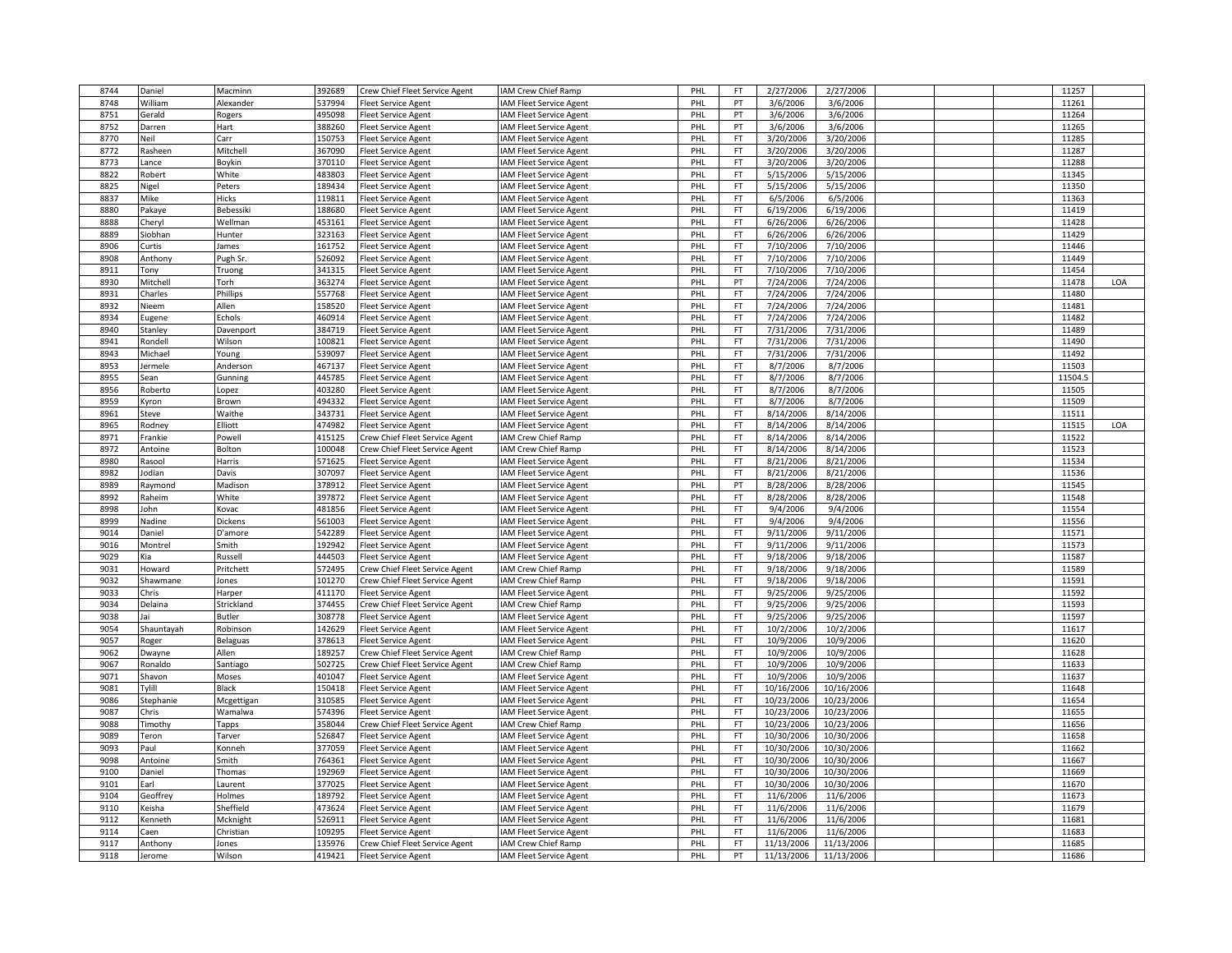| 9126 | Thomas          | Mccullian     | 440711 | <b>Fleet Service Agent</b>     | IAM Fleet Service Agent        | PHL | FT.       | 11/27/2006 | 11/27/2006 |  | 11696   |  |
|------|-----------------|---------------|--------|--------------------------------|--------------------------------|-----|-----------|------------|------------|--|---------|--|
| 9129 | David           | Krosunger     | 312982 | leet Service Agent             | IAM Fleet Service Agent        | PHI | FT        | 11/27/2006 | 11/27/2006 |  | 11699   |  |
| 9130 | Donnell         | Morris        | 475494 | Fleet Service Agent            | IAM Fleet Service Agent        | PHL | FT.       | 11/27/2006 | 11/27/2006 |  | 11700   |  |
| 9131 | Bradley         | Petersen      | 533076 | Crew Chief Fleet Service Agent | IAM Crew Chief Ramp            | PHL | FT        | 11/27/2006 | 11/27/2006 |  | 11702   |  |
| 9140 | Michael         | Campanese     | 164378 | Fleet Service Agent            | IAM Fleet Service Agent        | PHL | <b>FT</b> | 11/27/2006 | 11/27/2006 |  | 11711   |  |
| 9146 | Kevin           | Adams         | 322929 | leet Service Agent             | IAM Fleet Service Agent        | PHL | FT.       | 12/4/2006  | 12/4/2006  |  | 11718   |  |
| 9147 | Marcellus       |               | 398857 |                                |                                | PHL | FT        | 12/4/2006  | 12/4/2006  |  | 11719   |  |
|      |                 | Moore         |        | leet Service Agent             | IAM Fleet Service Agent        |     |           |            |            |  |         |  |
| 9150 | Gerald          | Marshall      | 328358 | <b>Fleet Service Agent</b>     | IAM Fleet Service Agent        | PHL | <b>FT</b> | 12/4/2006  | 12/4/2006  |  | 11723   |  |
| 9157 | Amari           | Douglas       | 108707 | leet Service Agent             | IAM Fleet Service Agent        | PHI | PT        | 12/11/2006 | 12/11/2006 |  | 11730   |  |
| 9158 | Neil            | Tejada        | 127162 | Fleet Service Agent            | IAM Fleet Service Agent        | PHL | FT        | 12/18/2006 | 12/18/2006 |  | 11731   |  |
| 9160 | Emmanuel        | Yafondo       | 540454 | Crew Chief Fleet Service Agent | IAM Crew Chief Ramp            | PHL | FT        | 12/18/2006 | 12/18/2006 |  | 11733   |  |
| 9161 | Jonathan        | Delacruz      | 130443 | leet Service Agent             | IAM Fleet Service Agent        | PHL | FT        | 1/1/2007   | 1/1/2007   |  | 11734   |  |
| 9162 | Edem            | Benson        | 419265 | leet Service Agent             | IAM Fleet Service Agent        | PHL | FT.       | 1/1/2007   | 1/1/2007   |  | 11735   |  |
| 9164 | Aaron           | Roy           | 353762 | leet Service Agent             | IAM Fleet Service Agent        | PHL | PT        | 1/1/2007   | 1/1/2007   |  | 11737   |  |
| 9165 | Ebony           | Morris        | 190892 | Fleet Service Agent            | IAM Fleet Service Agent        | PHI | <b>FT</b> | 1/1/2007   | 1/1/2007   |  | 11738   |  |
| 9166 | Justin          | Wadlington    | 521527 | Fleet Service Agent            | IAM Fleet Service Agent        | PHL | <b>FT</b> | 1/1/2007   | 1/1/2007   |  | 11739   |  |
| 9167 | Maurice         | Bonner        | 157733 | Crew Chief Fleet Service Agent | IAM Crew Chief Ramp            | PHL | FT.       | 1/1/2007   | 1/1/2007   |  | 11740   |  |
| 9175 | Dwayne          | Dyer          | 439455 | leet Service Agent             | IAM Fleet Service Agent        | PHL | FT        | 1/8/2007   | 1/8/2007   |  | 11749   |  |
| 9182 | arry            | Storholm      | 139413 | leet Service Agent             | IAM Fleet Service Agent        | PHI | FT        | 1/15/2007  | 1/15/2007  |  | 11758   |  |
| 9183 | Akeem           |               | 466018 |                                |                                | PHL | FT        | 1/15/2007  | 1/15/2007  |  | 11759   |  |
|      |                 | Lemon         |        | leet Service Agent             | IAM Fleet Service Agent        |     |           |            |            |  |         |  |
| 9184 | Clyde           | Mullenix      | 316066 | Fleet Service Agent            | IAM Fleet Service Agent        | PHL | FT        | 1/15/2007  | 1/15/2007  |  | 11760   |  |
| 9188 | Dennis          | Mckoy         | 324976 | leet Service Agent             | IAM Fleet Service Agent        | PHI | FT        | 1/15/2007  | 1/15/2007  |  | 11764   |  |
| 9189 | William         | Reaves        | 537957 | leet Service Agent             | IAM Fleet Service Agent        | PHL | <b>FT</b> | 1/22/2007  | 1/22/2007  |  | 11767   |  |
| 9190 | Lawrence        | Ryons         | 404687 | leet Service Agent             | IAM Fleet Service Agent        | PHL | FT        | 1/22/2007  | 1/22/2007  |  | 11768   |  |
| 9191 | Mark            | Lindberg      | 502595 | leet Service Agent             | IAM Fleet Service Agent        | PHI | <b>FT</b> | 1/22/2007  | 1/22/2007  |  | 11769   |  |
| 9195 | Eric            | Santana       | 176083 | leet Service Agent             | IAM Fleet Service Agent        | PHL | <b>FT</b> | 1/22/2007  | 1/22/2007  |  | 11774   |  |
| 9198 | Michael         | Seawright     | 198614 | Crew Chief Fleet Service Agent | IAM Crew Chief Ramp            | PHL | FT        | 1/29/2007  | 1/29/2007  |  | 11778   |  |
| 9199 | Richard         | Davis         | 145672 | Crew Chief Fleet Service Agent | IAM Crew Chief Ramp            | PHL | FT        | 1/29/2007  | 1/29/2007  |  | 11781   |  |
| 9200 | <b>Fontaine</b> | Robinson      | 424185 | leet Service Agent             | IAM Fleet Service Agent        | PHI | FT        | 1/29/2007  | 1/29/2007  |  | 11783   |  |
| 9212 | .uther          | Mcneal        | 502091 | Fleet Service Agent            | IAM Fleet Service Agent        | PHL | FT.       | 2/5/2007   | 2/5/2007   |  | 11795   |  |
| 9213 | Garey           | Jordan        | 384928 | Crew Chief Fleet Service Agent | IAM Crew Chief Ramp            | PHI | FT        | 2/5/2007   | 2/5/2007   |  | 11797   |  |
| 9214 | John            | Rydenbark     | 328519 | Fleet Service Agent            | IAM Fleet Service Agent        | PHI | <b>FT</b> | 2/5/2007   | 2/5/2007   |  | 11798   |  |
| 9217 |                 | <b>Barnes</b> | 454677 |                                |                                | PHL | FT.       | 2/12/2007  | 2/12/2007  |  | 11801   |  |
|      | Michael         |               |        | leet Service Agent             | IAM Fleet Service Agent        |     |           |            |            |  |         |  |
| 9224 | Eustace         | Dench         | 539507 | leet Service Agent             | IAM Fleet Service Agent        | PHL | FT.       | 2/12/2007  | 2/12/2007  |  | 11808   |  |
| 9235 | Cleveland       | Hopkins       | 502691 | Fleet Service Agent            | IAM Fleet Service Agent        | PHL | <b>FT</b> | 2/26/2007  | 2/26/2007  |  | 11820   |  |
| 9239 | aurel           | Rodrigues     | 437427 | rew Chief Fleet Service Agent  | IAM Crew Chief Ramp            | PHI | FT        | 3/5/2007   | 3/5/2007   |  | 11824   |  |
| 9242 | Anthony         | Pruiti        | 100367 | leet Service Agent             | IAM Fleet Service Agent        | PHL | FT        | 3/5/2007   | 3/5/2007   |  | 11827   |  |
| 9243 | Donald          | Robinson      | 411022 | leet Service Agent             | IAM Fleet Service Agent        | PHI | FT        | 3/5/2007   | 3/5/2007   |  | 11828   |  |
| 9244 | Edgardo         | Ascencio      | 161323 | leet Service Agent             | IAM Fleet Service Agent        | PHI | FT        | 3/5/2007   | 3/5/2007   |  | 11829   |  |
| 9245 | Kenneth         | Johnson       | 467838 | leet Service Agent             | IAM Fleet Service Agent        | PHL | FT.       | 3/5/2007   | 3/5/2007   |  | 11830   |  |
| 9251 | Shaltwea        | Smith         | 336281 | leet Service Agent             | IAM Fleet Service Agent        | PHL | FT        | 3/12/2007  | 3/12/2007  |  | 11837   |  |
| 9252 | Cedric          | <b>Brooks</b> | 494869 | Crew Chief Fleet Service Agent | IAM Crew Chief Ramp            | PHI | <b>FT</b> | 3/12/2007  | 3/12/2007  |  | 11840   |  |
| 9261 | Clarence        | Hill          | 145706 | leet Service Agent             | IAM Fleet Service Agent        | PHL | <b>FT</b> | 3/12/2007  | 3/12/2007  |  | 11850   |  |
| 9281 | Selina          | May-Harris    | 529139 | Fleet Service Agent            | IAM Fleet Service Agent        | PHL | FT.       | 3/26/2007  | 3/26/2007  |  | 11871   |  |
| 9290 | Terrance        | Ingram        | 472979 | leet Service Agent             | IAM Fleet Service Agent        | PHL | FT        | 4/2/2007   | 4/2/2007   |  | 11881   |  |
| 9306 | Michael         | Del Rossi     | 375784 | leet Service Agent             | IAM Fleet Service Agent        | PHI | FT        | 4/16/2007  | 4/16/2007  |  | 11903   |  |
| 9323 | Christopher     | Palmer        | 140196 | leet Service Agent             | IAM Fleet Service Agent        | PHL | FT        | 4/23/2007  | 4/23/2007  |  | 11921   |  |
| 9346 |                 |               | 150190 | Fleet Service Agent            | IAM Fleet Service Agent        | PHI | FT        | 5/7/2007   | 5/7/2007   |  | 11945.5 |  |
|      | Juan            | Santos        |        |                                |                                |     |           |            |            |  |         |  |
| 9352 | Sunday          | Olaniyi       | 472679 | leet Service Agent             | IAM Fleet Service Agent        | PHI | <b>FT</b> | 5/7/2007   | 5/7/2007   |  | 11951   |  |
| 9377 | Bryant          | Collier       | 410942 | leet Service Agent             | IAM Fleet Service Agent        | PHL | <b>FT</b> | 5/28/2007  | 5/28/2007  |  | 11978   |  |
| 9378 | Getulio         | Saberon       | 439745 | Crew Chief Fleet Service Agent | IAM Crew Chief Ramp            | PHL | FT        | 5/28/2007  | 5/28/2007  |  | 11981   |  |
| 9381 | Darnell         | Foreman       | 528208 | Fleet Service Agent            | IAM Fleet Service Agent        | PHI | PT        | 5/28/2007  | 5/28/2007  |  | 11984   |  |
| 9382 | lermaine        | Dawson        | 419875 | leet Service Agent             | IAM Fleet Service Agent        | PHL | PT        | 5/28/2007  | 5/28/2007  |  | 11984.5 |  |
| 9383 | Veronica        | Peurifoy      | 401697 | Fleet Service Agent            | IAM Fleet Service Agent        | PHL | FT        | 5/28/2007  | 5/28/2007  |  | 11985   |  |
| 9392 | Devon           | Singleton     | 109119 | leet Service Agent             | IAM Fleet Service Agent        | PHL | FT        | 6/4/2007   | 6/4/2007   |  | 11995   |  |
| 9395 | Michael         | Burrell       | 460486 | leet Service Agent             | <b>IAM Fleet Service Agent</b> | PHI | FT        | 6/4/2007   | 6/4/2007   |  | 11998   |  |
| 9396 | Carlton         | Kenty         | 310939 | leet Service Agent             | IAM Fleet Service Agent        | PHL | <b>FT</b> | 6/4/2007   | 6/4/2007   |  | 11999   |  |
| 9398 | Shamar          | Ballard       | 442840 | Fleet Service Agent            | IAM Fleet Service Agent        | PHI | FT        | 6/4/2007   | 6/4/2007   |  | 12001   |  |
| 9403 | Tramaine        | Baynes        | 414454 | leet Service Agent             | IAM Fleet Service Agent        | PHI | FT        | 6/4/2007   | 6/4/2007   |  | 12005.5 |  |
| 9404 | Dawayne         | Sullivan      | 158407 | Crew Chief Fleet Service Agent | IAM Crew Chief Ramp            | PHL | FT        | 6/4/2007   | 6/4/2007   |  | 12006   |  |
| 9412 | Thomas          | Dunlap        | 401973 | Fleet Service Agent            | <b>IAM Fleet Service Agent</b> | PHL | FT        | 6/4/2007   | 6/4/2007   |  | 12014   |  |
| 9419 | D'metrius       | Marshall      | 347008 | leet Service Agent             | IAM Fleet Service Agent        | PHL | FT        | 6/11/2007  | 6/11/2007  |  | 12023   |  |
|      |                 |               | 356833 |                                |                                |     |           |            |            |  | 12031   |  |
| 9425 | edric           | Bosman        |        | leet Service Agent             | <b>AM Fleet Service Agent</b>  | PHI | FT        | 6/11/2007  | 6/11/2007  |  |         |  |
| 9428 | Demetris        | Edmundson     | 312009 | Crew Chief Fleet Service Agent | IAM Crew Chief Ramp            | PHL | FT.       | 6/11/2007  | 6/11/2007  |  | 12034   |  |
| 9429 | Compton         | Caesar        | 161169 | Fleet Service Agent            | IAM Fleet Service Agent        | PHL | FT        | 6/11/2007  | 6/11/2007  |  | 12035   |  |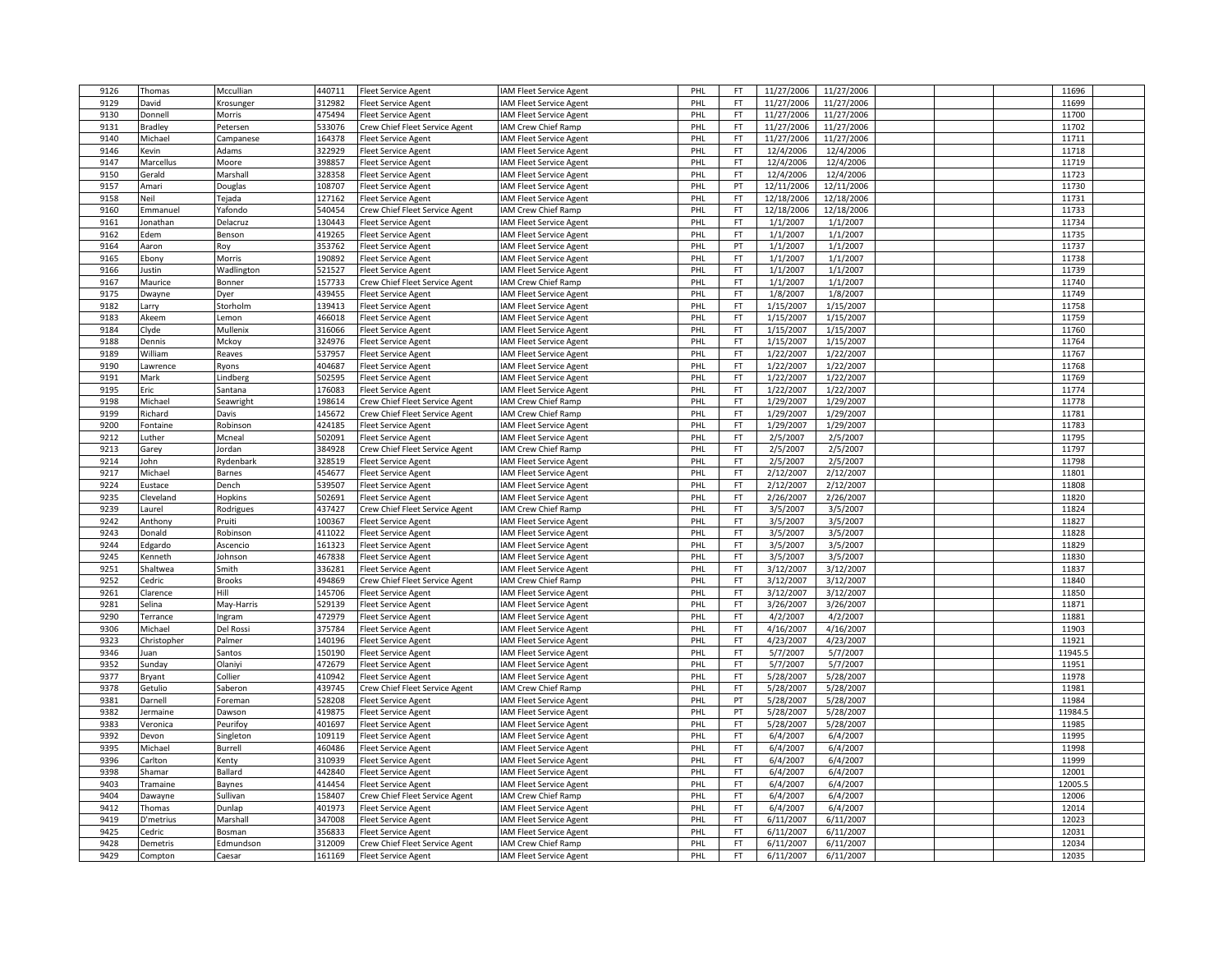| 9437 | Sir Jonathan    | Hancock       | 493419 | <b>Fleet Service Agent</b>                               | IAM Fleet Service Agent        | PHL | <b>FT</b> | 6/18/2007  | 6/18/2007  |  | 12045          |     |
|------|-----------------|---------------|--------|----------------------------------------------------------|--------------------------------|-----|-----------|------------|------------|--|----------------|-----|
| 9449 | Aaron           | Ham           | 371277 | <b>Fleet Service Agent</b>                               | AM Fleet Service Agent         | PHI | <b>FT</b> | 6/25/2007  | 6/25/2007  |  | 12061          |     |
| 9450 | Bruce           | Bradwell      | 543116 | Control Center Coordinator                               | IAM Control Center Coordinator | PHL | <b>FT</b> | 6/25/2007  | 6/25/2007  |  | 12062          |     |
| 9462 | Alvin           | Akbar         | 433980 | Crew Chief Fleet Service Agent                           | AM Crew Chief Ramp             | PHI | <b>FT</b> | 7/9/2007   | 7/9/2007   |  | 12076          |     |
| 9463 | Sylvester       | Willis        | 155986 | leet Service Agent                                       | <b>IAM Fleet Service Agent</b> | PHI | PT        | 7/9/2007   | 7/9/2007   |  | 12077          |     |
| 9466 | Patrick         | May           | 100046 | <b>Fleet Service Agent</b>                               | <b>IAM Fleet Service Agent</b> | PHL | <b>FT</b> | 7/9/2007   | 7/9/2007   |  | 12082          |     |
| 9469 | Darryle         | Crawley       | 440277 | <b>Fleet Service Agent</b>                               | <b>IAM Fleet Service Agent</b> | PHL | PT        | 7/9/2007   | 7/9/2007   |  | 12086          |     |
| 9470 | <b>Tyheem</b>   | Bruce         | 189366 | Crew Chief Fleet Service Agent                           | IAM Crew Chief Ramp            | PHI | FT        | 7/9/2007   | 7/9/2007   |  | 12087          |     |
| 9471 | Derrick         | Monk          | 494171 | <b>Fleet Service Agent</b>                               | <b>IAM Fleet Service Agent</b> | PHL | <b>FT</b> | 7/9/2007   | 7/9/2007   |  | 12089          |     |
| 9472 | Michael         | Waters        | 189360 | <b>Fleet Service Agent</b>                               | <b>IAM Fleet Service Agent</b> | PHL | <b>FT</b> | 7/9/2007   | 7/9/2007   |  | 12090          |     |
| 9487 | lose            | Rivera        | 178382 | <b>Fleet Service Agent</b>                               | AM Fleet Service Agent         | PHI | <b>FT</b> | 7/16/2007  | 7/16/2007  |  | 12109          |     |
| 9488 | Kenneth         | Taylor        | 542807 | Fleet Service Agent                                      | <b>AM Fleet Service Agent</b>  | PHI | <b>FT</b> | 7/16/2007  | 7/16/2007  |  | 12110          |     |
| 9491 | Jarnell         | Barber        | 553508 | Fleet Service Agent                                      | AM Fleet Service Agent         | PHL | <b>FT</b> | 7/16/2007  | 7/16/2007  |  | 12115          | LOA |
| 9494 | Eric            | Williams      | 101609 | <b>Fleet Service Agent</b>                               | <b>IAM Fleet Service Agent</b> | PHL | <b>FT</b> | 7/16/2007  | 7/16/2007  |  | 12118          |     |
| 9495 | Scott           | Stringfellow  | 397448 | <b>Fleet Service Agent</b>                               | <b>IAM Fleet Service Agent</b> | PHI | PT        | 7/16/2007  | 7/16/2007  |  | 12119          |     |
| 9498 | Sean            | Levin         | 192938 | <b>Fleet Service Agent</b>                               | AM Fleet Service Agent         | PHL | <b>FT</b> | 7/23/2007  | 7/23/2007  |  | 12122          |     |
| 9504 | Dupree          | Toole         | 561214 |                                                          | AM Fleet Service Agent         | PHL | <b>FT</b> | 7/23/2007  | 7/23/2007  |  | 12130          |     |
| 9514 | Dionyious       |               | 365111 | <b>Fleet Service Agent</b><br><b>Fleet Service Agent</b> | <b>IAM Fleet Service Agent</b> | PHL | <b>FT</b> | 7/30/2007  | 7/30/2007  |  | 12141          | LOA |
|      |                 | King          |        |                                                          |                                | PHL | <b>FT</b> |            |            |  |                |     |
| 9515 | Tyrone          | Dennis        | 538002 | <b>Fleet Service Agent</b>                               | <b>IAM Fleet Service Agent</b> |     | <b>FT</b> | 7/30/2007  | 7/30/2007  |  | 12142<br>12143 |     |
| 9516 | Aldrin          | Tejada        | 532960 | <b>Fleet Service Agent</b>                               | AM Fleet Service Agent         | PHL |           | 7/30/2007  | 7/30/2007  |  |                |     |
| 9518 | Erick           | Fernandez     | 457968 | Crew Chief Fleet Service Agent                           | <b>IAM Crew Chief Ramp</b>     | PHI | <b>FT</b> | 7/30/2007  | 7/30/2007  |  | 12145          |     |
| 9519 | Felicia         | Seawright     | 155444 | Crew Chief Fleet Service Agent                           | IAM Crew Chief Ramp            | PHI | FT        | 7/30/2007  | 7/30/2007  |  | 12147          |     |
| 9521 | Arthur          | Bouknight     | 309127 | <b>Fleet Service Agent</b>                               | <b>IAM Fleet Service Agent</b> | PHL | <b>FT</b> | 7/30/2007  | 7/30/2007  |  | 12149          |     |
| 9522 | Sterling        | Williams      | 532730 | Crew Chief Fleet Service Agent                           | IAM Crew Chief Ramp            | PHL | FT        | 7/30/2007  | 7/30/2007  |  | 12150          |     |
| 9523 | John            | Dawson        | 383095 | <b>Fleet Service Agent</b>                               | AM Fleet Service Agent         | PHI | <b>FT</b> | 7/30/2007  | 7/30/2007  |  | 12151          |     |
| 9532 | .ynette         | Francis       | 101686 | <b>Fleet Service Agent</b>                               | <b>IAM Fleet Service Agent</b> | PHL | <b>FT</b> | 8/6/2007   | 8/6/2007   |  | 12161          | LOA |
| 9536 | Chien Pang      | Ha            | 569153 | Crew Chief Fleet Service Agent                           | IAM Crew Chief Ramp            | PHL | <b>FT</b> | 8/6/2007   | 8/6/2007   |  | 12166          |     |
| 9551 | William         | Tenuto        | 512057 | Crew Chief Fleet Service Agent                           | IAM Crew Chief Ramp            | PHL | <b>FT</b> | 8/13/2007  | 8/13/2007  |  | 12183          |     |
| 9575 | Robert          | Schroeder     | 109005 | <b>Fleet Service Agent</b>                               | <b>IAM Fleet Service Agent</b> | PHI | <b>FT</b> | 8/20/2007  | 8/20/2007  |  | 12211          |     |
| 9589 | Justin          | Keller        | 131505 | <b>Fleet Service Agent</b>                               | AM Fleet Service Agent         | PHL | <b>FT</b> | 8/27/2007  | 8/27/2007  |  | 12230          |     |
| 9590 | Ronald          | Brofman       | 108967 | <b>Fleet Service Agent</b>                               | <b>IAM Fleet Service Agent</b> | PHI | <b>FT</b> | 8/27/2007  | 8/27/2007  |  | 12231          |     |
| 9592 | Anna            | Olsen         | 187172 | Fleet Service Agent                                      | IAM Fleet Service Agent        | PHI | FT        | 8/27/2007  | 8/27/2007  |  | 12233          |     |
| 9594 | <b>Terrence</b> | Davis         | 113480 | Fleet Service Agent                                      | <b>IAM Fleet Service Agent</b> | PHL | <b>FT</b> | 9/4/2007   | 9/4/2007   |  | 12235          |     |
| 9596 | Desmond         | Sharpe        | 572294 | Crew Chief Fleet Service Agent                           | IAM Crew Chief Ramp            | PHL | <b>FT</b> | 9/4/2007   | 9/4/2007   |  | 12239          |     |
| 9598 | Patrick         | Henderson     | 190212 | <b>Fleet Service Agent</b>                               | IAM Fleet Service Agent        | PHL | <b>FT</b> | 9/10/2007  | 9/10/2007  |  | 12241          |     |
| 9607 | Darnell         | Bobb          | 100076 | <b>Fleet Service Agent</b>                               | AM Fleet Service Agent         | PHI | <b>FT</b> | 9/10/2007  | 9/10/2007  |  | 12251          |     |
| 9608 | Thomas          | Cappo         | 100479 | <b>Fleet Service Agent</b>                               | AM Fleet Service Agent         | PHI | <b>FT</b> | 9/10/2007  | 9/10/2007  |  | 12252          | LOA |
| 9609 | Raymond         | Curran        | 110061 | <b>Fleet Service Agent</b>                               | <b>IAM Fleet Service Agent</b> | PHI | <b>FT</b> | 9/10/2007  | 9/10/2007  |  | 12253          |     |
| 9610 | Wade            | Whaley        | 102460 | leet Service Agent                                       | AM Fleet Service Agent         | PHI | FT        | 9/10/2007  | 9/10/2007  |  | 12254          |     |
| 9611 | Ainsworth       | Smith         | 166985 | Fleet Service Agent                                      | <b>IAM Fleet Service Agent</b> | PHL | PT        | 9/10/2007  | 9/10/2007  |  | 12255          |     |
| 9613 | esse            | Fells         | 542454 | Crew Chief Fleet Service Agent                           | IAM Crew Chief Ramp            | PHL | <b>FT</b> | 9/10/2007  | 9/10/2007  |  | 12258          |     |
| 9624 | Michael         | Moroni        | 198603 | <b>Fleet Service Agent</b>                               | AM Fleet Service Agent         | PHL | <b>FT</b> | 9/17/2007  | 9/17/2007  |  | 12269          | LOA |
| 9625 | Maurice         | Brown         | 156021 | <b>Fleet Service Agent</b>                               | AM Fleet Service Agent         | PHL | <b>FT</b> | 9/17/2007  | 9/17/2007  |  | 12270          |     |
| 9629 | Carlious        | Green         | 189984 | <b>Fleet Service Agent</b>                               | AM Fleet Service Agent         | PHL | FT        | 9/17/2007  | 9/17/2007  |  | 12275          |     |
| 9646 | Alejandro       | Jarquin-Monge | 543150 | <b>Fleet Service Agent</b>                               | <b>IAM Fleet Service Agent</b> | PHL | <b>FT</b> | 10/8/2007  | 10/8/2007  |  | 12298          |     |
| 9647 | Carly           | Wylie         | 430551 | Fleet Service Agent                                      | <b>IAM Fleet Service Agent</b> | PHI | <b>FT</b> | 10/8/2007  | 10/8/2007  |  | 12299          |     |
| 9650 | Mark            | Waller        | 443155 | Crew Chief Fleet Service Agent                           | IAM Crew Chief Ramp            | PHL | <b>FT</b> | 10/8/2007  | 10/8/2007  |  | 12301.5        |     |
| 9658 | Wayne           | Turner        | 401588 | <b>Fleet Service Agent</b>                               | <b>IAM Fleet Service Agent</b> | PHL | <b>FT</b> | 10/15/2007 | 10/15/2007 |  | 12311          |     |
| 9659 | Shakyra         | Craig         | 410897 | <b>Fleet Service Agent</b>                               | AM Fleet Service Agent         | PHI | FT        | 10/15/2007 | 10/15/2007 |  | 12312          |     |
| 9660 | Rachel          | Dodaro        | 499026 | <b>Fleet Service Agent</b>                               | AM Fleet Service Agent         | PHL | <b>FT</b> | 10/15/2007 | 10/15/2007 |  | 12313          |     |
| 9662 | Elam            | Murdock       | 328276 | Crew Chief Fleet Service Agent                           | IAM Crew Chief Ramp            | PHL | FT        | 10/15/2007 | 10/15/2007 |  | 12315          |     |
| 9663 | Michael         | Clark         | 529134 | <b>Fleet Service Agent</b>                               | AM Fleet Service Agent         | PHI | FT        | 10/15/2007 | 10/15/2007 |  | 12316          |     |
| 9666 | ane             | Flaherty      | 508921 | Fleet Service Agent                                      | AM Fleet Service Agent         | PHI | <b>FT</b> | 10/22/2007 | 10/22/2007 |  | 12319          |     |
| 9667 | Andrew          | Tulay         | 101719 | <b>Fleet Service Agent</b>                               | <b>IAM Fleet Service Agent</b> | PHL | <b>FT</b> | 10/22/2007 | 10/22/2007 |  | 12321          |     |
| 9668 | Michael         | Eason         | 339138 | <b>Fleet Service Agent</b>                               | <b>IAM Fleet Service Agent</b> | PHL | <b>FT</b> | 10/22/2007 | 10/22/2007 |  | 12322          |     |
| 9670 | Kevin           | Brown         | 523711 | <b>Fleet Service Agent</b>                               | AM Fleet Service Agent         | PHL | <b>FT</b> | 10/22/2007 | 10/22/2007 |  | 12324          |     |
| 9671 | Norval          | Fletcher      | 450362 | Crew Chief Fleet Service Agent                           | AM Crew Chief Ramp             | PHL | <b>FT</b> | 10/22/2007 | 10/22/2007 |  | 12325          |     |
| 9672 | Eric            | Davis         | 323645 | Control Center Coordinator                               | AM Control Center Coordinator  | PHL | FT        | 10/22/2007 | 10/22/2007 |  | 12327          |     |
| 9673 | Majed           | Zakkout       | 399802 | Crew Chief Fleet Service Agent                           | <b>IAM Crew Chief Ramp</b>     | PHL | FT        | 10/22/2007 | 10/22/2007 |  | 12328          |     |
| 9675 | Brian           | Boynes        | 537843 | <b>Fleet Service Agent</b>                               | <b>IAM Fleet Service Agent</b> | PHL | FT        | 10/22/2007 | 10/22/2007 |  | 12330          |     |
| 9678 | Alexander       | Rylander      | 411226 | Crew Chief Fleet Service Agent                           | IAM Crew Chief Ramp            | PHL | <b>FT</b> | 10/29/2007 | 10/29/2007 |  | 12333          |     |
| 9679 | Scarly          | Daniel        | 339880 | <b>Fleet Service Agent</b>                               | <b>IAM Fleet Service Agent</b> | PHI | FT        | 10/29/2007 | 10/29/2007 |  | 12334          |     |
| 9683 | Garnet          | Irving        | 352407 | <b>Fleet Service Agent</b>                               | AM Fleet Service Agent         | PHL | <b>FT</b> | 10/29/2007 | 10/29/2007 |  | 12339          |     |
| 9685 | onathan         | Cruz          | 129733 | Crew Chief Fleet Service Agent                           | AM Crew Chief Ramp             | PHL | <b>FT</b> | 10/29/2007 | 10/29/2007 |  | 12342          |     |
| 9690 | Jonathan        | Fowlkes       | 543465 | <b>Fleet Service Agent</b>                               | IAM Fleet Service Agent        | PHL | FT        | 11/5/2007  | 11/5/2007  |  | 12349          |     |
|      |                 |               |        |                                                          |                                |     |           |            |            |  |                |     |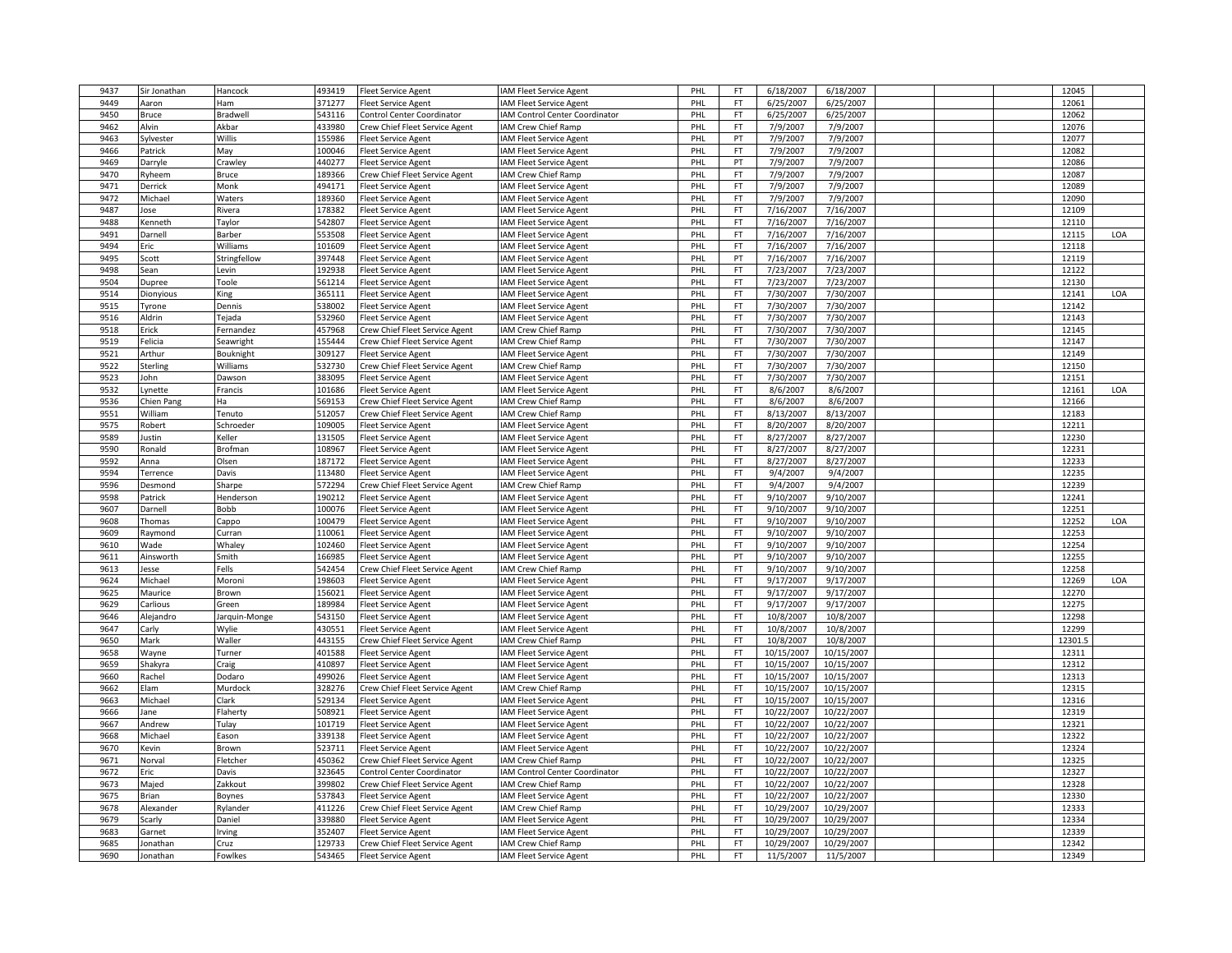| 9694  | William        | Brown                      | 401956 | <b>Fleet Service Agent</b>     | <b>IAM Fleet Service Agent</b>        | PHL | FT        | 11/5/2007  | 11/5/2007  |  | 12353   |     |
|-------|----------------|----------------------------|--------|--------------------------------|---------------------------------------|-----|-----------|------------|------------|--|---------|-----|
| 9698  | immy           | Pov                        | 645991 | Crew Chief Fleet Service Agent | AM Crew Chief Ramp                    | PHI | FT        | 11/6/2007  | 6/7/2010   |  | 12357   |     |
| 9722  | ravis          | Haynes                     | 440275 | Fleet Service Agent            | AM Fleet Service Agent                | PHL | <b>FT</b> | 11/26/2007 | 11/26/2007 |  | 12388   |     |
| 9723  | Kevin          | Baylis                     | 194733 | <b>Fleet Service Agent</b>     | <b>IAM Fleet Service Agent</b>        | PHL | PT        | 11/26/2007 | 11/26/2007 |  | 12389   |     |
| 9725  | Michael        | Sulik                      | 525129 | <b>Fleet Service Agent</b>     | AM Fleet Service Agent                | PHI | <b>FT</b> | 11/26/2007 | 11/26/2007 |  | 12391   |     |
| 9730  | estie          | Pierce                     | 328525 | Fleet Service Agent            | AM Fleet Service Agent                | PHL | <b>FT</b> | 12/3/2007  | 12/3/2007  |  | 12397   |     |
| 9733  | Adam           | Bornstein                  | 365469 | <b>Fleet Service Agent</b>     | AM Fleet Service Agent                | PHL | <b>FT</b> | 12/3/2007  | 12/3/2007  |  | 12400   |     |
| 9734  | Michael        | Toussaint                  | 128118 | <b>Fleet Service Agent</b>     | AM Fleet Service Agent                | PHI | <b>FT</b> | 12/3/2007  | 12/3/2007  |  | 12401   |     |
| 9736  | David          | Mccrary                    | 420100 | <b>Fleet Service Agent</b>     | AM Fleet Service Agent                | PHI | PT        | 12/3/2007  | 12/3/2007  |  | 12403   | LOA |
| 9738  | ulian          | Rivera                     | 494184 | <b>Fleet Service Agent</b>     | AM Fleet Service Agent                | PHL | <b>FT</b> | 12/3/2007  | 12/3/2007  |  | 12406   |     |
| 9739  | Walter         | Cavalcanti                 | 462430 | <b>Fleet Service Agent</b>     | <b>IAM Fleet Service Agent</b>        | PHI | <b>FT</b> | 12/3/2007  | 12/3/2007  |  | 12407   |     |
|       |                |                            | 424411 |                                |                                       |     | FT        | 12/10/2007 | 12/10/2007 |  |         |     |
| 9746  | Christian      | King                       |        | Crew Chief Fleet Service Agent | IAM Crew Chief Ramp                   | PHI |           |            |            |  | 12415   |     |
| 9747  | David          | Harding                    | 526771 | <b>Fleet Service Agent</b>     | AM Fleet Service Agent                | PHL | <b>FT</b> | 12/10/2007 | 12/10/2007 |  | 12416   |     |
| 9748  | Braheem        | Baylis                     | 102090 | <b>Fleet Service Agent</b>     | <b>IAM Fleet Service Agent</b>        | PHL | <b>FT</b> | 12/10/2007 | 12/10/2007 |  | 12417   | LOA |
| 9752  | andon          | Murray                     | 189038 | <b>Fleet Service Agent</b>     | <b>AM Fleet Service Agent</b>         | PHL | <b>FT</b> | 12/16/2007 | 12/16/2007 |  | 12420   |     |
| 9912  | Gabriel        | Botuo                      | 393652 | <b>Fleet Service Agent</b>     | AM Fleet Service Agent                | PHL | <b>FT</b> | 8/14/2008  | 8/14/2008  |  | 12608   |     |
| 9952  | Terrelle       | Marshal                    | 351245 | <b>Fleet Service Agent</b>     | AM Fleet Service Agent                | PHL | <b>FT</b> | 11/3/2008  | 11/3/2008  |  | 12661   |     |
| 9953  | Danielle       | Smith                      | 313168 | Crew Chief Fleet Service Agent | IAM Crew Chief Ramp                   | PHL | <b>FT</b> | 11/3/2008  | 11/3/2008  |  | 12662   |     |
| 9954  | Derrick        | Nelson                     | 109941 | Crew Chief Fleet Service Agent | <b>IAM Crew Chief Ramp</b>            | PHI | <b>FT</b> | 11/3/2008  | 11/3/2008  |  | 12663   |     |
| 9955  | Gerald         | Gardner                    | 572487 | Fleet Service Agent            | AM Fleet Service Agent                | PHL | <b>FT</b> | 11/3/2008  | 11/3/2008  |  | 12664   |     |
| 9958  | Sebastiar      | West                       | 471676 | <b>Fleet Service Agent</b>     | <b>IAM Fleet Service Agent</b>        | PHL | <b>FT</b> | 11/10/2008 | 11/10/2008 |  | 12669   |     |
| 9960  | Aaron          | Armstrong                  | 352974 | <b>Fleet Service Agent</b>     | AM Fleet Service Agent                | PHL | <b>FT</b> | 11/10/2008 | 11/10/2008 |  | 12671   |     |
| 9962  | Maryann        | Brockington                | 442582 | Fleet Service Agent            | AM Fleet Service Agent                | PHL | <b>FT</b> | 11/10/2008 | 11/10/2008 |  | 12673   |     |
| 9963  | Yasminda       | Davis                      | 462523 | <b>Fleet Service Agent</b>     | AM Fleet Service Agent                | PHL | <b>FT</b> | 11/10/2008 | 11/10/2008 |  | 12675   |     |
| 9966  | an Buren       | Payne                      | 144272 | Fleet Service Agent            | AM Fleet Service Agent                | PHI | PT        | 12/1/2008  | 12/1/2008  |  | 12676.5 |     |
| 9970  | essica         | Austin                     | 442863 | Fleet Service Agent            | AM Fleet Service Agent                | PHL | <b>FT</b> | 12/1/2008  | 12/1/2008  |  | 12684   |     |
| 9976  | Dawn           | Switzer                    | 186139 | <b>Fleet Service Agent</b>     | <b>IAM Fleet Service Agent</b>        | PHL | FT        | 1/19/2009  | 1/19/2009  |  | 12692   |     |
| 9996  | Robert         | Alfawakhir                 | 131433 | <b>Fleet Service Agent</b>     | <b>IAM Fleet Service Agent</b>        | PHL | PT        | 3/30/2009  | 3/30/2009  |  | 12715   |     |
| 9997  | Allen          | Morgen                     | 439494 | Crew Chief Fleet Service Agent | AM Crew Chief Ramp                    | PHI | FT        | 3/30/2009  | 3/30/2009  |  | 12716   |     |
| 9998  | Osman          | Sillah                     | 375954 | Fleet Service Agent            | AM Fleet Service Agent                | PHL | <b>FT</b> | 3/30/2009  | 3/30/2009  |  | 12717   |     |
| 9999  | Sophath        | Sor                        | 353291 | <b>Fleet Service Agent</b>     | <b>IAM Fleet Service Agent</b>        | PHL | PT        | 3/30/2009  | 3/30/2009  |  | 12719   |     |
| 10001 | James          | Boudwin                    | 563928 | <b>Fleet Service Agent</b>     | AM Fleet Service Agent                | PHI | FT        | 3/30/2009  | 3/30/2009  |  | 12721   |     |
| 10002 | Brian          | Nichols                    | 365066 | <b>Fleet Service Agent</b>     | <b>IAM Fleet Service Agent</b>        | PHL | <b>FT</b> | 3/30/2009  | 3/30/2009  |  | 12722   |     |
| 10003 | Josue          | Disla-Lopez                | 473018 | Crew Chief Fleet Service Agent | AM Crew Chief Ramp                    | PHL | FT        | 4/20/2009  | 4/20/2009  |  | 12724   |     |
| 10004 | Everton        | Malcolm                    | 439931 | Crew Chief Fleet Service Agent | IAM Crew Chief Ramp                   | PHL | <b>FT</b> | 4/20/2009  | 4/20/2009  |  | 12725   |     |
| 10005 | Shawn          | Cooley                     | 543822 | <b>Fleet Service Agent</b>     | IAM Fleet Service Agent               | PHI | PT        | 4/20/2009  | 4/20/2009  |  | 12726   |     |
| 10009 | Terrance       | Bolden                     | 457879 | Fleet Service Agent            | AM Fleet Service Agent                | PHL | <b>FT</b> | 5/18/2009  | 5/18/2009  |  | 12734   |     |
| 10013 | Israel         | Elam Jr                    | 325917 | <b>Fleet Service Agent</b>     | <b>IAM Fleet Service Agent</b>        | PHI | <b>FT</b> | 6/1/2009   | 6/1/2009   |  | 12738   |     |
| 10015 | Louis          | Thompson                   | 475353 | Fleet Service Agent            | AM Fleet Service Agent                | PHI | <b>FT</b> | 6/1/2009   | 6/1/2009   |  | 12740   |     |
| 10023 | Rafael         | Sanchez-Rodriquez          | 447698 | Control Center Coordinator     | <b>IAM Control Center Coordinator</b> | PHL | <b>FT</b> | 6/8/2009   | 6/8/2009   |  | 12749   |     |
| 10025 | Haam           | Pryor                      | 330846 | Fleet Service Agent            | AM Fleet Service Agent                | PHL | <b>FT</b> | 6/15/2009  | 6/15/2009  |  | 12751   |     |
| 10026 | Andre          | Wyatt                      | 537550 | Crew Chief Fleet Service Agent | AM Crew Chief Ramp                    | PHI | <b>FT</b> | 6/15/2009  | 6/15/2009  |  | 12753   |     |
| 10027 | Malik          | Bird                       | 560115 | <b>Fleet Service Agent</b>     | AM Fleet Service Agent                | PHI | PT        | 6/15/2009  | 6/15/2009  |  | 12754   | LOA |
| 10028 |                |                            | 317228 | Crew Chief Fleet Service Agent | IAM Crew Chief Ramp                   | PHL | <b>FT</b> | 6/15/2009  | 6/15/2009  |  | 12755   |     |
| 10029 | Edwin<br>Jayah | <b>Burgos</b><br>Kamara Jr | 502099 | <b>Fleet Service Agent</b>     | <b>IAM Fleet Service Agent</b>        | PHL | PT        | 6/15/2009  | 6/15/2009  |  | 12756   |     |
| 10031 | Armando        | Gonzalez                   | 538338 | Fleet Service Agent            | AM Fleet Service Agent                | PHI | <b>FT</b> | 6/15/2009  | 6/15/2009  |  | 12758   |     |
| 10032 | Tasha          |                            | 125860 |                                |                                       | PHL | PT        | 6/15/2009  | 6/15/2009  |  | 12759   |     |
|       |                | Ayala-Spain                |        | Fleet Service Agent            | AM Fleet Service Agent                |     |           |            |            |  |         |     |
| 10040 | David          | Waller                     | 309274 | <b>Fleet Service Agent</b>     | AM Fleet Service Agent                | PHL | FT        | 7/6/2009   | 7/6/2009   |  | 12767   |     |
| 10044 | lermella       | Miller                     | 559304 | <b>Fleet Service Agent</b>     | AM Fleet Service Agent                | PHI | <b>FT</b> | 8/10/2009  | 8/10/2009  |  | 12771   |     |
| 10045 | Sean           | Pedre                      | 557343 | Crew Chief Fleet Service Agent | AM Crew Chief Ramp                    | PHL | <b>FT</b> | 8/10/2009  | 8/10/2009  |  | 12772   |     |
| 10046 | Manuel         | Cardona                    | 190022 | <b>Fleet Service Agent</b>     | AM Fleet Service Agent                | PHL | <b>FT</b> | 8/10/2009  | 8/10/2009  |  | 12774   |     |
| 10047 | Miguel         | Kardis                     | 525143 | Crew Chief Fleet Service Agent | <b>IAM Crew Chief Ramp</b>            | PHI | <b>FT</b> | 8/10/2009  | 8/10/2009  |  | 12775   |     |
| 10064 | Sandra         | Graham                     | 552916 | Fleet Service Agent            | IAM Fleet Service Agent               | PHI | PT        | 1/11/2010  | 1/11/2010  |  | 12798   |     |
| 10065 | uis.           | Grullon                    | 507297 | Crew Chief Fleet Service Agent | <b>IAM Crew Chief Ramp</b>            | PHL | <b>FT</b> | 1/11/2010  | 1/11/2010  |  | 12799   |     |
| 10066 | Maurice        | Addertor                   | 399960 | <b>Fleet Service Agent</b>     | <b>IAM Fleet Service Agent</b>        | PHL | FT        | 1/25/2010  | 1/25/2010  |  | 12801   |     |
| 10067 | Duane          | Manson                     | 323984 | Crew Chief Fleet Service Agent | AM Crew Chief Ramp                    | PHI | FT        | 1/25/2010  | 1/25/2010  |  | 12802   |     |
| 10068 | Cortez         | Simmons                    | 518465 | <b>Fleet Service Agent</b>     | AM Fleet Service Agent                | PHL | <b>FT</b> | 2/15/2010  | 2/15/2010  |  | 12804   |     |
| 10069 | Helen          | Pena                       | 109096 | <b>Fleet Service Agent</b>     | AM Fleet Service Agent                | PHL | <b>FT</b> | 2/15/2010  | 2/15/2010  |  | 12805   |     |
| 10070 | Emanuel        | Rosario                    | 452606 | <b>Fleet Service Agent</b>     | <b>IAM Fleet Service Agent</b>        | PHI | <b>FT</b> | 2/15/2010  | 2/15/2010  |  | 12806   |     |
| 10072 | Raulin         | Frias-Coats                | 440308 | Crew Chief Fleet Service Agent | IAM Crew Chief Ramp                   | PHI | <b>FT</b> | 3/15/2010  | 3/15/2010  |  | 12809   |     |
| 10076 | ames           | Simmons                    | 100158 | <b>Fleet Service Agent</b>     | <b>IAM Fleet Service Agent</b>        | PHL | PT        | 4/5/2010   | 4/5/2010   |  | 12813   |     |
| 10077 | Joseph         | Manfredo                   | 344662 | <b>Fleet Service Agent</b>     | <b>IAM Fleet Service Agent</b>        | PHL | PT        | 4/5/2010   | 4/5/2010   |  | 12814   |     |
| 10079 | Mario          | Pagan                      | 414758 | Fleet Service Agent            | AM Fleet Service Agent                | PHL | PT        | 4/19/2010  | 4/19/2010  |  | 12817   |     |
| 10080 | William        | Whipple                    | 449187 | Crew Chief Fleet Service Agent | AM Crew Chief Ramp                    | PHL | <b>FT</b> | 4/19/2010  | 4/19/2010  |  | 12818   |     |
| 10081 | Duval          | Peterkin                   | 486292 | <b>Fleet Service Agent</b>     | IAM Fleet Service Agent               | PHL | FT        | 4/19/2010  | 4/19/2010  |  | 12820   |     |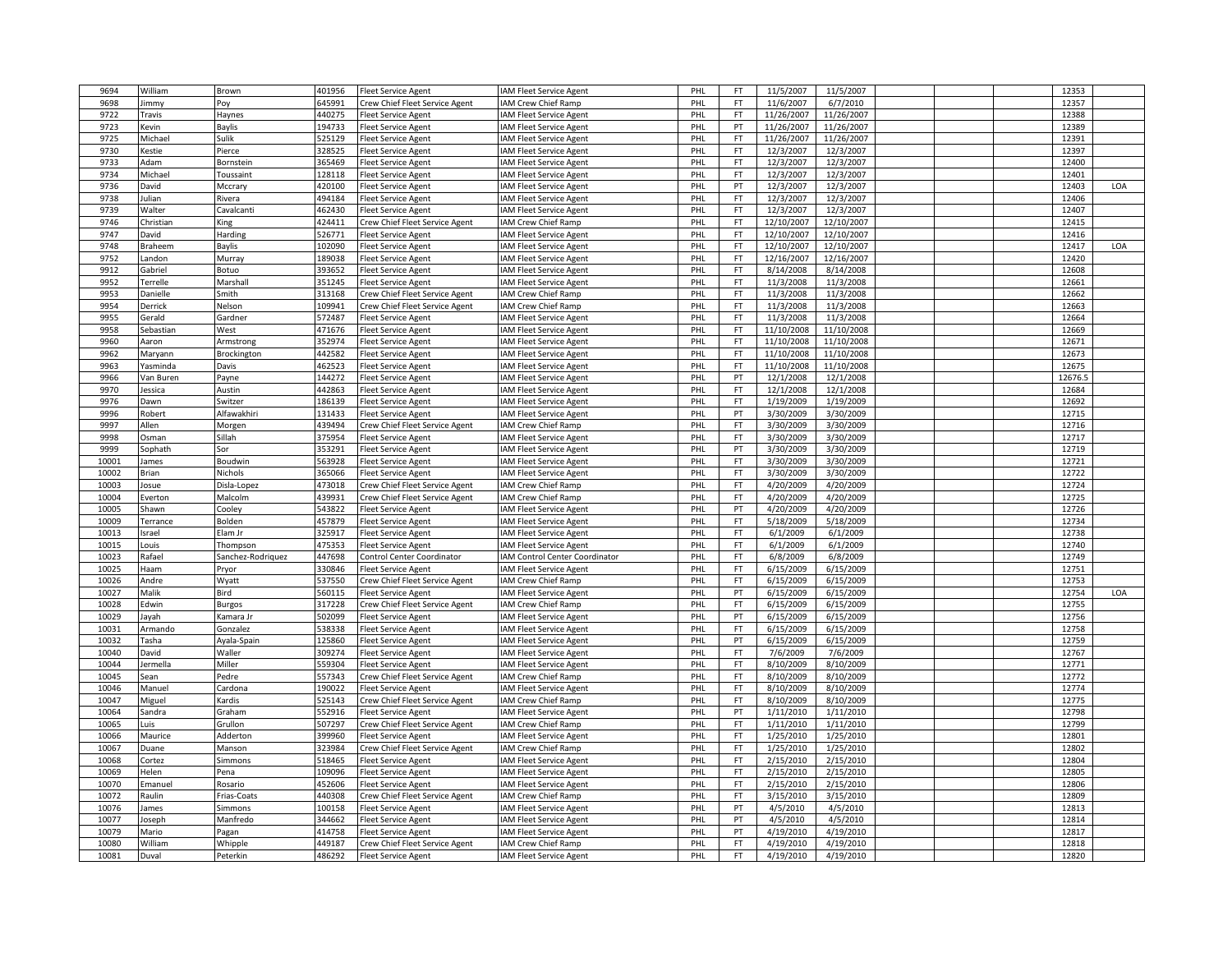| 10082 | Peaktra        | Vong            | 381564           | <b>Fleet Service Agent</b>     | <b>AM Fleet Service Agent</b>  | PHL | PT               | 4/19/2010 | 4/19/2010  |  | 12821   |     |
|-------|----------------|-----------------|------------------|--------------------------------|--------------------------------|-----|------------------|-----------|------------|--|---------|-----|
| 10083 | Eric           | Thompson        | 489644           | leet Service Agent             | <b>AM Fleet Service Agent</b>  | PHL | <b>FT</b>        | 4/19/2010 | 4/19/2010  |  | 12823   |     |
| 10086 | Brandon        | Joyner          | 397926           | Fleet Service Agent            | <b>IAM Fleet Service Agent</b> | PHL | <b>FT</b>        | 5/3/2010  | 5/3/2010   |  | 12826   |     |
| 10088 | Mafer          | Nieto           | 186942           | Fleet Service Agent            | <b>AM Fleet Service Agent</b>  | PHL | PT               | 5/3/2010  | 5/3/2010   |  | 12828   |     |
| 10089 | .atasha        | Hargrove        | 553315           | leet Service Agent             | <b>AM Fleet Service Agent</b>  | PHL | PT               | 5/3/2010  | 5/3/2010   |  | 12830   |     |
| 10090 | Edward         |                 | 182666           |                                |                                | PHL | FT.              | 5/3/2010  | 5/3/2010   |  | 12830.5 |     |
|       |                | Seaton          |                  | Crew Chief Fleet Service Agent | <b>AM Crew Chief Ramp</b>      |     |                  |           |            |  |         |     |
| 10091 | Robert         | Mapp            | 511111           | <b>Fleet Service Agent</b>     | <b>AM Fleet Service Agent</b>  | PHL | FT               | 5/3/2010  | 5/3/2010   |  | 12831   |     |
| 10093 | Taron          | Lee             | 438340           | Fleet Service Agent            | <b>AM Fleet Service Agent</b>  | PHL | FT               | 5/3/2010  | 5/3/2010   |  | 12833   |     |
| 10095 | Quentin        | Odrick          | 405592           | leet Service Agent             | <b>IAM Fleet Service Agent</b> | PHL | PT               | 5/24/2010 | 5/24/2010  |  | 12835   |     |
| 10097 | Kyle           | Frierson        | 419739           | leet Service Agent             | <b>IAM Fleet Service Agent</b> | PHL | FT               | 5/24/2010 | 5/24/2010  |  | 12837   |     |
| 10098 | Vincent        | Stockley        | 457088           | Fleet Service Agent            | <b>AM Fleet Service Agent</b>  | PHL | PT               | 5/24/2010 | 5/24/2010  |  | 12838   |     |
| 10099 | Darryl         | John            | 359698           | leet Service Agent             | AM Fleet Service Agent         | PHL | FT               | 5/24/2010 | 5/24/2010  |  | 12839   |     |
| 10100 | <b>Tiffany</b> | Monte           | 474363           | leet Service Agent             | AM Fleet Service Agent         | PHL | PT               | 5/24/2010 | 5/24/2010  |  | 12840   |     |
| 10101 | Johnny         | Madera          | 181491           | <b>Fleet Service Agent</b>     | <b>AM Fleet Service Agent</b>  | PHL | FT.              | 5/24/2010 | 5/24/2010  |  | 12841   |     |
| 10104 | William        | Robinson        | 472302           | <b>Fleet Service Agent</b>     | <b>AM Fleet Service Agent</b>  | PHL | PT               | 6/7/2010  | 6/7/2010   |  | 12846   |     |
| 10105 | Brent          | Knowles         | 439684           | Crew Chief Fleet Service Agent | <b>IAM Crew Chief Ramp</b>     | PHL | FT               | 6/7/2010  | 6/7/2010   |  | 12847   |     |
| 10106 | Dana           | Flaherty        | 381553           | <b>Fleet Service Agent</b>     | <b>IAM Fleet Service Agent</b> | PHL | PT               | 6/7/2010  | 6/7/2010   |  | 12848   |     |
| 10107 | Steven         | Mcpeek          | 111078           | <b>Fleet Service Agent</b>     | <b>IAM Fleet Service Agent</b> | PHL | FT               | 6/7/2010  | 6/7/2010   |  | 12850   |     |
| 10108 | Kevin          | Ethridge        | 445825           | Fleet Service Agent            | <b>AM Fleet Service Agent</b>  | PHL | FT.              | 6/7/2010  | 6/7/2010   |  | 12851   |     |
| 10109 | Dwayne         | Bridgeman       | 344250           | Crew Chief Fleet Service Agent | AM Crew Chief Ramp             | PHL | FT.              | 6/21/2010 | 6/21/2010  |  | 12852   |     |
| 10110 | Daniel         | Nelson          | 310556           | <b>Fleet Service Agent</b>     | <b>AM Fleet Service Agent</b>  | PHL | FT               | 6/21/2010 | 6/21/2010  |  | 12853   |     |
| 10111 | Christopher    | Jacobi          | 176971           | leet Service Agent             | <b>AM Fleet Service Agent</b>  | PHL | FT               | 6/21/2010 | 6/21/2010  |  | 12854   |     |
| 10115 | Tyquin         | <b>Briggs</b>   | 466110           | Fleet Service Agent            | AM Fleet Service Agent         | PHL | <b>FT</b>        | 7/26/2010 | 7/26/2010  |  | 12862   |     |
| 10116 | Harold         | Bivens          | 540340           | Fleet Service Agent            | <b>IAM Fleet Service Agent</b> | PHL | PT               | 7/26/2010 | 7/26/2010  |  | 12863   |     |
|       |                |                 | 135844           |                                |                                | PHL | FT               |           |            |  | 12928   |     |
| 10178 | Derek          | Simmons         |                  | leet Service Agent             | <b>AM Fleet Service Agent</b>  |     |                  | 2/28/2011 | 2/28/2011  |  |         |     |
| 10179 | lose           | Ortiz           | 539243           | Crew Chief Fleet Service Agent | <b>AM Crew Chief Ramp</b>      | PHL | FT               | 2/28/2011 | 2/28/2011  |  | 12929   |     |
| 10180 | Rahim          | Byrd            | 528200           | Crew Chief Fleet Service Agent | <b>AM Crew Chief Ramp</b>      | PHL | FT               | 2/28/2011 | 2/28/2011  |  | 12930   |     |
| 10181 | Julian         | Brown           | 378366           | <b>Fleet Service Agent</b>     | <b>AM Fleet Service Agent</b>  | PHL | FT               | 2/28/2011 | 2/28/2011  |  | 12931   |     |
| 10185 | Paul           | Roach           | 644180           | Crew Chief Fleet Service Agent | <b>TWU Crew Chief Ramp</b>     | PHL | FT               | 3/7/2011  | 8/23/2011  |  | 12937   |     |
| 10191 | Enmanuel       | Fernandez       | 644198           | Fleet Service Agent            | <b>TWU Fleet Service Agent</b> | PHL | <b>FT</b>        | 3/8/2011  | 10/27/2011 |  | 12944   |     |
| 10195 | Morris         | Stevenson       | 392805           | <b>Fleet Service Agent</b>     | <b>AM Fleet Service Agent</b>  | PHL | PT               | 3/14/2011 | 3/14/2011  |  | 12948   |     |
| 10196 | Lyndon         | Evans           | 310190           | leet Service Agent             | <b>AM Fleet Service Agent</b>  | PHL | FT               | 3/14/2011 | 3/14/2011  |  | 12949   |     |
| 10197 | Troy           | Moseley         | 419788           | Crew Chief Fleet Service Agent | <b>AM Crew Chief Ramp</b>      | PHL | FT.              | 3/14/2011 | 3/14/2011  |  | 12950   |     |
| 10198 | Rauwban        | Ivey            | 372517           | Fleet Service Agent            | <b>AM Fleet Service Agent</b>  | PHL | FT.              | 3/14/2011 | 3/14/2011  |  | 12951   |     |
| 10199 | Allan          | Ramnath         | 368139           | <b>Fleet Service Agent</b>     | <b>AM Fleet Service Agent</b>  | PHL | PT               | 3/14/2011 | 3/14/2011  |  | 12952   |     |
| 10202 | Pierre         | Sims            | 568660           | Crew Chief Fleet Service Agent | <b>AM Crew Chief Ramp</b>      | PHL | FT               | 3/28/2011 | 3/28/2011  |  | 12959   |     |
| 10203 | Rony           | Belneau         | 350768           | leet Service Agent             | <b>AM Fleet Service Agent</b>  | PHL | FT               | 3/28/2011 | 3/28/2011  |  | 12960   |     |
| 10208 | Kendra         | Mitchel         | 331206           | Fleet Service Agent            | <b>AM Fleet Service Agent</b>  | PHL | FT               | 3/28/2011 | 3/28/2011  |  | 12965   |     |
| 10216 | Courtney       | Baxter          | 507320           | Crew Chief Fleet Service Agent | <b>IAM Crew Chief Ramp</b>     | PHL | FT               | 4/11/2011 | 4/11/2011  |  | 12973   |     |
| 10219 | Vernon         | Clark           | 542677           | leet Service Agent             | <b>AM Fleet Service Agent</b>  | PHL | PT               | 4/11/2011 | 4/11/2011  |  | 12978   |     |
| 10226 | Sirag          | Shifa           | 401197           | Crew Chief Fleet Service Agent | <b>IAM Crew Chief Ramp</b>     | PHL | FT.              | 4/11/2011 | 4/11/2011  |  | 12986   |     |
| 10230 | Eliman         | Nyass           | 439613           | <b>Fleet Service Agent</b>     | AM Fleet Service Agent         | PHL | FT               | 4/12/2011 | 4/12/2011  |  | 12991   |     |
| 10247 | Danyell        | Williams        | 544249           | Fleet Service Agent            | <b>AM Fleet Service Agent</b>  | PHL | FT               | 4/25/2011 | 4/25/2011  |  | 13010   |     |
| 10248 | Shawn          | Ford            | 384138           | Fleet Service Agent            | <b>AM Fleet Service Agent</b>  | PHL | PT               | 4/25/2011 | 4/25/2011  |  | 13011   |     |
| 10249 | saiah          | Weston          | 371422           | Fleet Service Agent            | <b>IAM Fleet Service Agent</b> | PHL | PT               | 4/25/2011 | 4/25/2011  |  | 13012   | LOA |
| 10250 | Kendrick       | Jones           | 494116           | leet Service Agent             | <b>IAM Fleet Service Agent</b> | PHL | PT               | 4/25/2011 | 4/25/2011  |  | 13014   |     |
| 10258 | Tanya          | Roussaw         | 328227           | leet Service Agent             | <b>AM Fleet Service Agent</b>  | PHL | FT               | 5/9/2011  | 5/9/2011   |  | 13025   | LOA |
|       |                |                 |                  |                                |                                |     |                  |           |            |  |         |     |
| 10261 | Zaza           | Rennie          | 507103<br>111330 | <b>Fleet Service Agent</b>     | <b>AM Fleet Service Agent</b>  | PHL | FT.<br><b>FT</b> | 5/9/2011  | 5/9/2011   |  | 13028   |     |
| 10264 | Charles        | Dean            |                  | <b>Fleet Service Agent</b>     | AM Fleet Service Agent         | PHL |                  | 5/9/2011  | 5/9/2011   |  | 13031   |     |
| 10265 | Timothy        | Hill            | 379835           | Fleet Service Agent            | AM Fleet Service Agent         | PHL | PT               | 5/9/2011  | 5/9/2011   |  | 13032   |     |
| 10266 | Gary           | Valentine       | 160073           | Fleet Service Agent            | <b>AM Fleet Service Agent</b>  | PHL | PT               | 5/9/2011  | 5/9/2011   |  | 13033   |     |
| 10279 | Nathaniel      | Lewis           | 351691           | Fleet Service Agent            | <b>AM Fleet Service Agent</b>  | PHL | FT.              | 5/23/2011 | 5/23/2011  |  | 13049   |     |
| 10282 | Harold         | White           | 495621           | leet Service Agent             | <b>IAM Fleet Service Agent</b> | PHL | PT               | 5/23/2011 | 5/23/2011  |  | 13052   |     |
| 10283 | Gregory        | Hall            | 142534           | leet Service Agent             | <b>AM Fleet Service Agent</b>  | PHL | PT               | 5/23/2011 | 5/23/2011  |  | 13053   |     |
| 10284 | Berhane        | Alemu           | 617392           | Fleet Service Agent            | <b>IAM Fleet Service Agent</b> | PHL | FT               | 5/23/2011 | 5/23/2011  |  | 13054   | LOA |
| 10292 | Keimork        | <b>Buffaloe</b> | 508982           | leet Service Agent             | AM Fleet Service Agent         | PHL | <b>FT</b>        | 6/20/2011 | 6/20/2011  |  | 13065   | LOA |
| 10293 | Carrington     | Cunningham      | 572109           | Crew Chief Fleet Service Agent | <b>AM Crew Chief Ramp</b>      | PHL | FT               | 6/20/2011 | 6/20/2011  |  | 13066   |     |
| 10295 | Kevin          | Davis           | 190645           | Fleet Service Agent            | <b>AM Fleet Service Agent</b>  | PHL | FT               | 6/20/2011 | 6/20/2011  |  | 13068   |     |
| 10299 | Aderik         | Boyd            | 428204           | Fleet Service Agent            | AM Fleet Service Agent         | PHL | FT               | 6/20/2011 | 6/20/2011  |  | 13072   | LOA |
| 10307 | Vincent        | Mcduffie        | 142170           | leet Service Agent             | <b>IAM Fleet Service Agent</b> | PHL | FT               | 7/11/2011 | 7/11/2011  |  | 13079   |     |
| 10308 | Anthony        | Geiger          | 133252           | Crew Chief Fleet Service Agent | <b>AM Crew Chief Ramp</b>      | PHL | <b>FT</b>        | 7/11/2011 | 7/11/2011  |  | 13080   |     |
| 10309 | Sam            | Vitola          | 187346           | <b>Fleet Service Agent</b>     | <b>IAM Fleet Service Agent</b> | PHL | PT               | 7/11/2011 | 7/11/2011  |  | 13082   |     |
| 10310 | Tor            | Little          | 434833           | leet Service Agent             | <b>AM Fleet Service Agent</b>  | PHL | <b>FT</b>        | 7/11/2011 | 7/11/2011  |  | 13084   |     |
| 10311 | Brandon        | Lansford        | 560928           | Fleet Service Agent            | AM Fleet Service Agent         | PHL | FT.              | 7/11/2011 | 7/11/2011  |  | 13085   |     |
| 10318 | Jamal          | West            | 540462           | <b>Fleet Service Agent</b>     | <b>IAM Fleet Service Agent</b> | PHL | FT.              | 7/18/2011 | 7/18/2011  |  | 13093   |     |
|       |                |                 |                  |                                |                                |     |                  |           |            |  |         |     |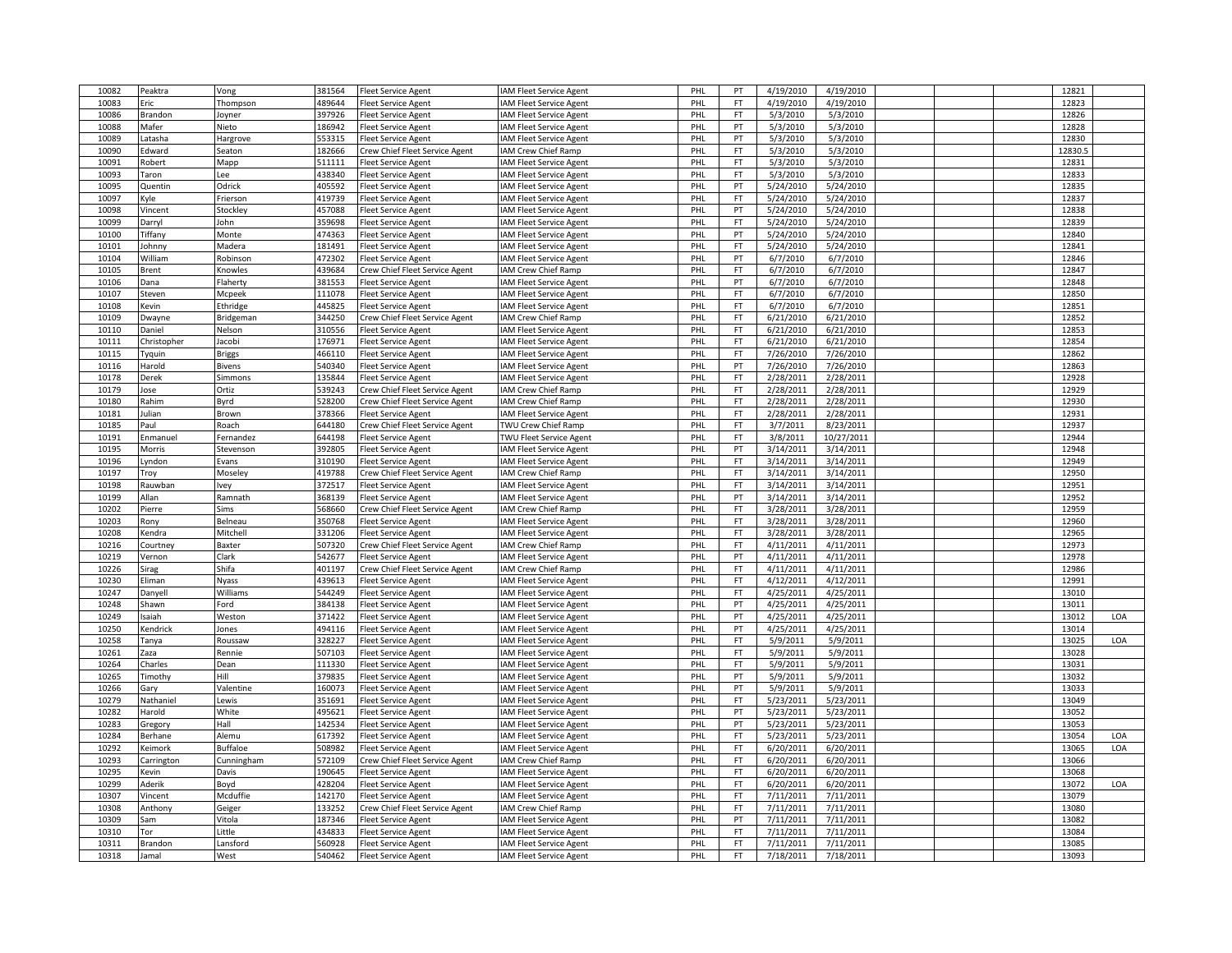| 10327 | Andrew               | Grant           | 568587 | Crew Chief Fleet Service Agent                           | IAM Crew Chief Ramp            | PHL | FT                     | 7/18/2011  | 7/18/2011  |  | 13104   |     |
|-------|----------------------|-----------------|--------|----------------------------------------------------------|--------------------------------|-----|------------------------|------------|------------|--|---------|-----|
| 10331 | Damaas               | Woods           | 418647 | <b>Fleet Service Agent</b>                               | <b>IAM Fleet Service Agent</b> | PHI | FT                     | 7/25/2011  | 7/25/2011  |  | 13109   |     |
| 10335 | William              | Abner           | 424026 | Crew Chief Fleet Service Agent                           | <b>IAM Crew Chief Ramp</b>     | PHL | <b>FT</b>              | 7/25/2011  | 7/25/2011  |  | 13114   |     |
| 10339 | Christopher          | Banton          | 376946 | <b>Fleet Service Agent</b>                               | IAM Fleet Service Agent        | PHL | <b>FT</b>              | 7/25/2011  | 7/25/2011  |  | 13119   |     |
| 10350 | Thomas               | <b>Bradford</b> | 398027 | <b>Fleet Service Agent</b>                               | IAM Fleet Service Agent        | PHL | <b>FT</b>              | 8/8/2011   | 8/8/2011   |  | 13130   |     |
| 10351 | Michelle             | Jones           | 100345 | <b>Fleet Service Agent</b>                               | <b>IAM Fleet Service Agent</b> | PHL | <b>FT</b>              | 8/8/2011   | 8/8/2011   |  | 13132   |     |
| 10352 | Michael              | Bakey           | 316731 | Crew Chief Fleet Service Agent                           | IAM Crew Chief Ramp            | PHL | FT                     | 8/8/2011   | 8/8/2011   |  | 13133   | LOA |
|       |                      |                 | 472122 |                                                          |                                | PHL | <b>FT</b>              |            |            |  | 13134   |     |
| 10353 | Oneil                | Davis           |        | <b>Fleet Service Agent</b>                               | <b>IAM Fleet Service Agent</b> |     |                        | 8/8/2011   | 8/8/2011   |  |         |     |
| 10354 | Dennis               | Orner           | 420479 | <b>Fleet Service Agent</b>                               | <b>IAM Fleet Service Agent</b> | PHL | <b>FT</b><br><b>FT</b> | 8/8/2011   | 8/8/2011   |  | 13135   |     |
| 10355 | James                | Jones           | 100224 | <b>Fleet Service Agent</b>                               | <b>IAM Fleet Service Agent</b> | PHL |                        | 8/8/2011   | 8/8/2011   |  | 13136   |     |
| 10356 | Angelo               | Blackwel        | 541764 | <b>Fleet Service Agent</b>                               | <b>IAM Fleet Service Agent</b> | PHL | PT                     | 8/8/2011   | 8/8/2011   |  | 13137   |     |
| 10357 | Joseph               | German          | 400544 | <b>Fleet Service Agent</b>                               | <b>IAM Fleet Service Agent</b> | PHL | PT                     | 8/8/2011   | 8/8/2011   |  | 13139   |     |
| 10370 | Raymond              | Knapp           | 464330 | <b>Fleet Service Agent</b>                               | <b>IAM Fleet Service Agent</b> | PHL | PT                     | 8/22/2011  | 8/22/2011  |  | 13153   |     |
| 10371 | Clarence             | Martin          | 172389 | <b>Fleet Service Agent</b>                               | <b>IAM Fleet Service Agent</b> | PHL | FT                     | 8/22/2011  | 8/22/2011  |  | 13154   |     |
| 10372 | Samir                | <b>Briggs</b>   | 474986 | <b>Fleet Service Agent</b>                               | IAM Fleet Service Agent        | PHL | <b>FT</b>              | 8/22/2011  | 8/22/2011  |  | 13155   |     |
| 10373 | Anastasia            | <b>Briscoe</b>  | 420253 | <b>Fleet Service Agent</b>                               | <b>IAM Fleet Service Agent</b> | PHL | <b>FT</b>              | 8/22/2011  | 8/22/2011  |  | 13157   |     |
| 10374 | Brandi               | Manuel          | 190406 | <b>Fleet Service Agent</b>                               | <b>IAM Fleet Service Agent</b> | PHL | <b>FT</b>              | 8/22/2011  | 8/22/2011  |  | 13159   |     |
| 10376 | Dequan               | Conway          | 360098 | <b>Fleet Service Agent</b>                               | IAM Fleet Service Agent        | PHL | <b>FT</b>              | 8/22/2011  | 8/22/2011  |  | 13161   |     |
| 10390 | Aubrey               | Riley           | 416056 | <b>Fleet Service Agent</b>                               | IAM Fleet Service Agent        | PHL | PT                     | 9/12/2011  | 9/12/2011  |  | 13177   |     |
| 10391 | Carl                 | Tarrach Iv      | 528254 | <b>Fleet Service Agent</b>                               | <b>IAM Fleet Service Agent</b> | PHL | FT                     | 9/12/2011  | 9/12/2011  |  | 13178   |     |
| 10395 | Miguel               | Torres-Ruiz     | 398704 | Crew Chief Fleet Service Agent                           | IAM Crew Chief Ramp            | PHL | <b>FT</b>              | 9/12/2011  | 9/12/2011  |  | 13183   | LOA |
| 10396 | Joseph               | Buchanan        | 565710 | <b>Fleet Service Agent</b>                               | IAM Fleet Service Agent        | PHL | FT                     | 9/12/2011  | 9/12/2011  |  | 13184   |     |
| 10397 | Antonio              | <b>Banks</b>    | 100316 | <b>Fleet Service Agent</b>                               | <b>IAM Fleet Service Agent</b> | PHL | <b>FT</b>              | 9/12/2011  | 9/12/2011  |  | 13185   |     |
| 10399 | Dominique            | Crawley         | 344707 | <b>Fleet Service Agent</b>                               | IAM Fleet Service Agent        | PHL | <b>FT</b>              | 9/26/2011  | 9/26/2011  |  | 13186   |     |
| 10400 | Stephanie            | Ennis           | 100584 | <b>Fleet Service Agent</b>                               | AM Fleet Service Agent         | PHI | <b>FT</b>              | 9/26/2011  | 9/26/2011  |  | 13187   |     |
| 10401 | Krishna              | George          | 165561 | <b>Fleet Service Agent</b>                               | <b>IAM Fleet Service Agent</b> | PHL | FT                     | 9/26/2011  | 9/26/2011  |  | 13188   |     |
| 10402 | Dominick             | Flowers         | 401239 | <b>Fleet Service Agent</b>                               | <b>IAM Fleet Service Agent</b> | PHL | FT                     | 9/26/2011  | 9/26/2011  |  | 13189   |     |
| 10403 | Donte                | Brown           | 485860 | Crew Chief Fleet Service Agent                           | IAM Crew Chief Ramp            | PHL | FT                     | 9/26/2011  | 9/26/2011  |  | 13190   |     |
| 10404 | Marshall             | Mckinley        | 199267 | Crew Chief Fleet Service Agent                           | IAM Crew Chief Ramp            | PHI | FT                     | 9/26/2011  | 9/26/2011  |  | 13191   |     |
| 10405 | Alonzo               | Harding         | 115988 | <b>Fleet Service Agent</b>                               | <b>IAM Fleet Service Agent</b> | PHL | <b>FT</b>              | 9/26/2011  | 9/26/2011  |  | 13192   |     |
| 10407 | Sharelle             | Thomas          | 147892 | <b>Control Center Coordinator</b>                        | IAM Control Center Coordinator | PHL | <b>FT</b>              | 10/10/2011 | 10/10/2011 |  | 13195   |     |
| 10450 | Eric                 | Guzman          | 132195 | <b>Fleet Service Agent</b>                               | IAM Fleet Service Agent        | PHL | <b>FT</b>              | 3/5/2012   | 3/5/2012   |  | 13241   |     |
| 10452 | Elisa                | Murph           | 354357 | <b>Fleet Service Agent</b>                               | IAM Fleet Service Agent        | PHL | <b>FT</b>              | 3/5/2012   | 3/5/2012   |  | 13243   |     |
| 10454 | William              | Rusden          | 304345 | <b>Fleet Service Agent</b>                               | <b>IAM Fleet Service Agent</b> | PHL | PT                     | 3/12/2012  | 3/12/2012  |  | 13247   |     |
| 10456 | Derrick              | Mckinney        | 384608 | <b>Fleet Service Agent</b>                               | <b>IAM Fleet Service Agent</b> | PHL | FT                     | 3/12/2012  | 3/12/2012  |  | 13249   |     |
| 10457 |                      |                 | 542312 |                                                          |                                | PHL | <b>FT</b>              | 3/12/2012  | 3/12/2012  |  | 13251   |     |
| 10458 | Milton<br>Jason-Paul | Royster         | 442746 | <b>Fleet Service Agent</b><br><b>Fleet Service Agent</b> | <b>IAM Fleet Service Agent</b> | PHL | PT                     | 3/12/2012  | 3/12/2012  |  | 13252   |     |
|       |                      | Dunkley         |        |                                                          | <b>IAM Fleet Service Agent</b> |     |                        |            |            |  |         |     |
| 10459 | Karmin               | Taylor-Brown    | 197171 | <b>Fleet Service Agent</b>                               | <b>IAM Fleet Service Agent</b> | PHL | PT                     | 3/12/2012  | 3/12/2012  |  | 13253   | LOA |
| 10465 | Sean                 | Preston         | 351378 | <b>Fleet Service Agent</b>                               | <b>IAM Fleet Service Agent</b> | PHI | FT                     | 3/26/2012  | 3/26/2012  |  | 13261   |     |
| 10466 | Barry                | Short           | 100469 | <b>Fleet Service Agent</b>                               | <b>IAM Fleet Service Agent</b> | PHL | <b>FT</b>              | 3/26/2012  | 3/26/2012  |  | 13262   |     |
| 10467 | Sean                 | Fleming         | 401165 | <b>Fleet Service Agent</b>                               | <b>IAM Fleet Service Agent</b> | PHL | FT.                    | 3/26/2012  | 3/26/2012  |  | 13263   |     |
| 10468 | Luther               | Cherry          | 129413 | <b>Fleet Service Agent</b>                               | <b>IAM</b> Fleet Service Agent | PHL | <b>FT</b>              | 3/26/2012  | 3/26/2012  |  | 13264   |     |
| 10469 | Marcelo              | Acosta          | 540283 | <b>Fleet Service Agent</b>                               | <b>IAM Fleet Service Agent</b> | PHL | <b>FT</b>              | 3/26/2012  | 3/26/2012  |  | 13265   |     |
| 10470 | George               | Polansky        | 118135 | <b>Fleet Service Agent</b>                               | <b>IAM Fleet Service Agent</b> | PHL | PT                     | 3/26/2012  | 3/26/2012  |  | 13266   |     |
| 10473 | Oran                 | Woodson         | 343479 | <b>Fleet Service Agent</b>                               | IAM Fleet Service Agent        | PHL | PT                     | 4/2/2012   | 4/2/2012   |  | 13269   |     |
| 10474 | Robert               | Oliver          | 109318 | <b>Fleet Service Agent</b>                               | <b>IAM Fleet Service Agent</b> | PHL | PT                     | 4/2/2012   | 4/2/2012   |  | 13271   |     |
| 10475 | Jalil                | Coulter         | 101576 | <b>Fleet Service Agent</b>                               | <b>IAM Fleet Service Agent</b> | PHL | <b>FT</b>              | 4/2/2012   | 4/2/2012   |  | 13273   |     |
| 10477 | Derrick              | Rivers          | 512753 | <b>Fleet Service Agent</b>                               | <b>IAM Fleet Service Agent</b> | PHL | FT.                    | 4/2/2012   | 4/2/2012   |  | 13275   |     |
| 10478 | Rohan                | Vidal           | 507274 | <b>Fleet Service Agent</b>                               | <b>IAM Fleet Service Agent</b> | PHI | <b>FT</b>              | 4/9/2012   | 4/9/2012   |  | 13277   |     |
| 10479 | Michael              | Cox             | 573940 | <b>Fleet Service Agent</b>                               | <b>IAM Fleet Service Agent</b> | PHL | <b>FT</b>              | 4/9/2012   | 4/9/2012   |  | 13278   |     |
| 10483 | Milford              | Haughton        | 397580 | <b>Fleet Service Agent</b>                               | <b>IAM Fleet Service Agent</b> | PHL | <b>FT</b>              | 4/30/2012  | 4/30/2012  |  | 13282   |     |
| 10484 | Francis              | Delloso         | 439992 | <b>Fleet Service Agent</b>                               | <b>IAM</b> Fleet Service Agent | PHL | <b>FT</b>              | 4/30/2012  | 4/30/2012  |  | 13283   |     |
| 10485 | Shane                | Baker           | 400597 | <b>Fleet Service Agent</b>                               | <b>IAM Fleet Service Agent</b> | PHL | FT                     | 4/30/2012  | 4/30/2012  |  | 13284   |     |
| 10486 | Ronald               | Ware            | 498455 | <b>Fleet Service Agent</b>                               | <b>IAM Fleet Service Agent</b> | PHL | FT                     | 4/30/2012  | 4/30/2012  |  | 13286   |     |
| 10487 | Andres               | Rodriguez       | 396985 | Crew Chief Fleet Service Agent                           | IAM Crew Chief Ramp            | PHL | <b>FT</b>              | 4/30/2012  | 4/30/2012  |  | 13287   |     |
| 10488 | Chris                | Phung           | 377958 | Fleet Service Agent                                      | IAM Fleet Service Agent        | PHI | <b>FT</b>              | 4/30/2012  | 4/30/2012  |  | 13288   |     |
| 10489 | Thomas               | Giblin          | 420256 | <b>Fleet Service Agent</b>                               | <b>IAM Fleet Service Agent</b> | PHL | <b>FT</b>              | 4/30/2012  | 4/30/2012  |  | 13289   |     |
| 10490 | Scott                | Haggerty        | 543678 | <b>Fleet Service Agent</b>                               | <b>IAM Fleet Service Agent</b> | PHL | <b>FT</b>              | 4/30/2012  | 4/30/2012  |  | 13290   |     |
| 10491 | Mustafa              | Johnson         | 467993 | <b>Fleet Service Agent</b>                               | <b>IAM Fleet Service Agent</b> | PHL | PT                     | 4/30/2012  | 4/30/2012  |  | 13290.5 |     |
| 10492 | Brian                | Cardwell        | 572251 | <b>Fleet Service Agent</b>                               | IAM Fleet Service Agent        | PHL | PT                     | 5/7/2012   | 5/7/2012   |  | 13291   |     |
| 10493 | Nicholas             | Asiedu          | 381980 | <b>Fleet Service Agent</b>                               | IAM Fleet Service Agent        | PHL | PT                     | 5/7/2012   | 5/7/2012   |  | 13292   |     |
| 10494 | Jermaine             | Brown           | 357943 | Crew Chief Fleet Service Agent                           | IAM Crew Chief Ramp            | PHL | FT                     | 5/7/2012   | 5/7/2012   |  | 13293   |     |
| 10495 | <b>Daniel</b>        | <b>Nguyen</b>   | 192872 | <b>Fleet Service Agent</b>                               | AM Fleet Service Agent         | PHI | FT                     | 5/7/2012   | 5/7/2012   |  | 13294   |     |
| 10496 | Carl                 | Brown           | 375564 | <b>Fleet Service Agent</b>                               | <b>IAM Fleet Service Agent</b> | PHL | FT.                    | 5/7/2012   | 5/7/2012   |  | 13295   |     |
| 10497 | Montrell             | Hills           | 400038 | <b>Fleet Service Agent</b>                               | IAM Fleet Service Agent        | PHL | PT                     | 5/7/2012   | 5/7/2012   |  | 13296   |     |
|       |                      |                 |        |                                                          |                                |     |                        |            |            |  |         |     |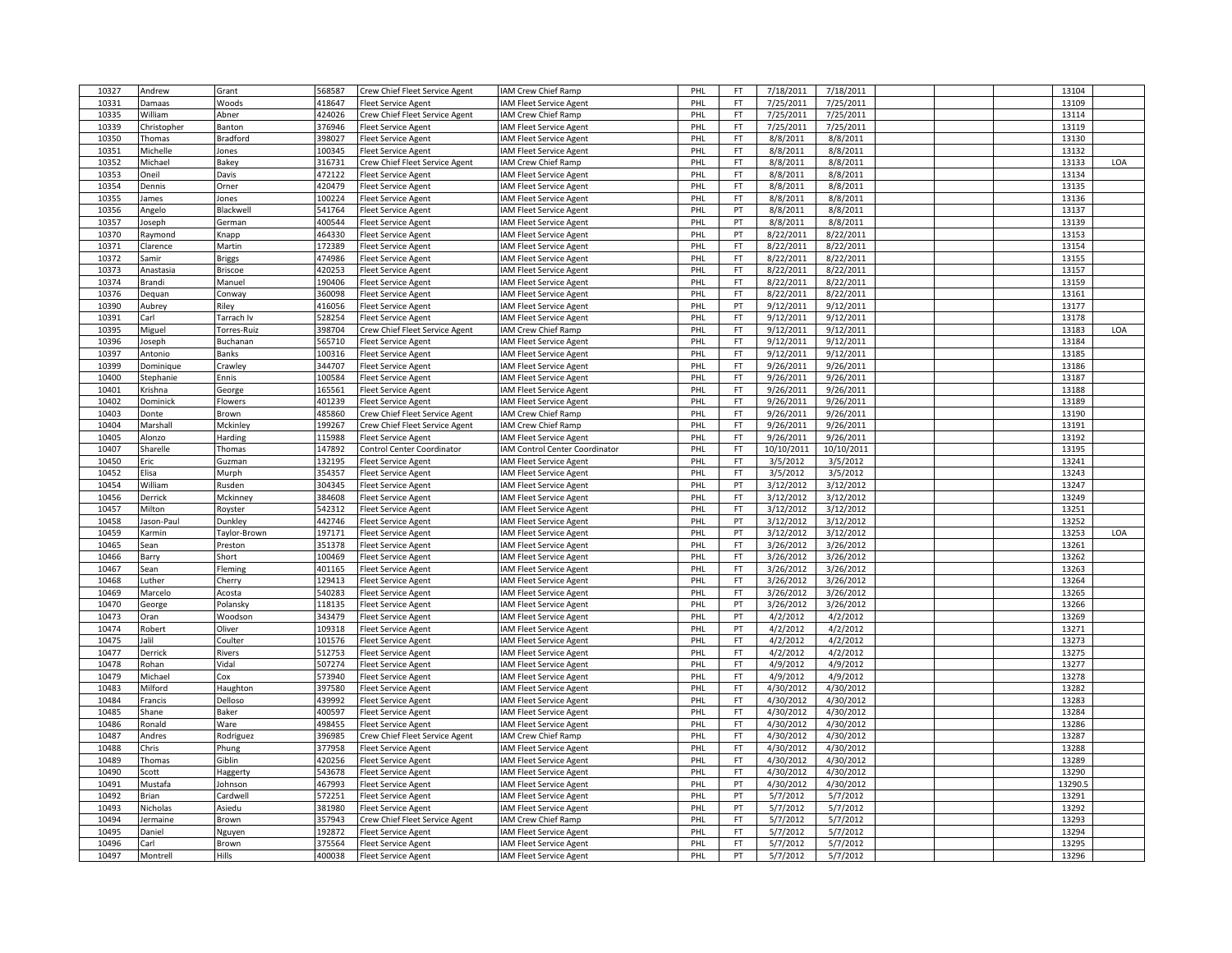| 10498 | Robert       | Wootten        | 482014 | <b>Fleet Service Agent</b>        | <b>AM Fleet Service Agent</b>         | PHL | FT.       | 5/7/2012  | 5/7/2012  |  | 13298   |     |
|-------|--------------|----------------|--------|-----------------------------------|---------------------------------------|-----|-----------|-----------|-----------|--|---------|-----|
| 10501 | Randy        | Macknight      | 458020 | Fleet Service Agent               | <b>AM Fleet Service Agent</b>         | PHL | <b>FT</b> | 5/21/2012 | 5/21/2012 |  | 13301   |     |
| 10502 | Dwayne       | Maxwell        | 108804 | Fleet Service Agent               | <b>IAM Fleet Service Agent</b>        | PHL | <b>FT</b> | 5/21/2012 | 5/21/2012 |  | 13302   |     |
| 10504 | Darryl       | Wells          | 544478 | <b>Fleet Service Agent</b>        | <b>AM Fleet Service Agent</b>         | PHL | PT        | 5/21/2012 | 5/21/2012 |  | 13304   |     |
| 10505 | Wilfred      | Frias-Coats    | 199727 |                                   | <b>AM Crew Chief Ramp</b>             | PHL | FT        | 5/21/2012 | 5/21/2012 |  | 13305   |     |
|       |              |                |        | Crew Chief Fleet Service Agent    |                                       |     | <b>FT</b> |           |           |  |         |     |
| 10507 | eith)        | Smith          | 562831 | Fleet Service Agent               | <b>AM Fleet Service Agent</b>         | PHL |           | 5/21/2012 | 5/21/2012 |  | 13307   |     |
| 10527 | lerlion      | Gordon         | 566602 | <b>Fleet Service Agent</b>        | <b>AM Fleet Service Agent</b>         | PHL | FT        | 8/20/2012 | 8/20/2012 |  | 13329   |     |
| 10577 | Anthony      | Reddy          | 460833 | Fleet Service Agent               | <b>AM Fleet Service Agent</b>         | PHL | PT        | 3/4/2013  | 3/4/2013  |  | 13395   |     |
| 10578 | Abdon        | Cruz           | 474985 | Crew Chief Fleet Service Agent    | <b>IAM Crew Chief Ramp</b>            | PHL | <b>FT</b> | 3/4/2013  | 3/4/2013  |  | 13397   |     |
| 10582 | Joseph       | Fahy           | 357349 | Fleet Service Agent               | <b>IAM Fleet Service Agent</b>        | PHL | FT        | 3/4/2013  | 3/4/2013  |  | 13401   |     |
| 10583 | Andrew       | Moslev         | 469168 | Fleet Service Agent               | <b>AM Fleet Service Agent</b>         | PHL | FT        | 3/4/2013  | 3/4/2013  |  | 13401.5 |     |
| 10584 | Cynthia      | Lane           | 518799 | leet Service Agent                | <b>AM Fleet Service Agent</b>         | PHL | FT        | 3/4/2013  | 3/4/2013  |  | 13402   |     |
| 10585 | Gohar        | Rehman         | 401312 | leet Service Agent                | AM Fleet Service Agent                | PHL | FT.       | 3/4/2013  | 3/4/2013  |  | 13403   |     |
| 10586 | Alexander    | Marquez        | 439758 | <b>Fleet Service Agent</b>        | <b>AM Fleet Service Agent</b>         | PHL | FT.       | 3/4/2013  | 3/4/2013  |  | 13404   |     |
| 10588 | Michael      | Regan          | 372320 | <b>Fleet Service Agent</b>        | <b>AM Fleet Service Agent</b>         | PHL | FT        | 3/4/2013  | 3/4/2013  |  | 13406   |     |
| 10590 | Ashley       | Gallatin       | 158200 | Crew Chief Fleet Service Agent    | <b>IAM Crew Chief Ramp</b>            | PHL | FT        | 3/18/2013 | 3/18/2013 |  | 13408   |     |
| 10597 | Thomas       | Tierou         | 137516 | Fleet Service Agent               | <b>IAM Fleet Service Agent</b>        | PHL | FT        | 3/18/2013 | 3/18/2013 |  | 13417   |     |
| 10600 | Ulises       | Moreno         | 454756 | Fleet Service Agent               | <b>AM Fleet Service Agent</b>         | PHL | FT        | 3/18/2013 | 3/18/2013 |  | 13420   |     |
|       |              |                |        |                                   |                                       |     | <b>FT</b> | 3/18/2013 |           |  |         |     |
| 10601 | <b>Byron</b> | Mitchell       | 102112 | Fleet Service Agent               | <b>AM Fleet Service Agent</b>         | PHL |           |           | 3/18/2013 |  | 13421   |     |
| 10603 | Ritchie      | Hayes          | 405775 | leet Service Agent                | AM Fleet Service Agent                | PHL | FT.       | 3/18/2013 | 3/18/2013 |  | 13424   |     |
| 10604 | Angel        | Valcarcel      | 539638 | <b>Fleet Service Agent</b>        | <b>AM Fleet Service Agent</b>         | PHL | PT        | 3/18/2013 | 3/18/2013 |  | 13427   |     |
| 10606 | Terrell      | Robinson       | 428516 | leet Service Agent                | AM Fleet Service Agent                | PHL | FT        | 3/18/2013 | 3/18/2013 |  | 13429   |     |
| 10608 | Phillip      | Mcfadden       | 395081 | Fleet Service Agent               | AM Fleet Service Agent                | PHL | <b>FT</b> | 3/18/2013 | 3/18/2013 |  | 13432   |     |
| 10610 | Peter        | Eang           | 398965 | Fleet Service Agent               | <b>IAM Fleet Service Agent</b>        | PHL | FT        | 3/25/2013 | 3/25/2013 |  | 13434   |     |
| 10613 | Francis      | Rich           | 411209 | Crew Chief Fleet Service Agent    | <b>AM Crew Chief Ramp</b>             | PHL | FT        | 3/25/2013 | 3/25/2013 |  | 13438   |     |
| 10614 | Michael      | Nash           | 134548 | Fleet Service Agent               | <b>AM Fleet Service Agent</b>         | PHL | FT        | 3/25/2013 | 3/25/2013 |  | 13439   |     |
| 10615 | Preston      | Coleman        | 400901 | Crew Chief Fleet Service Agent    | <b>AM Crew Chief Ramp</b>             | PHL | FT        | 3/25/2013 | 3/25/2013 |  | 13440   |     |
| 10617 | Chelsey      | Anderson       | 546097 | <b>Fleet Service Agent</b>        | <b>AM Fleet Service Agent</b>         | PHL | FT        | 3/25/2013 | 3/25/2013 |  | 13443   |     |
| 10618 | Francis      | Nelling        | 562666 | Fleet Service Agent               | AM Fleet Service Agent                | PHL | PT        | 3/25/2013 | 3/25/2013 |  | 13444   |     |
| 10628 | Ibrahima     | Drame          | 372102 | Crew Chief Fleet Service Agent    | AM Crew Chief Ramp                    | PHL | <b>FT</b> | 4/15/2013 | 4/15/2013 |  | 13460   |     |
| 10629 | Norman       | Lyons          | 397510 | Fleet Service Agent               | <b>AM Fleet Service Agent</b>         | PHL | FT        | 4/15/2013 | 4/15/2013 |  | 13461   |     |
|       |              |                | 419122 |                                   |                                       |     | FT        |           |           |  | 13462   |     |
| 10630 | Joseph       | Moore          |        | leet Service Agent                | <b>AM Fleet Service Agent</b>         | PHL |           | 4/15/2013 | 4/15/2013 |  |         |     |
| 10633 | Elijah       | Hutchinson     | 462518 | leet Service Agent                | <b>AM Fleet Service Agent</b>         | PHL | FT.       | 4/15/2013 | 4/15/2013 |  | 13466   |     |
| 10634 | Willie       | Ramsey         | 372159 | Fleet Service Agent               | <b>IAM Fleet Service Agent</b>        | PHL | PT        | 4/15/2013 | 4/15/2013 |  | 13467   |     |
| 10641 | Michael      | Williams       | 570723 | <b>Fleet Service Agent</b>        | <b>AM Fleet Service Agent</b>         | PHL | PT        | 4/15/2013 | 4/15/2013 |  | 13478   |     |
| 10660 | Dennis       | O'dell         | 431989 | leet Service Agent                | AM Fleet Service Agent                | PHL | FT        | 4/29/2013 | 4/29/2013 |  | 13502   |     |
| 10661 | Iohnnie      | Battle         | 119182 | leet Service Agent                | AM Fleet Service Agent                | PHL | PT        | 4/29/2013 | 4/29/2013 |  | 13503   |     |
| 10664 | Ricardo      | Beadle         | 460133 | Fleet Service Agent               | <b>AM Fleet Service Agent</b>         | PHL | FT        | 5/6/2013  | 5/6/2013  |  | 13507   |     |
| 10665 | Cristina     | Rivera         | 442780 | leet Service Agent                | <b>IAM Fleet Service Agent</b>        | PHL | PT        | 5/6/2013  | 5/6/2013  |  | 13509   |     |
| 10666 | Michael      | Wilson         | 352382 | Crew Chief Fleet Service Agent    | C19 IAM CC Ramp/Control Center        | PHL | <b>FT</b> | 5/6/2013  | 5/6/2013  |  | 13510   | LOA |
| 10667 | Shawn        | Irving         | 513987 | Fleet Service Agent               | <b>IAM Fleet Service Agent</b>        | PHL | FT.       | 5/6/2013  | 5/6/2013  |  | 13511   |     |
| 10673 | Anthony      | Marco          | 155688 | <b>Fleet Service Agent</b>        | AM Fleet Service Agent                | PHL | PT        | 6/10/2013 | 6/10/2013 |  | 13522   | LOA |
| 10674 | Susan        | Stout          | 393115 | Fleet Service Agent               | AM Fleet Service Agent                | PHL | PT        | 6/10/2013 | 6/10/2013 |  | 13523   |     |
| 10676 | James        | Alston         | 493974 | Fleet Service Agent               | <b>AM Fleet Service Agent</b>         | PHL | PT        | 6/10/2013 | 6/10/2013 |  | 13526   |     |
| 10689 | Fredy        | Ramos          | 495147 | Fleet Service Agent               | <b>IAM Fleet Service Agent</b>        | PHL | FT        | 7/8/2013  | 7/8/2013  |  | 13539   |     |
| 10690 | Clifford     | Harris         | 113012 |                                   | AM Fleet Service Agent                | PHL | FT        | 7/8/2013  | 7/8/2013  |  | 13540   |     |
|       | Tricia       | Jordan         |        | leet Service Agent                |                                       | PHL | FT        | 7/8/2013  | 7/8/2013  |  | 13541   |     |
| 10691 |              |                | 188721 | leet Service Agent                | <b>AM Fleet Service Agent</b>         |     |           |           |           |  |         |     |
| 10692 | Lolita       | Clark          | 400548 | <b>Fleet Service Agent</b>        | <b>AM Fleet Service Agent</b>         | PHL | PT        | 7/8/2013  | 7/8/2013  |  | 13542   |     |
| 10694 | Menelik      | Harris         | 450497 | <b>Fleet Service Agent</b>        | AM Fleet Service Agent                | PHL | PT        | 7/8/2013  | 7/8/2013  |  | 13547   |     |
| 10695 | Othello      | Beorplu        | 440202 | Crew Chief Fleet Service Agent    | <b>AM Crew Chief Ramp</b>             | PHL | FT        | 7/8/2013  | 7/8/2013  |  | 13548   |     |
| 10696 | Aislinn      | EI             | 361274 | Fleet Service Agent               | <b>AM Fleet Service Agent</b>         | PHL | PT        | 7/8/2013  | 7/8/2013  |  | 13549   |     |
| 10700 | lames        | Booker         | 540086 | Fleet Service Agent               | <b>AM Fleet Service Agent</b>         | PHL | FT.       | 8/5/2013  | 8/5/2013  |  | 13554   |     |
| 10701 | Ben          | Blemahdoo      | 433610 | leet Service Agent                | <b>IAM Fleet Service Agent</b>        | PHL | PT        | 8/5/2013  | 8/5/2013  |  | 13555   |     |
| 10702 | Raul         | Rios           | 121702 | Crew Chief Fleet Service Agent    | <b>AM Crew Chief Ramp</b>             | PHL | FT.       | 8/5/2013  | 8/5/2013  |  | 13556   |     |
| 10703 | illian       | Logue          | 444445 | <b>Fleet Service Agent</b>        | <b>AM Fleet Service Agent</b>         | PHL | PT        | 8/5/2013  | 8/5/2013  |  | 13557   |     |
| 10704 | Katherine    | Hutchinson     | 315462 | leet Service Agent                | AM Fleet Service Agent                | PHL | <b>FT</b> | 8/5/2013  | 8/5/2013  |  | 13558   |     |
| 10706 | Douglas      | Keyser         | 187167 | Crew Chief Fleet Service Agent    | <b>AM Crew Chief Ramp</b>             | PHL | FT        | 8/5/2013  | 8/5/2013  |  | 13560   |     |
| 10707 | Luis         | Nunez          | 458263 | Fleet Service Agent               | <b>AM Fleet Service Agent</b>         | PHL | PT        | 8/5/2013  | 8/5/2013  |  | 13561   |     |
| 10708 | Tyrone       | <b>Bullock</b> | 507553 | <b>Fleet Service Agent</b>        | AM Fleet Service Agent                | PHL | PT        | 8/5/2013  | 8/5/2013  |  | 13563   |     |
| 10709 | Nelisa       |                | 102391 |                                   |                                       | PHL | PT        | 8/5/2013  | 8/5/2013  |  | 13564   |     |
|       |              | Gandy          |        | leet Service Agent                | AM Fleet Service Agent                |     | PT        |           |           |  |         |     |
| 10710 | Derrick      | Brantley       | 539014 | Fleet Service Agent               | <b>AM Fleet Service Agent</b>         | PHL |           | 8/5/2013  | 8/5/2013  |  | 13565   |     |
| 10711 | Jonathan     | Poynter        | 123996 | Crew Chief Fleet Service Agent    | <b>AM Crew Chief Ramp</b>             | PHL | FT        | 8/5/2013  | 8/5/2013  |  | 13566   |     |
| 10712 | Stefan       | Savage         | 383520 | <b>Control Center Coordinator</b> | <b>IAM Control Center Coordinator</b> | PHL | <b>FT</b> | 8/5/2013  | 8/5/2013  |  | 13567   |     |
| 10713 | EL'Drece     | Taylor         | 328275 | Fleet Service Agent               | AM Fleet Service Agent                | PHL | FT.       | 8/5/2013  | 8/5/2013  |  | 13568   |     |
| 10714 | Joseph       | Powell         | 466100 | <b>Fleet Service Agent</b>        | <b>IAM Fleet Service Agent</b>        | PHL | FT.       | 8/5/2013  | 8/5/2013  |  | 13569   |     |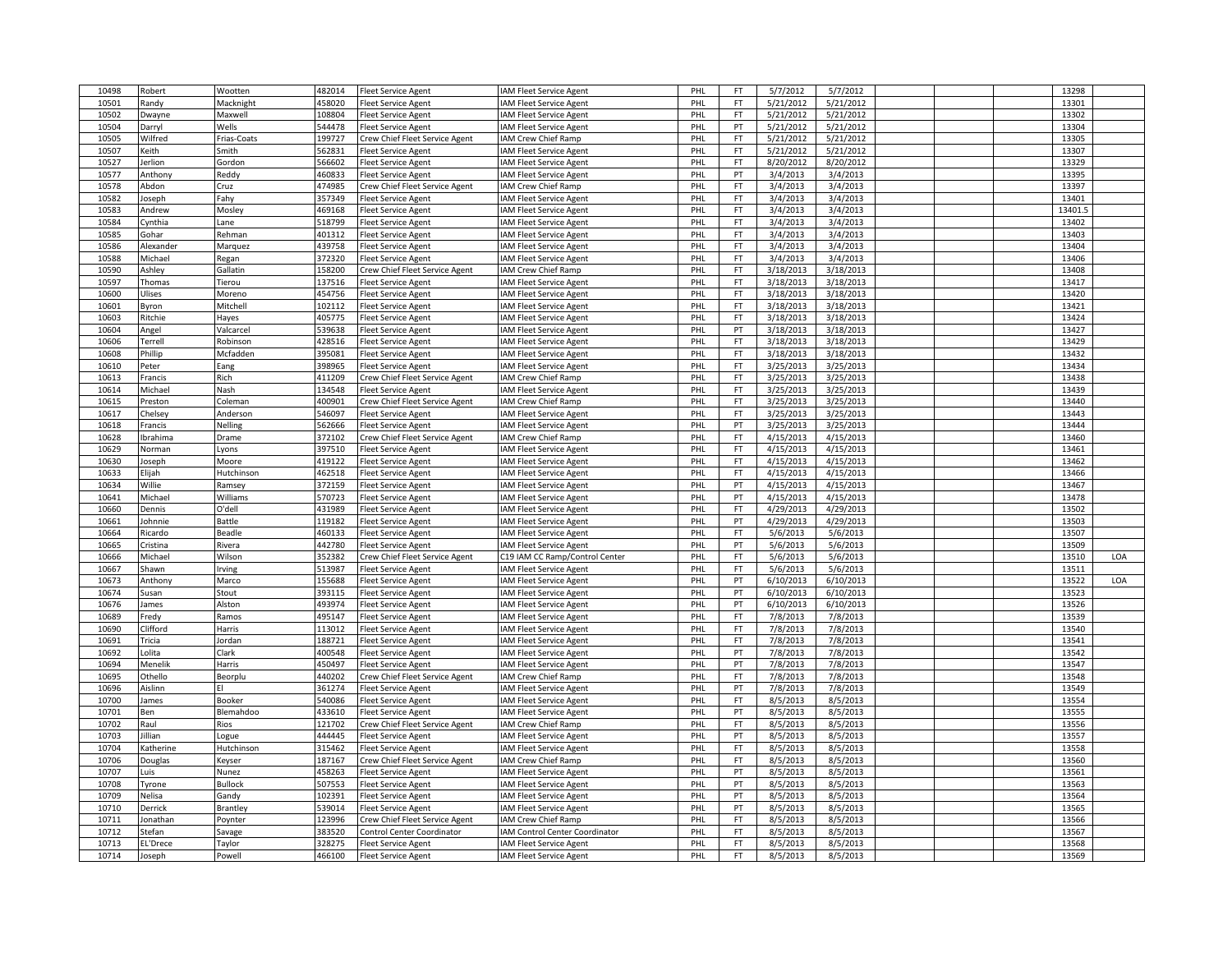| 10724          | Patrick          | Wieland                 | 372571           | <b>Fleet Service Agent</b>                            | <b>AM Fleet Service Agent</b>                | PHL        | FT        | 9/9/2013               | 9/9/2013               |  | 13579          |     |
|----------------|------------------|-------------------------|------------------|-------------------------------------------------------|----------------------------------------------|------------|-----------|------------------------|------------------------|--|----------------|-----|
| 10726          | David            | accone                  | 189135           | leet Service Agent                                    | AM Fleet Service Agent                       | PHL        | FT        | 9/9/2013               | 9/9/2013               |  | 13581          |     |
| 10727          | Byron            | Carter                  | 434002           | leet Service Agent                                    | AM Fleet Service Agent                       | PHL        | PT        | 9/9/2013               | 9/9/2013               |  | 13582          |     |
| 10729          | Gregory          | Haines                  | 354399           | Fleet Service Agent                                   | <b>AM Fleet Service Agent</b>                | PHL        | PT        | 9/9/2013               | 9/9/2013               |  | 13584          |     |
| 10730          | Angelicque       | Waisome                 | 411922           | leet Service Agent                                    | <b>AM Fleet Service Agent</b>                | PHL        | PT        | 9/9/2013               | 9/9/2013               |  | 13586          |     |
| 10732          | Sean             | Jones                   | 486695           | leet Service Agent                                    | AM Fleet Service Agent                       | PHL        | <b>FT</b> | 9/9/2013               | 9/9/2013               |  | 13588          |     |
| 10733          |                  |                         | 563458           |                                                       |                                              | PHL        | FT.       | 9/9/2013               | 9/9/2013               |  | 13589          |     |
|                | lamal            | Harley                  |                  | Fleet Service Agent                                   | <b>IAM Fleet Service Agent</b>               |            |           |                        |                        |  |                |     |
| 10734          | Yvette           | Simmons                 | 440245           | <b>Fleet Service Agent</b>                            | <b>AM Fleet Service Agent</b>                | PHL        | FT        | 9/9/2013               | 9/9/2013               |  | 13590          | LOA |
| 10738          | Tyrone           | Harris                  | 538515           | Crew Chief Fleet Service Agent                        | <b>AM Crew Chief Ramp</b>                    | PHL        | <b>FT</b> | 9/23/2013              | 9/23/2013              |  | 13594          |     |
| 10740          | Malik            | James                   | 124809           | Fleet Service Agent                                   | <b>AM Fleet Service Agent</b>                | PHL        | PT        | 9/23/2013              | 9/23/2013              |  | 13596          |     |
| 10741          | Alfredo          | Gonzalez                | 351837           | Fleet Service Agent                                   | <b>AM Fleet Service Agent</b>                | PHL        | PT        | 9/23/2013              | 9/23/2013              |  | 13597          |     |
| 10779          | Uwe              | Lindenberg              | 444437           | <b>Control Center Coordinator</b>                     | <b>IAM Control Center Coordinator</b>        | PHL        | FT        | 11/11/2013             | 7/5/2010               |  | 13644          |     |
| 10828          | Brahim           | Zoumana                 | 533056           | leet Service Agent                                    | AM Fleet Service Agent                       | PHL        | FT.       | 12/9/2013              | 11/26/2012             |  | 13700          |     |
| 10829          | Leudy            | Checo                   | 400866           | Fleet Service Agent                                   | <b>IAM Fleet Service Agent</b>               | PHL        | FT        | 12/9/2013              | 12/9/2013              |  | 13701          |     |
| 10830          | Thaddeus         | Zimmerman               | 372495           | <b>Fleet Service Agent</b>                            | AM Fleet Service Agent                       | PHL        | FT        | 12/9/2013              | 12/9/2013              |  | 13702          |     |
| 10831          | Eric             | Crisden                 | 401082           | Crew Chief Fleet Service Agent                        | <b>AM Crew Chief Ramp</b>                    | PHL        | <b>FT</b> | 12/9/2013              | 12/9/2013              |  | 13703          |     |
| 10839          | James            | Facciolo                | 333164           | Control Center Coordinator                            | <b>IAM Control Center Coordinator</b>        | PHL        | <b>FT</b> | 1/6/2014               | 1/6/2014               |  | 13710          |     |
| 10879          | Theodore         | Thomas                  | 496274           | <b>Fleet Service Agent</b>                            | <b>AM Fleet Service Agent</b>                | PHL        | PT        | 2/3/2014               | 2/3/2014               |  | 13758          |     |
| 10882          | Allen            | Williams                | 473854           | leet Service Agent                                    | <b>AM Fleet Service Agent</b>                | PHL        | FT        | 2/3/2014               | 2/3/2014               |  | 13762          |     |
| 10883          | Lester           | Santana                 | 433894           | leet Service Agent                                    | <b>AM Fleet Service Agent</b>                | PHL        | PT        | 2/3/2014               | 2/3/2014               |  | 13763          |     |
| 10884          | Steve            | Jones                   | 127037           | <b>Fleet Service Agent</b>                            | <b>IAM Fleet Service Agent</b>               | PHL        | PT        | 2/3/2014               | 2/3/2014               |  | 13764          | LOA |
| 10885          | Tynesha          | Alston-Bey              | 341222           | leet Service Agent                                    | <b>IAM Fleet Service Agent</b>               | PHL        | FT        | 2/3/2014               | 2/3/2014               |  | 13766          |     |
| 10886          | Yvette           | Young                   | 132940           | Fleet Service Agent                                   | AM Fleet Service Agent                       | PHL        | <b>FT</b> | 2/3/2014               | 2/3/2014               |  | 13767          |     |
| 10888          | lames            | <b>Burris</b>           | 170988           | Fleet Service Agent                                   | <b>IAM Fleet Service Agent</b>               | PHL        | FT        | 2/3/2014               | 2/3/2014               |  | 13769          |     |
| 10890          |                  | Dingle                  | 356587           | Fleet Service Agent                                   | AM Fleet Service Agent                       | PHL        | FT        | 2/10/2014              | 2/10/2014              |  | 13771          |     |
| 10891          | asmine<br>Aharon | Mattison                | 316110           | <b>Fleet Service Agent</b>                            | <b>AM Fleet Service Agent</b>                | PHL        | FT.       | 2/10/2014              | 2/10/2014              |  | 13772          |     |
|                |                  |                         |                  |                                                       |                                              |            |           |                        |                        |  |                |     |
| 10894          | Philip           | Smith                   | 101018           | Crew Chief Fleet Service Agent                        | <b>AM Crew Chief Ramp</b>                    | PHL        | FT        | 2/10/2014              | 2/10/2014              |  | 13777          |     |
| 10899          | David            | Stackhouse              | 509353           | <b>Fleet Service Agent</b>                            | IAM Fleet Service Agent                      | PHL        | FT.       | 2/10/2014              | 2/10/2014              |  | 13783          |     |
| 10905          | Herbert          | Howell                  | 371447           | Crew Chief Fleet Service Agent                        | <b>IAM Crew Chief Ramp</b>                   | PHL        | FT        | 2/10/2014              | 2/10/2014              |  | 13790          |     |
| 10907          | Terrence         | Riley                   | 410849           | leet Service Agent                                    | AM Fleet Service Agent                       | PHL        | PT        | 2/10/2014              | 2/10/2014              |  | 13793          |     |
| 10908          | Christopher      | Varns                   | 432970           | Crew Chief Fleet Service Agent                        | <b>AM Crew Chief Ramp</b>                    | PHL        | <b>FT</b> | 2/10/2014              | 2/10/2014              |  | 13795          |     |
| 10920          | Tyree            | Morgan                  | 306025<br>187194 | leet Service Agent                                    | <b>AM Fleet Service Agent</b>                | PHL        | FT<br>PT  | 2/24/2014              | 2/24/2014              |  | 13811<br>13812 |     |
| 10921<br>10922 | Raymond          | Savage                  | 109750           | leet Service Agent                                    | <b>AM Fleet Service Agent</b>                | PHL<br>PHL | FT        | 2/24/2014<br>2/24/2014 | 2/24/2014              |  | 13812.5        |     |
| 10923          | Bruce<br>Niya    | Hannibal<br>Hatchett    | 558088           | Fleet Service Agent                                   | <b>IAM Fleet Service Agent</b>               | PHL        | FT.       | 2/24/2014              | 2/24/2014<br>2/24/2014 |  | 13814          |     |
|                |                  |                         |                  | <b>Fleet Service Agent</b>                            | <b>AM Fleet Service Agent</b>                |            |           |                        |                        |  |                |     |
| 10924          | Maliek           | Franks                  | 102334           | Crew Chief Fleet Service Agent                        | AM Crew Chief Ramp                           | PHL<br>PHL | FT<br>PT  | 2/24/2014              | 2/24/2014              |  | 13815          |     |
| 10928          | Matthew          | Ladele                  | 158070           | Fleet Service Agent                                   | AM Fleet Service Agent                       |            |           | 2/24/2014              | 2/24/2014              |  | 13819          |     |
| 10929          | Kayla            | Mahoney-Anderson        | 520011           | Fleet Service Agent                                   | <b>IAM Fleet Service Agent</b>               | PHL        | PT<br>PT  | 2/24/2014              | 2/24/2014              |  | 13820          |     |
| 10930          | Felicia          | Glenn                   | 314674           | leet Service Agent                                    | AM Fleet Service Agent                       | PHL        |           | 2/24/2014              | 2/24/2014              |  | 13821          |     |
| 10931          | Kevin            | Williams                | 100552           | Fleet Service Agent                                   | <b>AM Fleet Service Agent</b>                | PHL        | PT        | 2/24/2014              | 2/24/2014              |  | 13822          |     |
| 10974          | lason            | Simpkins                | 495153           | Fleet Service Agent                                   | <b>IAM Fleet Service Agent</b>               | PHL        | PT        | 3/24/2014              | 3/24/2014              |  | 13868          |     |
| 10975          | <b>Kerwin</b>    | Cave                    | 502185           | Fleet Service Agent                                   | AM Fleet Service Agent                       | PHL        | PT        | 3/24/2014              | 3/24/2014              |  | 13870          |     |
| 10977          | Tracy            | Hart                    | 338927           | Fleet Service Agent                                   | AM Fleet Service Agent                       | PHL        | PT        | 3/24/2014              | 3/24/2014              |  | 13872          |     |
| 10978          | Stalisha         | Davis                   | 420361           | Fleet Service Agent                                   | <b>AM Fleet Service Agent</b>                | PHL        | <b>FT</b> | 3/24/2014              | 3/24/2014              |  | 13873          |     |
| 10980          | Jose             | Torres                  | 405860           | Crew Chief Fleet Service Agent                        | <b>AM Crew Chief Ramp</b>                    | PHL        | FT        | 3/24/2014              | 3/24/2014              |  | 13875          |     |
| 10981          | Hakim            | Garrett                 | 416451           | Fleet Service Agent                                   | <b>AM Fleet Service Agent</b>                | PHL        | PT        | 3/24/2014              | 3/24/2014              |  | 13876          |     |
| 10986          | William          | Bynum                   | 171615           | leet Service Agent                                    | AM Fleet Service Agent                       | PHL        | PT        | 3/24/2014              | 3/24/2014              |  | 13882          |     |
| 10996          | Tyrell           | Davis                   | 383793           | <b>Fleet Service Agent</b>                            | <b>AM Fleet Service Agent</b>                | PHL        | PT        | 4/7/2014               | 4/7/2014               |  | 13894          |     |
| 10997          | Carlton          | Smith                   | 570616           | leet Service Agent                                    | AM Fleet Service Agent                       | PHL        | PT        | 4/7/2014               | 4/7/2014               |  | 13895          |     |
| 10998          | Kayvon           | Harrison                | 528417           | leet Service Agent                                    | AM Fleet Service Agent                       | PHL        | <b>FT</b> | 4/7/2014               | 4/7/2014               |  | 13895.5        |     |
| 10999          | Brea             | Lewis                   | 172647           | leet Service Agent                                    | <b>IAM Fleet Service Agent</b>               | PHL        | PT        | 4/7/2014               | 4/7/2014               |  | 13898          |     |
| 11000          | Nathan           | Wyatt                   | 398534           | leet Service Agent                                    | AM Fleet Service Agent                       | PHL        | PT        | 4/7/2014               | 4/7/2014               |  | 13899          |     |
| 11001          | Zachary          | Leach                   | 120687           | leet Service Agent                                    | <b>AM Fleet Service Agent</b>                | PHL        | PT        | 4/7/2014               | 4/7/2014               |  | 13900          |     |
| 11208          | Victor           | Morales                 | 783946           | leet Service Agent                                    | <b>AM Fleet Service Agent</b>                | PHL        | FT        | 9/29/2014              | 9/29/2014              |  | 14158          |     |
| 11209          | Kevin            | Kenny                   | 783947           | Fleet Service Agent                                   | <b>AM Fleet Service Agent</b>                | PHL        | FT        | 9/29/2014              | 9/29/2014              |  | 14159          |     |
| 11210          | Charles          | Wallace                 | 783948           | Fleet Service Agent                                   | <b>IAM Fleet Service Agent</b>               | PHL        | FT        | 9/29/2014              | 9/29/2014              |  | 14159.5        |     |
| 11211          | Henry            | Carter                  | 783938           | leet Service Agent                                    | AM Fleet Service Agent                       | PHL        | <b>FT</b> | 9/29/2014              | 9/29/2014              |  | 14160          |     |
| 11213          | Mikal            | Rone                    | 783949           | Fleet Service Agent                                   | <b>AM Fleet Service Agent</b>                | PHL        | <b>FT</b> | 9/29/2014              | 9/29/2014              |  | 14162          |     |
| 11216          | Dejuan           | Foster                  | 783951           | Crew Chief Fleet Service Agent                        | <b>AM Crew Chief Ramp</b>                    | PHL        | FT        | 9/29/2014              | 9/29/2014              |  | 14165          |     |
| 11289          | Matthieu         | Saint Pierre            | 753909           | Crew Chief Fleet Service Agent                        | TWU Crew Chief Ramp                          | PHL        | FT        | 11/24/2014             | 11/24/2014             |  | 14250          |     |
| 11308          | Kevin            | Myvett                  | 773098           | Crew Chief Fleet Service Agent                        | <b>AM Crew Chief Ramp</b>                    | PHL        | FT        | 12/8/2014              | 12/8/2014              |  | 14276          |     |
| 11395          | Ryan             | Mcdaniel                | 773597           | <b>Fleet Service Agent</b>                            | <b>AM Fleet Service Agent</b>                | PHL        | PT        | 1/12/2015              | 1/12/2015              |  | 14386          |     |
| 11398          | iamuel           |                         | 773590           |                                                       |                                              | PHL        | FT        | 1/12/2015              | 1/12/2015              |  | 14390          |     |
| 11401          | <b>Brian</b>     | <b>Bryant</b><br>Shultz | 773596           | Crew Chief Fleet Service Agent<br>Fleet Service Agent | AM Crew Chief Ramp<br>AM Fleet Service Agent | PHL        | FT        | 1/12/2015              | 1/12/2015              |  | 14393          |     |
|                | Mishca           | Thompson                | 773611           | Fleet Service Agent                                   | IAM Fleet Service Agent                      | PHL        | PT        | 1/12/2015              | 1/12/2015              |  | 14396          |     |
| 11402          |                  |                         |                  |                                                       |                                              |            |           |                        |                        |  |                |     |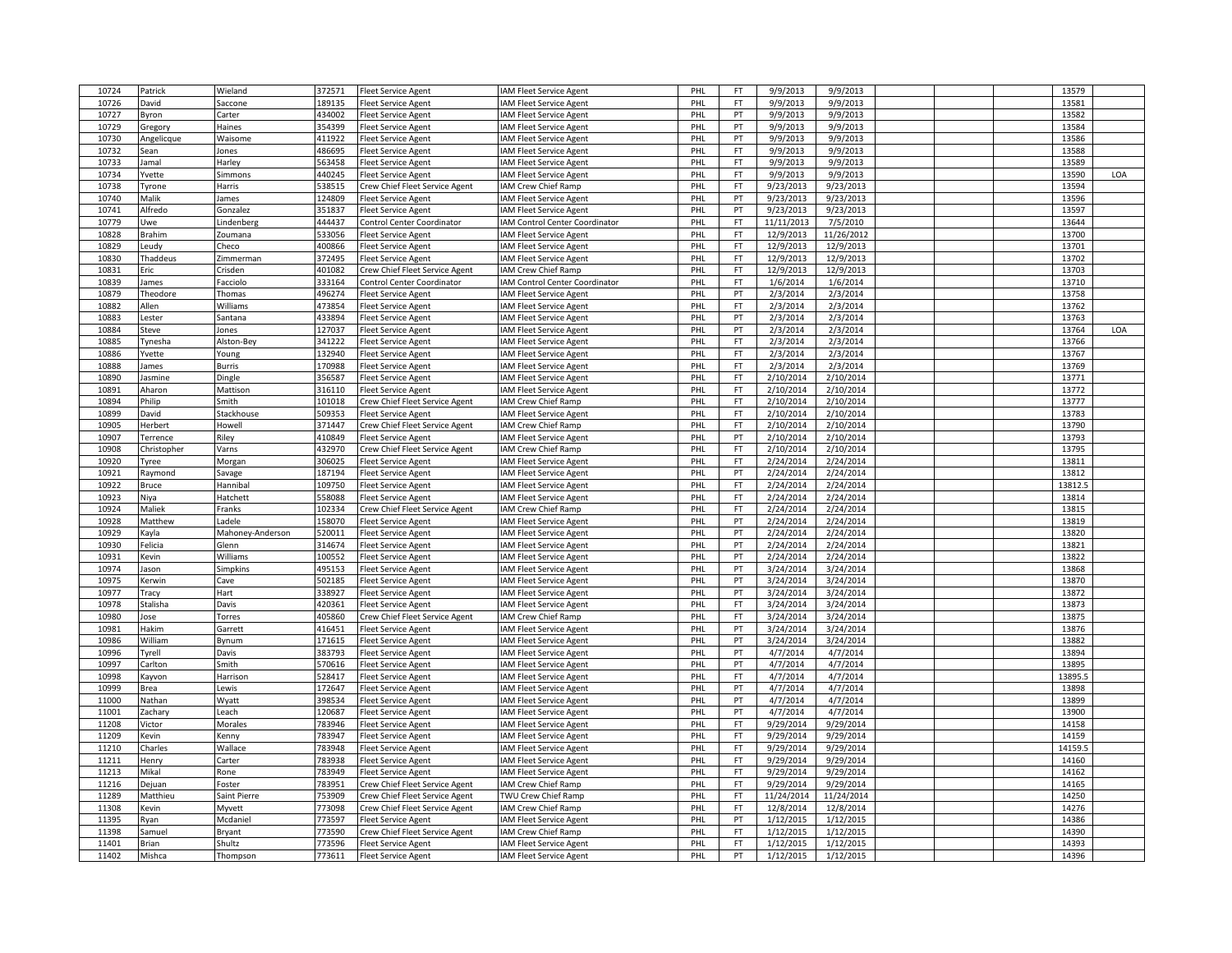| 11404 | Karmo          | Senah           | 773612 | <b>Fleet Service Agent</b>     | IAM Fleet Service Agent               | PHL | FT        | 1/12/2015 | 1/12/2015 |  | 14398  |     |
|-------|----------------|-----------------|--------|--------------------------------|---------------------------------------|-----|-----------|-----------|-----------|--|--------|-----|
| 11406 | <b>Bradley</b> | Davis           | 773594 | Crew Chief Fleet Service Agent | AM Crew Chief Ramp                    | PHL | FT        | 1/12/2015 | 1/12/2015 |  | 14402  |     |
| 11410 | Elvis          | Checo           | 773591 | leet Service Agent             | <b>AM Fleet Service Agent</b>         | PHL | FT        | 1/12/2015 | 1/12/2015 |  | 14406  |     |
| 11414 | Hasan          | Brown           | 773601 | Fleet Service Agent            | <b>AM Fleet Service Agent</b>         | PHL | <b>FT</b> | 1/12/2015 | 1/12/2015 |  | 14411  |     |
| 11415 | Rashan         | Rodgers         | 773598 | Fleet Service Agent            | <b>AM Fleet Service Agent</b>         | PHL | PT        | 1/12/2015 | 1/12/2015 |  | 14412  |     |
| 11523 | Cory           | Jackson         | 774524 | leet Service Agent             | <b>AM Fleet Service Agent</b>         | PHL | <b>FT</b> | 2/2/2015  | 2/2/2015  |  | 14558  |     |
| 11530 | Darnell        |                 | 774531 |                                |                                       | PHL | FT        | 2/2/2015  | 2/2/2015  |  | 14567  |     |
|       |                | Boyer           |        | Fleet Service Agent            | <b>AM Fleet Service Agent</b>         |     |           |           |           |  |        |     |
| 11549 | David          | Delgado         | 774521 | <b>Fleet Service Agent</b>     | AM Fleet Service Agent                | PHL | PT        | 2/2/2015  | 2/2/2015  |  | 14595  |     |
| 11550 | Christian      | Santiago        | 774540 | Fleet Service Agent            | <b>AM Fleet Service Agent</b>         | PHL | PT        | 2/2/2015  | 2/2/2015  |  | 14596  |     |
| 11613 | David          | Bonavita        | 774883 | Crew Chief Fleet Service Agent | <b>AM Crew Chief Ramp</b>             | PHL | <b>FT</b> | 2/16/2015 | 2/16/2015 |  | 14678  |     |
| 11615 | Aisha          | Bryant          | 774880 | Fleet Service Agent            | <b>AM Fleet Service Agent</b>         | PHL | PT        | 2/16/2015 | 2/16/2015 |  | 14682  |     |
| 11618 | William        | Jackson         | 774884 | leet Service Agent             | <b>IAM Fleet Service Agent</b>        | PHL | PT        | 2/16/2015 | 2/16/2015 |  | 14685  |     |
| 11621 | leffrey        | Brown           | 774349 | Fleet Service Agent            | <b>AM Fleet Service Agent</b>         | PHL | PT        | 2/16/2015 | 2/16/2015 |  | 14688  |     |
| 11630 | Lamar          | <b>Brooks</b>   | 774945 | Fleet Service Agent            | <b>IAM Fleet Service Agent</b>        | PHL | PT        | 2/16/2015 | 2/16/2015 |  | 14702  |     |
| 11633 | Joselyn        | Friesema        | 774872 | Fleet Service Agent            | AM Fleet Service Agent                | PHL | PT        | 2/16/2015 | 2/16/2015 |  | 14705  |     |
| 11648 | Eli            | Santana         | 774876 | <b>Fleet Service Agent</b>     | AM Fleet Service Agent                | PHL | PT        | 2/16/2015 | 2/16/2015 |  | 14723  |     |
| 11728 | John           | Crawley         | 775132 | leet Service Agent             | <b>AM Fleet Service Agent</b>         | PHL | PT        | 3/2/2015  | 3/2/2015  |  | 14826  |     |
| 11732 | Shanice        | Jones           | 775146 | <b>Fleet Service Agent</b>     | <b>AM Fleet Service Agent</b>         | PHL | <b>FT</b> | 3/2/2015  | 3/2/2015  |  | 14830  |     |
| 11735 | Tyrone         | Robinson        | 775144 | Crew Chief Fleet Service Agent | <b>AM Crew Chief Ramp</b>             | PHL | FT        | 3/2/2015  | 3/2/2015  |  | 14833  |     |
| 11747 | Rocco          | Marrandino      | 775133 | Crew Chief Fleet Service Agent | <b>AM Crew Chief Ramp</b>             | PHL | FT        | 3/2/2015  | 3/2/2015  |  | 14847  |     |
| 11756 | Chanell        | Young           | 775190 | <b>Fleet Service Agent</b>     | <b>AM Fleet Service Agent</b>         | PHL | PT        | 3/2/2015  | 3/2/2015  |  | 14860  | LOA |
| 11762 | Allan          | Mateo           | 775136 | leet Service Agent             | <b>IAM Fleet Service Agent</b>        | PHL | PT        | 3/2/2015  | 3/2/2015  |  | 14870  | LOA |
| 11786 | Anum           | Mawusi          | 775189 | Fleet Service Agent            | AM Fleet Service Agent                | PHL | <b>FT</b> | 3/2/2015  | 3/2/2015  |  | 14904  |     |
| 11863 | Adil           | Adim            | 775639 | Fleet Service Agent            | <b>IAM Fleet Service Agent</b>        | PHL | FT        | 3/16/2015 | 3/16/2015 |  | 15014  |     |
|       |                |                 |        |                                |                                       | PHL | PT        |           | 3/16/2015 |  | 15034  |     |
| 11881 | Kenneth        | Kendells        | 775643 | leet Service Agent             | AM Fleet Service Agent                |     | PT        | 3/16/2015 |           |  |        |     |
| 11882 | Shannon        | <b>Brewster</b> | 775640 | <b>Fleet Service Agent</b>     | <b>AM Fleet Service Agent</b>         | PHL |           | 3/16/2015 | 3/16/2015 |  | 15035  |     |
| 11887 | Jairo          | Espinal Cedeno  | 775696 | Fleet Service Agent            | <b>AM Fleet Service Agent</b>         | PHL | PT        | 3/16/2015 | 3/16/2015 |  | 15041  |     |
| 11938 | Gianni         | Espeut          | 776500 | <b>Fleet Service Agent</b>     | <b>AM Fleet Service Agent</b>         | PHL | PT        | 3/30/2015 | 3/30/2015 |  | 15105  |     |
| 11943 | Donavon        | Crawford        | 776586 | leet Service Agent             | <b>IAM Fleet Service Agent</b>        | PHL | FT        | 3/30/2015 | 3/30/2015 |  | 15112  |     |
| 11945 | lenea          | Davis           | 776476 | leet Service Agent             | <b>AM Fleet Service Agent</b>         | PHL | PT        | 3/30/2015 | 3/30/2015 |  | 15115  |     |
| 11966 | Ruth           | Disla Lopez     | 776517 | Fleet Service Agent            | <b>AM Fleet Service Agent</b>         | PHL | PT        | 3/30/2015 | 3/30/2015 |  | 15145  |     |
| 11974 | Spencer        | Beckett         | 776483 | leet Service Agent             | <b>AM Fleet Service Agent</b>         | PHL | PT        | 3/30/2015 | 3/30/2015 |  | 15154  |     |
| 11981 | Lorraine       | Bowman          | 776489 | leet Service Agent             | <b>AM Fleet Service Agent</b>         | PHL | PT        | 3/30/2015 | 3/30/2015 |  | 15165  |     |
| 12048 | Wellington     | Doloson         | 777030 | leet Service Agent             | <b>AM Fleet Service Agent</b>         | PHL | FT        | 4/13/2015 | 4/13/2015 |  | 15250  |     |
| 12057 | Antwine        | West            | 777151 | <b>Fleet Service Agent</b>     | <b>AM Fleet Service Agent</b>         | PHL | FT.       | 4/13/2015 | 4/13/2015 |  | 15261  |     |
| 12062 | David          | Mitchell        | 777037 | Fleet Service Agent            | AM Fleet Service Agent                | PHL | PT        | 4/13/2015 | 4/13/2015 |  | 15270  |     |
| 12063 | Nathan         | Daniels         | 777150 | Fleet Service Agent            | AM Fleet Service Agent                | PHL | PT        | 4/13/2015 | 4/13/2015 |  | 15272  | LOA |
| 12064 | Wayne          | Allen           | 777015 | Crew Chief Fleet Service Agent | <b>AM Crew Chief Ramp</b>             | PHL | FT        | 4/13/2015 | 4/13/2015 |  | 15274  |     |
| 12066 | Shannalee      | Messiah         | 777035 | leet Service Agent             | <b>IAM Fleet Service Agent</b>        | PHL | PT        | 4/13/2015 | 4/13/2015 |  | 15276  |     |
| 12126 | Yaye           | Bah             | 777021 | Fleet Service Agent            | <b>AM Fleet Service Agent</b>         | PHL | <b>FT</b> | 4/27/2015 | 4/27/2015 |  | 15351  |     |
| 12127 | Christopher    | Jimenez         | 777459 | Fleet Service Agent            | <b>IAM Fleet Service Agent</b>        | PHL | PT        | 4/27/2015 | 4/27/2015 |  | 15352  |     |
| 12130 | Edward         | Phillips        | 762652 | Fleet Service Agent            | AM Fleet Service Agent                | PHL | FT        | 4/27/2015 | 4/27/2015 |  | 15356  |     |
| 12131 | Tahreek        | Ruley           | 777473 | Fleet Service Agent            | <b>AM Fleet Service Agent</b>         | PHL | FT        | 4/27/2015 | 4/27/2015 |  | 15357  |     |
| 12138 | Scott          | Martin          | 777454 | Control Center Coordinator     | <b>IAM Control Center Coordinator</b> | PHL | <b>FT</b> | 4/27/2015 | 4/27/2015 |  | 15366  | LOA |
| 12139 | Bianca         | Saunders        | 762648 | <b>Fleet Service Agent</b>     | <b>AM Fleet Service Agent</b>         | PHL | FT        | 4/27/2015 | 4/27/2015 |  | 15368  |     |
| 12140 |                |                 | 777450 |                                |                                       | PHL | PT        | 4/27/2015 | 4/27/2015 |  | 15369  |     |
|       | lulius         | Robinson        | 777457 | Fleet Service Agent            | <b>AM Fleet Service Agent</b>         |     | FT        |           |           |  |        |     |
| 12142 | Marchant       | Wilson          |        | Crew Chief Fleet Service Agent | <b>AM Crew Chief Ramp</b>             | PHL |           | 4/27/2015 | 4/27/2015 |  | 15373  |     |
| 12143 | Steven         | Reeves          | 762500 | <b>Fleet Service Agent</b>     | <b>AM Fleet Service Agent</b>         | PHL | PT        | 4/27/2015 | 4/27/2015 |  | 15379  |     |
| 12144 | Edward         | Ivory           | 777447 | leet Service Agent             | <b>AM Fleet Service Agent</b>         | PHL | FT        | 4/27/2015 | 4/27/2015 |  | 15380  |     |
| 12145 | Renellis       | Brown           | 777465 | Fleet Service Agent            | AM Fleet Service Agent                | PHL | PT        | 4/27/2015 | 4/27/2015 |  | 15381  |     |
| 12210 | Akida          | Mark            | 762866 | leet Service Agent             | <b>AM Fleet Service Agent</b>         | PHL | PT        | 5/11/2015 | 5/11/2015 |  | 15457  |     |
| 12217 | (wendeh        | Massaquoi       | 762870 | leet Service Agent             | AM Fleet Service Agent                | PHL | PT        | 5/11/2015 | 5/11/2015 |  | 15466  |     |
| 12218 | loseph         | Lockett         | 763066 | Fleet Service Agent            | <b>AM Fleet Service Agent</b>         | PHL | FT        | 5/11/2015 | 5/11/2015 |  | 15467  |     |
| 12219 | Tanika         | Suber           | 762867 | leet Service Agent             | <b>AM Fleet Service Agent</b>         | PHL | PT        | 5/11/2015 | 5/11/2015 |  | 15468  |     |
| 12220 | Harold         | Payne           | 762865 | <b>Fleet Service Agent</b>     | <b>AM Fleet Service Agent</b>         | PHL | PT        | 5/11/2015 | 5/11/2015 |  | 15470  | LOA |
| 12222 | Brent          | Smith           | 763079 | Fleet Service Agent            | AM Fleet Service Agent                | PHL | FT        | 5/11/2015 | 5/11/2015 |  | 15474  |     |
| 12223 | John           | Maddox          | 762911 | Crew Chief Fleet Service Agent | AM Crew Chief Ramp                    | PHL | <b>FT</b> | 5/11/2015 | 5/11/2015 |  | 15475  |     |
| 12225 | Rodney         | Holloway        | 762913 | <b>Fleet Service Agent</b>     | <b>AM Fleet Service Agent</b>         | PHL | <b>FT</b> | 5/11/2015 | 5/11/2015 |  | 15477  |     |
| 12228 | Tyrone         | Peterson        | 762873 | leet Service Agent             | <b>AM Fleet Service Agent</b>         | PHL | PT        | 5/11/2015 | 5/11/2015 |  | 15480  |     |
| 12231 | Quilly         | Hughes          | 763125 | Crew Chief Fleet Service Agent | <b>AM Crew Chief Ramp</b>             | PHL | FT        | 5/11/2015 | 5/11/2015 |  | 15484  |     |
| 12233 | Shavar         | Wallace         | 762531 | Fleet Service Agent            | <b>AM Fleet Service Agent</b>         | PHL | FT        | 5/11/2015 | 5/11/2015 |  | 15485  |     |
| 12270 | Gary           | Jackson         | 763217 | <b>Fleet Service Agent</b>     | <b>AM Fleet Service Agent</b>         | PHL | PT        | 5/18/2015 | 5/18/2015 |  | 15527  |     |
| 12272 | Helen          | Melvin          | 763220 | leet Service Agent             | AM Fleet Service Agent                | PHL | FT        | 5/18/2015 | 5/18/2015 |  | 15530. |     |
| 12273 | Michael        | Adams           | 763365 | Crew Chief Fleet Service Agent | AM Crew Chief Ramp                    | PHL | FT        | 5/18/2015 | 5/18/2015 |  | 15532  |     |
| 12274 | Julius         | Wright          | 763361 | Fleet Service Agent            | IAM Fleet Service Agent               | PHL | PT        | 5/18/2015 | 5/18/2015 |  | 15533  |     |
|       |                |                 |        |                                |                                       |     |           |           |           |  |        |     |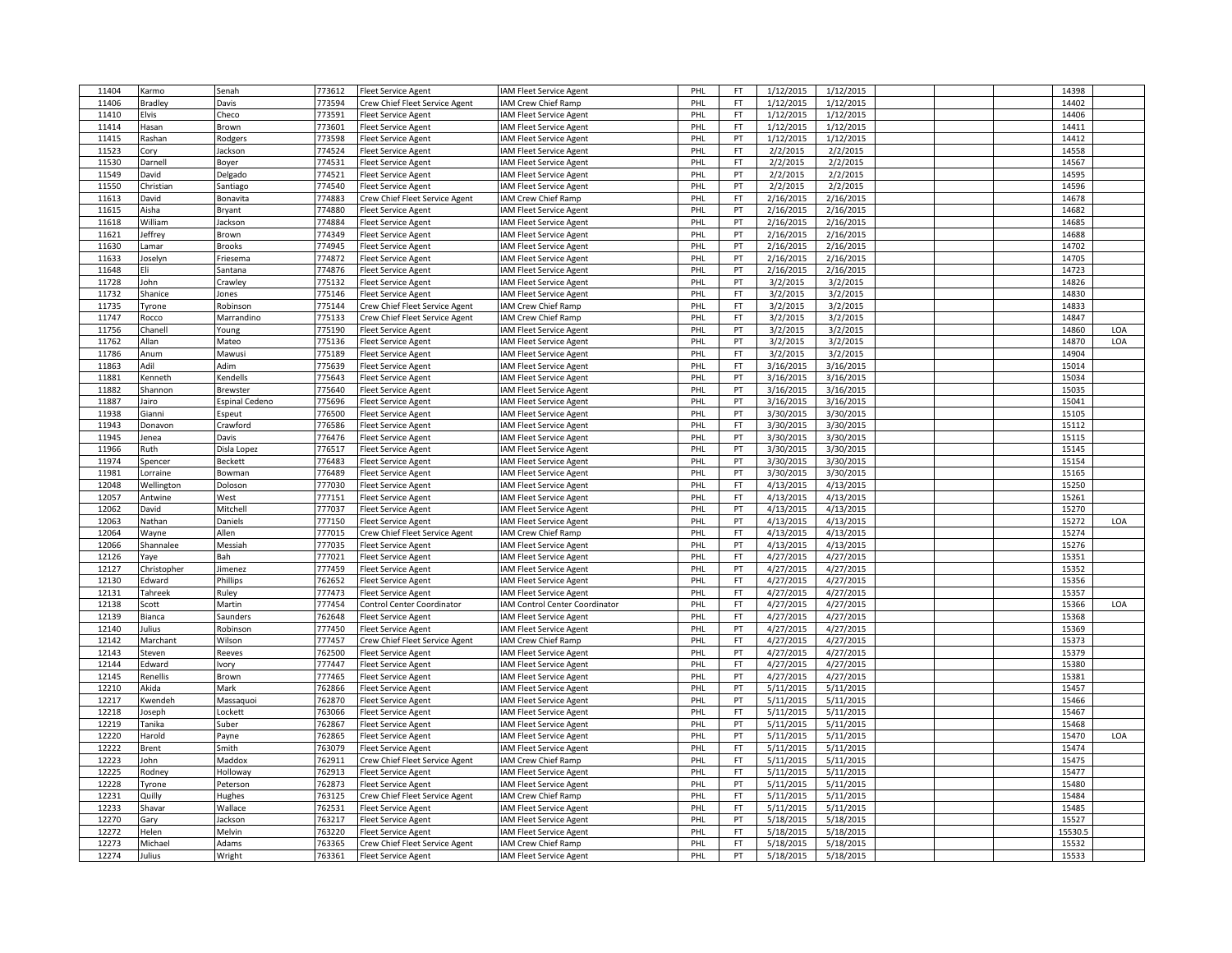| 12276 | Bruce           | Ragsdale     | 763215 | <b>Fleet Service Agent</b>     | <b>AM Fleet Service Agent</b>  | PHL | PT        | 5/18/2015  | 5/18/2015  |  | 15536 |     |
|-------|-----------------|--------------|--------|--------------------------------|--------------------------------|-----|-----------|------------|------------|--|-------|-----|
| 12278 | Steven          | Daniels      | 763216 | leet Service Agent             | AM Fleet Service Agent         | PHL | FT        | 5/18/2015  | 5/18/2015  |  | 15538 |     |
| 12279 | Marques         | Frye         | 763211 | leet Service Agent             | AM Fleet Service Agent         | PHL | PT        | 5/18/2015  | 5/18/2015  |  | 15540 |     |
| 12286 | Chack           | Pathammavong | 763212 | Fleet Service Agent            | <b>AM Fleet Service Agent</b>  | PHL | <b>FT</b> | 5/18/2015  | 5/18/2015  |  | 15550 |     |
| 12298 | Justin          | Bray         | 763535 | leet Service Agent             | <b>AM Fleet Service Agent</b>  | PHL | PT        | 5/25/2015  | 5/25/2015  |  | 15572 |     |
| 12334 | Malcolm         | Weston       | 763566 | leet Service Agent             | <b>AM Fleet Service Agent</b>  | PHL | PT        | 6/1/2015   | 6/1/2015   |  | 15615 |     |
| 12337 |                 | Davis        | 763571 |                                |                                | PHL | FT.       | 6/1/2015   | 6/1/2015   |  | 15620 |     |
|       | Deja            |              |        | Fleet Service Agent            | <b>IAM Fleet Service Agent</b> |     |           |            |            |  |       |     |
| 12353 | Marcus          | Beatty       | 763585 | <b>Fleet Service Agent</b>     | AM Fleet Service Agent         | PHL | <b>FT</b> | 6/1/2015   | 6/1/2015   |  | 15644 |     |
| 12356 | Todd            | Lokey        | 763582 | Fleet Service Agent            | <b>AM Fleet Service Agent</b>  | PHL | PT        | 6/1/2015   | 6/1/2015   |  | 15650 |     |
| 12358 | Mileah          | Drayton      | 763563 | Fleet Service Agent            | AM Fleet Service Agent         | PHL | FT.       | 6/1/2015   | 6/1/2015   |  | 15652 |     |
| 12401 | Tyrell          | Lewis        | 763864 | Fleet Service Agent            | <b>AM Fleet Service Agent</b>  | PHL | FT        | 6/8/2015   | 6/8/2015   |  | 15707 |     |
| 12402 | Milton          | Yormie       | 763879 | leet Service Agent             | <b>IAM Fleet Service Agent</b> | PHL | FT        | 6/8/2015   | 6/8/2015   |  | 15708 |     |
| 12403 | lamal           | Blay         | 763850 | leet Service Agent             | <b>AM Fleet Service Agent</b>  | PHL | PT        | 6/8/2015   | 6/8/2015   |  | 15709 |     |
| 12404 | Darnell         | Davis        | 194230 | Fleet Service Agent            | <b>IAM Fleet Service Agent</b> | PHL | PT        | 6/8/2015   | 6/8/2015   |  | 15710 |     |
| 12406 | Charita         | Lee          | 447366 | Fleet Service Agent            | AM Fleet Service Agent         | PHL | PT        | 6/8/2015   | 6/8/2015   |  | 15712 |     |
| 12409 | Kasim           | Castro       | 763855 | <b>Fleet Service Agent</b>     | <b>AM Fleet Service Agent</b>  | PHL | <b>FT</b> | 6/8/2015   | 6/8/2015   |  | 15717 |     |
| 12411 | Widmagner       | Charlot      | 763853 | Fleet Service Agent            | <b>AM Fleet Service Agent</b>  | PHL | PT        | 6/8/2015   | 6/8/2015   |  | 15719 |     |
| 12412 | Leah            | Long         | 763856 | <b>Fleet Service Agent</b>     | <b>AM Fleet Service Agent</b>  | PHL | PT        | 6/8/2015   | 6/8/2015   |  | 15720 |     |
| 12415 | Kaul            | Evans        | 763880 | leet Service Agent             | <b>AM Fleet Service Agent</b>  | PHL | FT        | 6/8/2015   | 6/8/2015   |  | 15726 |     |
| 12416 | Holly           | <b>Butts</b> | 763857 | Crew Chief Fleet Service Agent | <b>IAM Crew Chief Ramp</b>     | PHL | FT        | 6/8/2015   | 6/8/2015   |  | 15727 |     |
| 12417 |                 |              | 763882 | <b>Fleet Service Agent</b>     | <b>AM Fleet Service Agent</b>  | PHL | PT        | 6/8/2015   | 6/8/2015   |  | 15728 |     |
|       | Brandi          | Avery        | 763881 |                                |                                |     | FT        |            |            |  | 15730 |     |
| 12418 | Abeselom        | Amare        |        | leet Service Agent             | <b>IAM Fleet Service Agent</b> | PHL |           | 6/8/2015   | 6/8/2015   |  |       |     |
| 12504 | Shane           | Johnson      | 764093 | leet Service Agent             | AM Fleet Service Agent         | PHL | PT        | 7/6/2015   | 7/6/2015   |  | 15848 |     |
| 12505 | Corey           | Hicks        | 764103 | Fleet Service Agent            | <b>IAM Fleet Service Agent</b> | PHL | PT        | 7/6/2015   | 7/6/2015   |  | 15849 |     |
| 12507 | Chase           | Green        | 428667 | leet Service Agent             | AM Fleet Service Agent         | PHL | PT        | 7/6/2015   | 7/6/2015   |  | 15853 |     |
| 12508 | Terron          | Wiggins      | 151139 | <b>Fleet Service Agent</b>     | <b>AM Fleet Service Agent</b>  | PHL | FT.       | 7/6/2015   | 7/6/2015   |  | 15854 |     |
| 12512 | Corey           | Balmer       | 764092 | Fleet Service Agent            | <b>AM Fleet Service Agent</b>  | PHL | PT        | 7/6/2015   | 7/6/2015   |  | 15861 |     |
| 12518 | Dwayne          | Brown        | 765030 | <b>Fleet Service Agent</b>     | <b>AM Fleet Service Agent</b>  | PHL | FT.       | 7/13/2015  | 7/13/2015  |  | 15869 |     |
| 12533 | Mikera          | Goldstein    | 783078 | leet Service Agent             | <b>IAM Fleet Service Agent</b> | PHL | PT        | 7/20/2015  | 7/20/2015  |  | 15887 |     |
| 12535 | lohn            | Barnett      | 764693 | leet Service Agent             | <b>AM Fleet Service Agent</b>  | PHL | <b>FT</b> | 7/20/2015  | 7/20/2015  |  | 15890 | LOA |
| 12536 | Stephanie       | Williamson   | 511058 | Fleet Service Agent            | <b>AM Fleet Service Agent</b>  | PHL | PT        | 7/20/2015  | 7/20/2015  |  | 15891 |     |
| 12537 | Silver          | Black        | 765020 | leet Service Agent             | <b>AM Fleet Service Agent</b>  | PHL | PT        | 7/20/2015  | 7/20/2015  |  | 15894 |     |
| 12538 | Joseph          | Kash         | 764725 | leet Service Agent             | <b>AM Fleet Service Agent</b>  | PHL | PT        | 7/20/2015  | 7/20/2015  |  | 15895 |     |
| 12590 | Delano          | Birch        | 765449 | Crew Chief Fleet Service Agent | <b>AM Crew Chief Ramp</b>      | PHL | FT        | 8/10/2015  | 8/10/2015  |  | 15960 |     |
| 12591 | Hanif           | Crafton      | 112916 | <b>Fleet Service Agent</b>     | <b>AM Fleet Service Agent</b>  | PHL | FT.       | 8/10/2015  | 8/10/2015  |  | 15962 |     |
| 12592 | Tracy           | Simmons      | 765119 | Fleet Service Agent            | AM Fleet Service Agent         | PHL | PT        | 8/10/2015  | 8/10/2015  |  | 15963 | LOA |
| 12594 | Jessica         | Taylor       | 366688 | Fleet Service Agent            | AM Fleet Service Agent         | PHL | PT        | 8/10/2015  | 8/10/2015  |  | 15966 |     |
| 12633 | William         | Watts        | 765674 |                                | <b>AM Fleet Service Agent</b>  | PHL | PT        | 8/24/2015  | 8/24/2015  |  | 16012 |     |
|       |                 |              |        | Fleet Service Agent            |                                |     |           |            |            |  |       |     |
| 12635 | Robert          | Barham-Hill  | 783073 | leet Service Agent             | AM Fleet Service Agent         | PHL | FT        | 8/24/2015  | 8/24/2015  |  | 16015 |     |
| 12637 | Christopher     | Canty        | 765676 | Fleet Service Agent            | <b>AM Fleet Service Agent</b>  | PHL | PT        | 8/24/2015  | 8/24/2015  |  | 16019 |     |
| 12638 | lasmine         | Augusta      | 765679 | Fleet Service Agent            | <b>IAM Fleet Service Agent</b> | PHL | PT        | 8/24/2015  | 8/24/2015  |  | 16020 |     |
| 12639 | Tiara           | Davis        | 765673 | Fleet Service Agent            | AM Fleet Service Agent         | PHL | PT        | 8/24/2015  | 8/24/2015  |  | 16022 |     |
| 12641 | Maurice         | Jenkins      | 765668 | Fleet Service Agent            | <b>AM Fleet Service Agent</b>  | PHL | FT        | 8/24/2015  | 8/24/2015  |  | 16030 |     |
| 12642 | Rashun          | Scott        | 462488 | Fleet Service Agent            | <b>AM Fleet Service Agent</b>  | PHL | PT        | 8/24/2015  | 8/24/2015  |  | 16031 |     |
| 12748 | Anna            | Farr         | 766496 | Fleet Service Agent            | <b>AM Fleet Service Agent</b>  | PHL | PT        | 10/5/2015  | 10/5/2015  |  | 16164 | LOA |
| 12751 | Matthew         | Deluca       | 766483 | leet Service Agent             | <b>AM Fleet Service Agent</b>  | PHL | PT        | 10/5/2015  | 10/5/2015  |  | 16167 |     |
| 12752 | Robert          | Maxwell      | 766497 | leet Service Agent             | AM Fleet Service Agent         | PHL | PT        | 10/5/2015  | 10/5/2015  |  | 16169 |     |
| 12753 | Omar            | Adams        | 766493 | <b>Fleet Service Agent</b>     | <b>AM Fleet Service Agent</b>  | PHL | PT        | 10/5/2015  | 10/5/2015  |  | 16170 |     |
| 12754 | Alexandro       | Sampson      | 766458 | leet Service Agent             | <b>AM Fleet Service Agent</b>  | PHL | PT        | 10/5/2015  | 10/5/2015  |  | 16171 |     |
| 12755 | Zakee           | Skipworth    | 766462 | leet Service Agent             | AM Fleet Service Agent         | PHL | PT        | 10/5/2015  | 10/5/2015  |  | 16172 |     |
| 12759 | Tyrome          | Green        | 786864 | leet Service Agent             | <b>IAM Fleet Service Agent</b> | PHL | FT        | 10/5/2015  | 10/5/2015  |  | 16178 |     |
| 12760 | Angel           | Rodriguez    | 766459 | leet Service Agent             | AM Fleet Service Agent         | PHL | FT        | 10/5/2015  | 10/5/2015  |  | 16181 |     |
| 12762 | Carod           | Anderson     | 766460 | Fleet Service Agent            | <b>AM Fleet Service Agent</b>  | PHL | PT        | 10/5/2015  | 10/5/2015  |  | 16183 |     |
| 12828 |                 |              | 766933 |                                |                                | PHL | FT        | 10/26/2015 | 10/26/2015 |  | 16268 |     |
| 12829 | Shekera<br>Carl | Lewis        | 766932 | leet Service Agent             | <b>AM Fleet Service Agent</b>  | PHL | PT        | 10/26/2015 | 10/26/2015 |  | 16269 |     |
|       |                 | Bey          |        | <b>Fleet Service Agent</b>     | <b>AM Fleet Service Agent</b>  |     |           |            |            |  |       |     |
| 12830 | Shante          | Colburn      | 766925 | Fleet Service Agent            | <b>IAM Fleet Service Agent</b> | PHL | FT        | 10/26/2015 | 10/26/2015 |  | 16270 |     |
| 12837 | Gideon          | Centeno      | 766928 | leet Service Agent             | AM Fleet Service Agent         | PHL | PT        | 10/26/2015 | 10/26/2015 |  | 16279 | LOA |
| 12838 | Jake            | Howard       | 457776 | Fleet Service Agent            | <b>AM Fleet Service Agent</b>  | PHL | <b>FT</b> | 10/26/2015 | 10/26/2015 |  | 16281 |     |
| 12839 | Shelia          | Carter       | 766930 | leet Service Agent             | <b>AM Fleet Service Agent</b>  | PHL | PT        | 10/26/2015 | 10/26/2015 |  | 16285 |     |
| 12840 | Kimberly        | Gomez        | 562349 | Fleet Service Agent            | <b>AM Fleet Service Agent</b>  | PHL | PT        | 10/26/2015 | 10/26/2015 |  | 16287 |     |
| 12841 | Tiffany         | Jackson      | 766961 | Fleet Service Agent            | <b>AM Fleet Service Agent</b>  | PHL | PT        | 10/26/2015 | 10/26/2015 |  | 16288 |     |
| 12884 | Anthony         | Choice       | 767224 | Fleet Service Agent            | <b>AM Fleet Service Agent</b>  | PHL | PT        | 11/9/2015  | 11/9/2015  |  | 16353 |     |
| 12885 | <b>Brinas</b>   | Cooper       | 767223 | Crew Chief Fleet Service Agent | AM Crew Chief Ramp             | PHL | FT        | 11/9/2015  | 11/9/2015  |  | 16354 |     |
| 12886 | alil)           | Davis        | 767218 | <b>Fleet Service Agent</b>     | AM Fleet Service Agent         | PHL | FT.       | 11/9/2015  | 11/9/2015  |  | 16355 |     |
| 12890 | Clarence        | Brown        | 767225 | Fleet Service Agent            | IAM Fleet Service Agent        | PHL | PT        | 11/9/2015  | 11/9/2015  |  | 16359 |     |
|       |                 |              |        |                                |                                |     |           |            |            |  |       |     |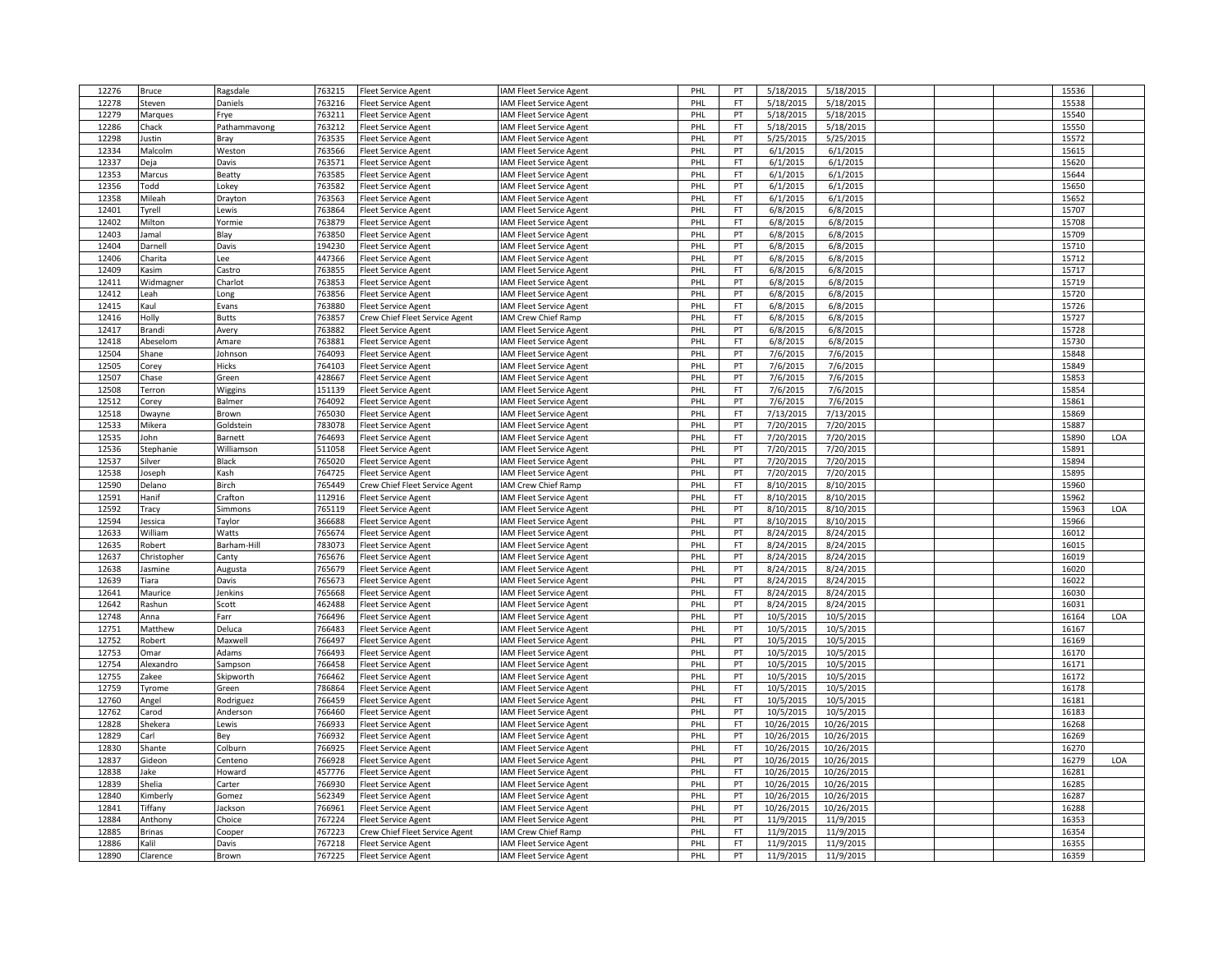| 12893 | Warren      | Miller             | 767219 | Fleet Service Agent               | IAM Fleet Service Agent        | PHL        | FT.       | 11/9/2015 | 11/9/2015 |  | 16364 |     |
|-------|-------------|--------------------|--------|-----------------------------------|--------------------------------|------------|-----------|-----------|-----------|--|-------|-----|
| 12895 | Mohsen      | Fardi              | 767374 | leet Service Agent                | <b>IAM Fleet Service Agent</b> | PHI        | FT        | 11/9/2015 | 11/9/2015 |  | 16366 |     |
| 12897 | Franklin    | Adu-Gyamfi         | 767375 | Fleet Service Agent               | IAM Fleet Service Agent        | PHL        | <b>FT</b> | 11/9/2015 | 11/9/2015 |  | 16368 |     |
| 12988 | Eugene      | Braeunig           | 800494 | Fleet Service Agent               | IAM Fleet Service Agent        | PHL        | PT        | 12/7/2015 | 12/7/2015 |  | 16483 |     |
| 12990 | Anjail      | Blount             | 800453 | Fleet Service Agent               | IAM Fleet Service Agent        | PHL        | PT        | 12/7/2015 | 12/7/2015 |  | 16485 |     |
| 13077 | Dominique   | Blackman           | 808081 | Crew Chief Fleet Service Agent    | TWU Crew Chief Ramp            | PHL        | FT.       | 2/5/2016  | 2/5/2016  |  | 16613 |     |
| 13143 | Antonio     | Hamer              | 801937 | Crew Chief Fleet Service Agent    | IAM Crew Chief Ramp            | PHL        | FT        | 2/29/2016 | 2/29/2016 |  | 16697 |     |
| 13251 | Ryan        | Crosbourne         | 808296 | Crew Chief Fleet Service Agent    | TWU Crew Chief Ramp            | PHL        | <b>FT</b> | 3/19/2016 | 3/19/2016 |  | 16847 |     |
| 13354 | Anthony     | Stogden            | 594863 | Crew Chief Fleet Service Agent    | IAM Crew Chief Ramp            | PHI        | <b>FT</b> | 5/2/2016  | 7/20/2015 |  | 16977 |     |
| 13421 | Eric        | Velasquez          | 818667 | Crew Chief Fleet Service Agent    | TWU Crew Chief Ramp            | PHL        | FT        | 5/26/2016 | 5/26/2016 |  | 17070 |     |
| 13480 | Emerald     | Hart               | 804038 | Control Center Coordinator        | IAM Control Center Coordinator | PHL        | FT        | 7/18/2016 | 7/18/2016 |  | 17162 |     |
| 13986 | Edward      | Cacciatore         | 339556 | <b>Control Center Coordinator</b> | IAM Control Center Coordinator | PHL        | FT        | 4/17/2017 | 11/4/2013 |  | N/A   |     |
| 13991 | Brian       | Morgan             | 113785 | leet Service Agent                | IAM Fleet Service Agent        | PHL        | PT        | 4/18/2017 | 4/18/2017 |  | N/A   |     |
| 14081 | Paul        | Barksdale Jr       | 301622 | Control Center Coordinator        | IAM Control Center Coordinator | PHL        | FT        | 5/18/2017 | 5/18/2017 |  | N/A   |     |
| 14083 | Keith       | Willis             | 869772 | Crew Chief Fleet Service Agent    | IAM Crew Chief Ramp            | PHI        | <b>FT</b> | 5/18/2017 | 5/18/2017 |  | N/A   |     |
| 14084 | Ajee        | Robinson           | 99893  | Fleet Service Agent               | IAM Fleet Service Agent        | PHL        | PT        | 5/18/2017 | 5/18/2017 |  | N/A   |     |
| 14085 | Corey       | Kilson Sr          | 301657 | Fleet Service Agent               | IAM Fleet Service Agent        | PHL        | PT        | 5/18/2017 | 5/18/2017 |  | N/A   |     |
| 14086 | Jonathan    | Lawson             | 905950 | leet Service Agent                | IAM Fleet Service Agent        | PHL        | FT.       | 5/18/2017 | 5/18/2017 |  | N/A   |     |
| 14087 | Alicia      | James              | 845916 | leet Service Agent                | IAM Fleet Service Agent        | PHI        | PT        | 5/18/2017 | 5/18/2017 |  | N/A   |     |
| 14088 | John        | Whipple lii        | 494240 | Crew Chief Fleet Service Agent    | IAM Crew Chief Ramp            | PHL        | FT        | 5/18/2017 | 5/18/2017 |  | N/A   |     |
| 14125 | Duane       | Cherry Sr          | 582184 | Fleet Service Agent               | IAM Fleet Service Agent        | <b>PHL</b> | PT        | 6/8/2017  | 6/8/2017  |  | N/A   |     |
| 14126 | Joseph      | Ortiz              | 804486 | Fleet Service Agent               | IAM Fleet Service Agent        | PHI        | PT        | 6/8/2017  | 6/8/2017  |  | N/A   |     |
| 14127 | Stephen     | Skole              | 539669 | leet Service Agent                | IAM Fleet Service Agent        | PHL        | <b>FT</b> | 6/8/2017  | 6/8/2017  |  | N/A   |     |
| 14128 | Amir        | Cobb               | 583382 |                                   | IAM Fleet Service Agent        | PHL        | FT        | 6/8/2017  | 6/8/2017  |  | N/A   |     |
| 14129 | Shakira     | Price              | 766424 | leet Service Agent                |                                | PHI        | <b>FT</b> | 6/8/2017  | 6/8/2017  |  | N/A   | LOA |
|       |             |                    |        | Crew Chief Fleet Service Agent    | IAM Crew Chief Ramp            | PHL        | PT        |           |           |  | N/A   |     |
| 14130 | Christopher | Motley             | 800621 | leet Service Agent                | IAM Fleet Service Agent        |            |           | 6/8/2017  | 6/8/2017  |  |       |     |
| 14131 | Gregory     | Green              | 194922 | leet Service Agent                | IAM Fleet Service Agent        | PHL        | FT        | 6/8/2017  | 6/8/2017  |  | N/A   |     |
| 14132 | Naeem       | Clark              | 580953 | leet Service Agent                | IAM Fleet Service Agent        | PHL        | PT        | 6/8/2017  | 6/8/2017  |  | N/A   |     |
| 14146 | Angel       | Gonzalez           | 583664 | leet Service Agent                | <b>IAM Fleet Service Agent</b> | PHI        | PT        | 6/15/2017 | 6/15/2017 |  | N/A   |     |
| 14147 | Tiera       | Foster             | 767151 | leet Service Agent                | IAM Fleet Service Agent        | PHL        | <b>FT</b> | 6/15/2017 | 6/15/2017 |  | N/A   |     |
| 14148 | Jovannie    | Casillas Quijano   | 301624 | leet Service Agent                | IAM Fleet Service Agent        | PHI        | PT        | 6/15/2017 | 6/15/2017 |  | N/A   |     |
| 14150 | Charlene    | Hardnett           | 384846 | leet Service Agent                | IAM Fleet Service Agent        | PHI        | PT        | 6/15/2017 | 6/15/2017 |  | N/A   |     |
| 14151 | Jahleel     | Puckett            | 869755 | leet Service Agent                | IAM Fleet Service Agent        | PHL        | FT.       | 6/15/2017 | 6/15/2017 |  | N/A   |     |
| 14152 | Loriella    | Brown              | 774001 | leet Service Agent                | <b>IAM Fleet Service Agent</b> | PHL        | FT.       | 6/15/2017 | 6/15/2017 |  | N/A   |     |
| 14153 | Tevin       | Reynolds           | 796544 | leet Service Agent                | IAM Fleet Service Agent        | PHL        | <b>FT</b> | 6/15/2017 | 6/15/2017 |  | N/A   |     |
| 14154 | Anthony     | Ocasio             | 583687 | leet Service Agent                | IAM Fleet Service Agent        | PHI        | PT        | 6/15/2017 | 6/15/2017 |  | N/A   |     |
| 14190 | Marcus      | Thompson           | 858335 | leet Service Agent                | IAM Fleet Service Agent        | PHL        | FT        | 7/10/2017 | 7/10/2017 |  | N/A   |     |
| 14195 | Darryl      | Dawson             | 776904 | leet Service Agent                | IAM Fleet Service Agent        | PHL        | PT        | 7/13/2017 | 4/13/2015 |  | N/A   |     |
| 14196 | Darnell     | Middleton          | 591479 | leet Service Agent                | IAM Fleet Service Agent        | PHL        | PT        | 7/13/2017 | 7/13/2017 |  | N/A   |     |
| 14197 | Sharmella   | Lewis              | 991198 | leet Service Agent                | IAM Fleet Service Agent        | PHL        | PT        | 7/13/2017 | 7/13/2017 |  | N/A   |     |
| 14199 | Jimmie      | Habersham Jr       | 585926 | leet Service Agent                | IAM Fleet Service Agent        | PHL        | FT        | 7/13/2017 | 7/13/2017 |  | N/A   |     |
| 14200 | Tyree       | Lawson             | 587691 | <b>Fleet Service Agent</b>        | IAM Fleet Service Agent        | PHI        | PT        | 7/13/2017 | 7/13/2017 |  | N/A   |     |
| 14225 | Nicole      | Palmore            | 803727 | leet Service Agent                | IAM Fleet Service Agent        | PHL        | PT        | 7/26/2017 | 7/26/2017 |  | N/A   | LOA |
| 14226 | Veronica    | Thompson-Dockery   | 420239 | leet Service Agent                | IAM Fleet Service Agent        | PHL        | <b>FT</b> | 7/26/2017 | 7/26/2017 |  | N/A   |     |
| 14253 | Calvin      | Green              | 583668 | leet Service Agent                | IAM Fleet Service Agent        | PHL        | PT        | 8/10/2017 | 8/10/2017 |  | N/A   |     |
| 14256 | Ashley      | Foote              | 592010 | leet Service Agent                | IAM Fleet Service Agent        | PHI        | FT        | 8/10/2017 | 8/10/2017 |  | N/A   |     |
| 14586 | Nollan      | Thomas-White       | 775758 | leet Service Agent                | IAM Fleet Service Agent        | PHL        | PT        | 1/25/2018 | 3/16/2015 |  | N/A   |     |
| 14587 | Santiago    | Moreno             | 591852 | leet Service Agent                | IAM Fleet Service Agent        | PHI        | FT        | 1/25/2018 | 7/21/2017 |  | N/A   |     |
| 14588 | Navarr      | Mccrimmon          | 707412 | leet Service Agent                | IAM Fleet Service Agent        | PHI        | <b>FT</b> | 1/25/2018 | 1/25/2018 |  | N/A   |     |
| 14589 | Naomi       | Crump              | 398036 | leet Service Agent                | IAM Fleet Service Agent        | PHL        | PT        | 1/25/2018 | 1/25/2018 |  | N/A   |     |
| 14590 | Karima      | Edwards            | 598301 | leet Service Agent                | IAM Fleet Service Agent        | PHL        | PT        | 1/25/2018 | 1/25/2018 |  | N/A   |     |
| 14591 | Keith       | Robinson           | 599781 | leet Service Agent                | <b>IAM Fleet Service Agent</b> | PHL        | PT        | 1/25/2018 | 1/25/2018 |  | N/A   |     |
| 14619 | Kristian    | Medina             | 583042 | leet Service Agent                | TWU Fleet Service Agent        | PHL        | PT        | 2/2/2018  | 2/2/2018  |  | N/A   |     |
| 14624 | Kaira       | Clarke             | 586202 | leet Service Agent                | TWU Fleet Service Agent        | PHL        | PT        | 2/5/2018  | 2/5/2018  |  | N/A   |     |
| 14676 | Thomas      | <b>Butler Jr</b>   | 713276 | leet Service Agent                | IAM Fleet Service Agent        | PHL        | <b>FT</b> | 3/1/2018  | 3/1/2018  |  | N/A   |     |
| 14677 | Terrell     | Wheeler            | 777032 | leet Service Agent                | <b>IAM Fleet Service Agent</b> | PHI        | FT        | 3/1/2018  | 3/1/2018  |  | N/A   |     |
| 14678 | Ka          | Lee                | 598351 | Fleet Service Agent               | IAM Fleet Service Agent        | PHL        | <b>FT</b> | 3/1/2018  | 3/1/2018  |  | N/A   |     |
| 14679 | Ronald      | Williams           | 804538 | Crew Chief Fleet Service Agent    | IAM Crew Chief Ramp            | PHI        | FT        | 3/1/2018  | 3/1/2018  |  | N/A   |     |
| 14680 | Brian       | Mosby Jr           | 800734 | Crew Chief Fleet Service Agent    | IAM Crew Chief Ramp            | PHI        | FT        | 3/1/2018  | 3/1/2018  |  | N/A   |     |
| 14681 | Roberto     | Rosario Jr         | 709079 | Crew Chief Fleet Service Agent    | IAM Crew Chief Ramp            | PHL        | FT        | 3/1/2018  | 3/1/2018  |  | N/A   |     |
| 14682 | Vuthy       | Chum               | 703075 | Fleet Service Agent               | <b>IAM Fleet Service Agent</b> | PHL        | FT        | 3/1/2018  | 3/1/2018  |  | N/A   |     |
| 14683 | Martha      | Esien              | 574643 | leet Service Agent                | IAM Fleet Service Agent        | PHL        | PT        | 3/1/2018  | 3/1/2018  |  | N/A   |     |
| 14684 | Aarion      | Warren             | 771564 | leet Service Agent                | AM Fleet Service Agent         | PHI        | FT        | 3/1/2018  | 3/1/2018  |  | N/A   |     |
| 14685 | lenaya      | Fisher             | 709076 | Fleet Service Agent               | IAM Fleet Service Agent        | PHL        | PT        | 3/1/2018  | 3/1/2018  |  | N/A   |     |
| 14693 | Michael     | Williams Parker Jr | 715104 | <b>Fleet Service Agent</b>        | IAM Fleet Service Agent        | PHL        | PT        | 3/8/2018  | 3/8/2018  |  | N/A   |     |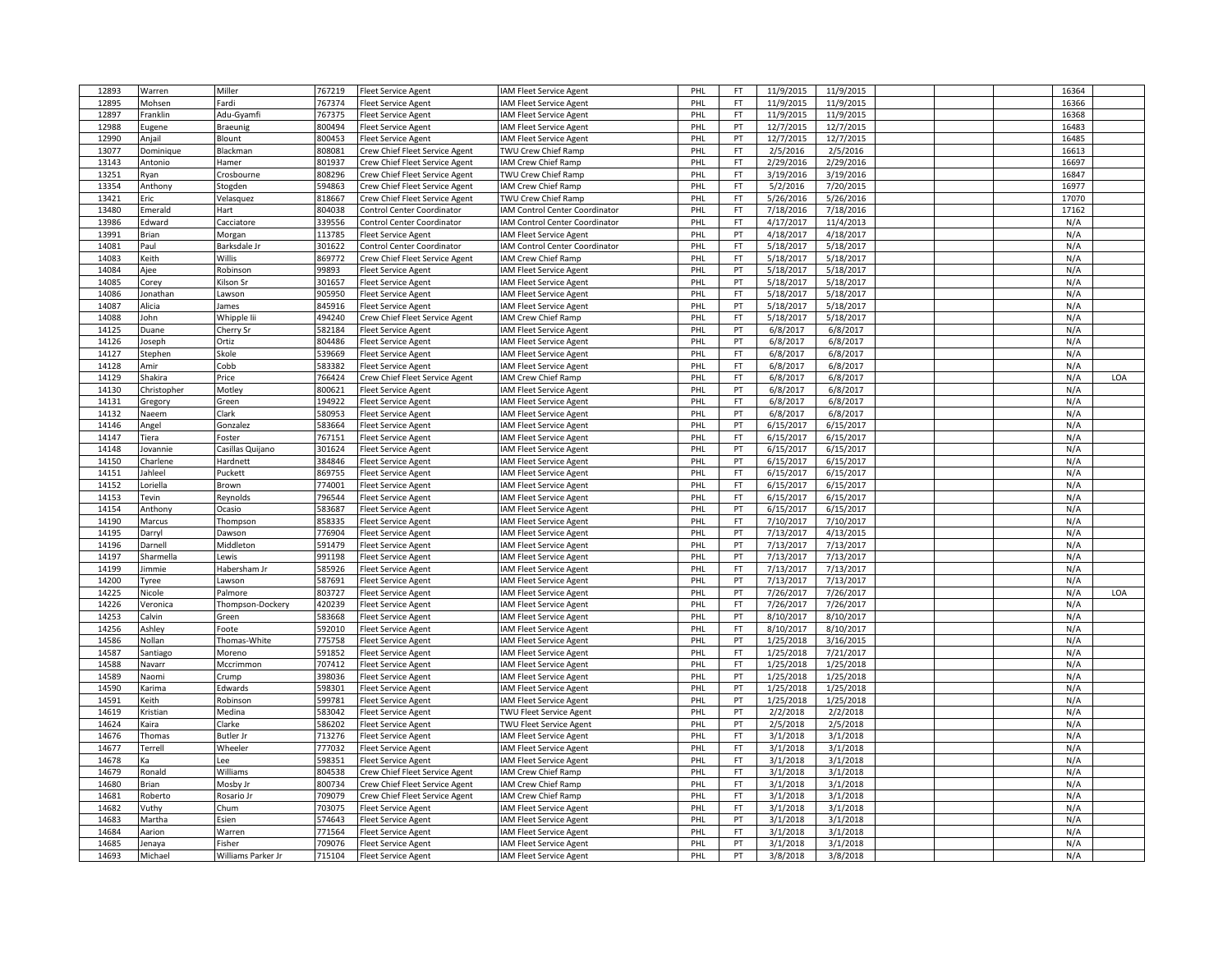| 14694          | David              | Heller Jr     | 714155           | <b>Fleet Service Agent</b>     | IAM Fleet Service Agent        | PHL        | FT                     | 3/8/2018               | 3/8/2018  |  | N/A        |          |
|----------------|--------------------|---------------|------------------|--------------------------------|--------------------------------|------------|------------------------|------------------------|-----------|--|------------|----------|
| 14695          | Hakim              | Birdsong      | 804638           | <b>Fleet Service Agent</b>     | IAM Fleet Service Agent        | PHL        | PT                     | 3/8/2018               | 3/8/2018  |  | N/A        |          |
| 14697          | Khali              | Williams      | 715419           | <b>Fleet Service Agent</b>     | IAM Fleet Service Agent        | PHL        | PT                     | 3/8/2018               | 3/8/2018  |  | N/A        |          |
| 14698          | Eliiah             | Woodard       | 188322           | Control Center Coordinator     | IAM Control Center Coordinator | PHI        | <b>FT</b>              | 3/8/2018               | 3/8/2018  |  | N/A        |          |
| 14699          | Hans Mathew        | Mangaroo      | 540050           | Crew Chief Fleet Service Agent | IAM Crew Chief Ramp            | PHI        | <b>FT</b>              | 3/8/2018               | 3/8/2018  |  | N/A        |          |
| 14701          | Izeem              | Graham-Martin | 712784           | <b>Fleet Service Agent</b>     | IAM Fleet Service Agent        | PHL        | <b>FT</b>              | 3/8/2018               | 3/8/2018  |  | N/A        |          |
| 14702          | Tyrone             | Stone         | 804484           | <b>Fleet Service Agent</b>     | IAM Fleet Service Agent        | PHI        | PT                     | 3/8/2018               | 3/8/2018  |  | N/A        |          |
| 14722          | Karl               | Edwards       | 526631           | <b>Fleet Service Agent</b>     | IAM Fleet Service Agent        | PHI        | <b>FT</b>              | 3/22/2018              | 3/22/2018 |  | N/A        |          |
| 14723          | Khalis             | Griffin       | 906979           | <b>Fleet Service Agent</b>     | IAM Fleet Service Agent        | PHL        | PT                     | 3/22/2018              | 3/22/2018 |  | N/A        |          |
| 14724          | William            | Kirkland      | 764209           | <b>Fleet Service Agent</b>     | IAM Fleet Service Agent        | PHL        | PT                     | 3/22/2018              | 3/22/2018 |  | N/A        |          |
| 14726          | Alexander          | Hoffman       | 711645           | <b>Fleet Service Agent</b>     | IAM Fleet Service Agent        | PHI        | PT                     | 3/22/2018              | 3/22/2018 |  | N/A        |          |
| 14727          | Winston            | <b>Trabi</b>  | 718600           | Fleet Service Agent            | IAM Fleet Service Agent        | PHI        | PT                     | 3/22/2018              | 3/22/2018 |  | N/A        |          |
| 14728          | Owayne             | Bowden        | 718481           | <b>Fleet Service Agent</b>     | IAM Fleet Service Agent        | PHL        | PT                     | 3/22/2018              | 3/22/2018 |  | N/A        |          |
| 14729          | Nicole             | Williamson    | 804360           | <b>Fleet Service Agent</b>     | IAM Fleet Service Agent        | PHI        | PT                     | 3/22/2018              | 3/22/2018 |  | N/A        |          |
| 14735          | Rolinda            | Montique      | 130705           | <b>Fleet Service Agent</b>     | IAM Fleet Service Agent        | PHL        | <b>FT</b>              | 4/5/2018               | 4/5/2018  |  | N/A        |          |
| 14736          | Brandon            | Jackson-Riley | 719577           | <b>Fleet Service Agent</b>     | IAM Fleet Service Agent        | PHL        | PT                     | 4/5/2018               | 4/5/2018  |  | N/A        |          |
| 14737          | Wynisha            | Harris        | 763296           | <b>Fleet Service Agent</b>     | IAM Fleet Service Agent        | PHI        | PT                     | 4/5/2018               | 4/5/2018  |  | N/A        | LOA      |
| 14738          | Brandon            | Huhn          | 719453           | <b>Fleet Service Agent</b>     | IAM Fleet Service Agent        | PHI        | <b>FT</b>              | 4/5/2018               | 4/5/2018  |  | N/A        |          |
| 14739          | Radcliffe          | Mcdonald      | 718718           | Crew Chief Fleet Service Agent | IAM Crew Chief Ramp            | PHL        | <b>FT</b>              | 4/5/2018               | 4/5/2018  |  | N/A        |          |
| 14740          | Cassandra          | Bey           | 719235           | <b>Fleet Service Agent</b>     | IAM Fleet Service Agent        | PHL        | PT                     | 4/5/2018               | 4/5/2018  |  | N/A        |          |
| 14741          | Brian              | Showell       | 775764           | <b>Fleet Service Agent</b>     | IAM Fleet Service Agent        | PHI        | <b>FT</b>              | 4/5/2018               | 4/5/2018  |  | N/A        |          |
| 14742          | .amar              | Andrews       | 719573           | <b>Fleet Service Agent</b>     | IAM Fleet Service Agent        | PHI        | <b>FT</b>              | 4/5/2018               | 4/5/2018  |  | N/A        |          |
| 14743          | Adryon             | Marrero-Boyd  | 719574           | <b>Fleet Service Agent</b>     | <b>AM Fleet Service Agent</b>  | PHL        | PT                     | 4/5/2018               | 4/5/2018  |  | N/A        | LOA      |
| 14752          | Zachary            | Gallagher     | 722577           | <b>Fleet Service Agent</b>     | IAM Fleet Service Agent        | PHI        | PT                     | 4/10/2018              | 4/10/2018 |  | N/A        |          |
| 14757          | Marcellious        | Martin        | 715177           | <b>Fleet Service Agent</b>     | IAM Fleet Service Agent        | PHI        | PT                     | 4/19/2018              | 4/19/2018 |  | N/A        |          |
| 14758          | Shaguan            | Mitchell      | 723114           | <b>Fleet Service Agent</b>     | IAM Fleet Service Agent        | PHL        | PT                     | 4/19/2018              | 4/19/2018 |  | N/A        | LOA      |
| 14759          | Gordon             | Gunn          | 468032           | <b>Fleet Service Agent</b>     | IAM Fleet Service Agent        | PHL        | PT                     | 4/19/2018              | 4/19/2018 |  | N/A        |          |
| 14760          | Antonio            | Delgado       | 99629            |                                |                                | PHI        | PT                     | 4/19/2018              | 4/19/2018 |  | N/A        |          |
|                |                    |               |                  | <b>Fleet Service Agent</b>     | IAM Fleet Service Agent        | PHL        | <b>FT</b>              |                        |           |  |            |          |
| 14761<br>14762 | lustin<br>Paul     | Wilson        | 591821<br>992072 | <b>Fleet Service Agent</b>     | IAM Fleet Service Agent        | PHL        | <b>FT</b>              | 4/19/2018<br>4/19/2018 | 4/19/2018 |  | N/A<br>N/A |          |
|                |                    | Ruley         | 724316           | <b>Fleet Service Agent</b>     | IAM Fleet Service Agent        |            | PT                     |                        | 4/19/2018 |  |            |          |
| 14763          | Lyonna             | Whitmore      |                  | <b>Fleet Service Agent</b>     | IAM Fleet Service Agent        | PHI        | FT                     | 4/19/2018              | 4/19/2018 |  | N/A<br>N/A |          |
| 14764          | Ryan               | Mack          | 623667           | <b>Fleet Service Agent</b>     | IAM Fleet Service Agent        | PHI        |                        | 4/19/2018              | 4/19/2018 |  |            |          |
| 14765          | Theresa            | Lane          | 723100<br>722919 | Crew Chief Fleet Service Agent | IAM Crew Chief Ramp            | PHL<br>PHL | <b>FT</b><br><b>FT</b> | 4/19/2018              | 4/19/2018 |  | N/A        |          |
| 14766          | Margaret           | Farr          |                  | <b>Fleet Service Agent</b>     | IAM Fleet Service Agent        |            | <b>FT</b>              | 4/19/2018              | 4/19/2018 |  | N/A        |          |
| 14767          | Lamont             | Bligen        | 723128           | <b>Fleet Service Agent</b>     | IAM Fleet Service Agent        | PHI        |                        | 4/19/2018              | 4/19/2018 |  | N/A        |          |
| 14768          | Pablo              | Gauna         | 766129           | <b>Fleet Service Agent</b>     | IAM Fleet Service Agent        | PHL        | <b>FT</b>              | 4/19/2018              | 4/19/2018 |  | N/A        |          |
| 14769          | Darrelle           | Jones         | 723248           | Crew Chief Fleet Service Agent | IAM Crew Chief Ramp            | PHL        | <b>FT</b><br><b>FT</b> | 4/19/2018              | 4/19/2018 |  | N/A        |          |
| 14778          | Dyeema             | Davis         | 730542           | <b>Fleet Service Agent</b>     | IAM Fleet Service Agent        | PHI        |                        | 5/3/2018               | 5/3/2018  |  | N/A        |          |
| 14779          | Brian              | Prado         | 800324           | <b>Fleet Service Agent</b>     | IAM Fleet Service Agent        | PHI        | FT                     | 5/3/2018               | 5/3/2018  |  | N/A        |          |
| 14780          | Marquis            | Maddox        | 845495           | <b>Fleet Service Agent</b>     | IAM Fleet Service Agent        | PHL        | <b>FT</b>              | 5/3/2018               | 5/3/2018  |  | N/A        |          |
| 14781          | <b>Abdel Hakim</b> | El Jadiri     | 722868           | <b>Fleet Service Agent</b>     | IAM Fleet Service Agent        | PHI        | <b>FT</b>              | 5/3/2018               | 5/3/2018  |  | N/A        |          |
| 14782          | Alejandro          | De Jesus Diaz | 722875           | <b>Fleet Service Agent</b>     | IAM Fleet Service Agent        | PHI        | PT                     | 5/3/2018               | 5/3/2018  |  | N/A        |          |
| 14783          | Brianna            | Oxendine      | 722887           | <b>Fleet Service Agent</b>     | IAM Fleet Service Agent        | PHL        | PT                     | 5/3/2018               | 5/3/2018  |  | N/A        |          |
| 14784          | Taylor             | Boulware      | 730597           | <b>Fleet Service Agent</b>     | IAM Fleet Service Agent        | PHI        | PT                     | 5/3/2018               | 5/3/2018  |  | N/A        |          |
| 14785          | Latia              | Pearson       | 730060           | <b>Fleet Service Agent</b>     | IAM Fleet Service Agent        | PHI        | PT                     | 5/3/2018               | 5/3/2018  |  | N/A        |          |
| 14786          | John               | Plenus        | 730556           | <b>Fleet Service Agent</b>     | IAM Fleet Service Agent        | PHL        | PT                     | 5/3/2018               | 5/3/2018  |  | N/A        |          |
| 14787          | Gerald             | Martin        | 715498           | <b>Fleet Service Agent</b>     | IAM Fleet Service Agent        | PHL        | PT                     | 5/3/2018               | 5/3/2018  |  | N/A        |          |
| 14805          | Robel              | Kiros         | 802047           | <b>Fleet Service Agent</b>     | IAM Fleet Service Agent        | PHL        | <b>FT</b>              | 5/17/2018              | 5/17/2018 |  | N/A        |          |
| 14806          | Paige              | Gandy         | 395186           | <b>Fleet Service Agent</b>     | IAM Fleet Service Agent        | PHI        | PT                     | 5/17/2018              | 5/17/2018 |  | N/A        |          |
| 14807          | Jimmie             | Blake         | 730540           | <b>Fleet Service Agent</b>     | <b>AM Fleet Service Agent</b>  | PHL        | PT                     | 5/17/2018              | 5/17/2018 |  | N/A        |          |
| 14808          | Tyler              | Ward          | 733652           | <b>Fleet Service Agent</b>     | IAM Fleet Service Agent        | PHI        | PT                     | 5/17/2018              | 5/17/2018 |  | N/A        |          |
| 14809          | Jonathan           | Royal         | 591827           | <b>Fleet Service Agent</b>     | IAM Fleet Service Agent        | PHI        | PT                     | 5/17/2018              | 5/17/2018 |  | N/A        |          |
| 14810          | Ismet              | Abazi         | 734827           | <b>Fleet Service Agent</b>     | IAM Fleet Service Agent        | PHL        | <b>FT</b>              | 5/17/2018              | 5/17/2018 |  | N/A        |          |
| 14811          | Ashley             | Richardson    | 782406           | <b>Fleet Service Agent</b>     | IAM Fleet Service Agent        | PHL        | <b>FT</b>              | 5/17/2018              | 5/17/2018 |  | N/A        |          |
| 14812          | Nicholas           | Brown         | 783131           | <b>Fleet Service Agent</b>     | IAM Fleet Service Agent        | PHL        | <b>FT</b>              | 5/17/2018              | 5/17/2018 |  | N/A        |          |
| 14813          | Calioun            | Robinson      | 722903           | <b>Fleet Service Agent</b>     | IAM Fleet Service Agent        | PHL        | <b>FT</b>              | 5/17/2018              | 5/17/2018 |  | N/A        |          |
| 14814          | Ousuman            | Sackor        | 723129           | <b>Fleet Service Agent</b>     | IAM Fleet Service Agent        | PHL        | <b>FT</b>              | 5/17/2018              | 5/17/2018 |  | N/A        |          |
| 14815          | Ababakar           | Diop          | 596184           | <b>Fleet Service Agent</b>     | IAM Fleet Service Agent        | PHI        | <b>FT</b>              | 5/17/2018              | 5/17/2018 |  | N/A        | C19 VLOA |
| 14829          | Courtland          | Knox          | 800293           | <b>Fleet Service Agent</b>     | <b>IAM Fleet Service Agent</b> | PHI        | FT                     | 5/28/2018              | 5/28/2018 |  | N/A        |          |
| 14833          | Jessica            | Wilson        | 765072           | <b>Fleet Service Agent</b>     | IAM Fleet Service Agent        | PHL        | <b>FT</b>              | 5/31/2018              | 7/27/2015 |  | N/A        |          |
| 14834          | Andre              | Harrison      | 732002           | <b>Fleet Service Agent</b>     | IAM Fleet Service Agent        | PHL        | <b>FT</b>              | 5/31/2018              | 5/31/2018 |  | N/A        |          |
| 14835          | Tiffany            | Reese         | 588021           | <b>Fleet Service Agent</b>     | IAM Fleet Service Agent        | PHI        | <b>FT</b>              | 5/31/2018              | 5/31/2018 |  | N/A        |          |
| 14836          | stephanie          | Wilkinson     | 388181           | <b>Fleet Service Agent</b>     | IAM Fleet Service Agent        | PHI        | PT                     | 5/31/2018              | 5/31/2018 |  | N/A        |          |
| 14837          | Thomas             | Lee           | 723104           | <b>Fleet Service Agent</b>     | IAM Fleet Service Agent        | PHL        | PT                     | 5/31/2018              | 5/31/2018 |  | N/A        |          |
| 14838          | DeVonne            | Swain         | 730218           | <b>Fleet Service Agent</b>     | IAM Fleet Service Agent        | PHL        | PT                     | 5/31/2018              | 5/31/2018 |  | N/A        |          |